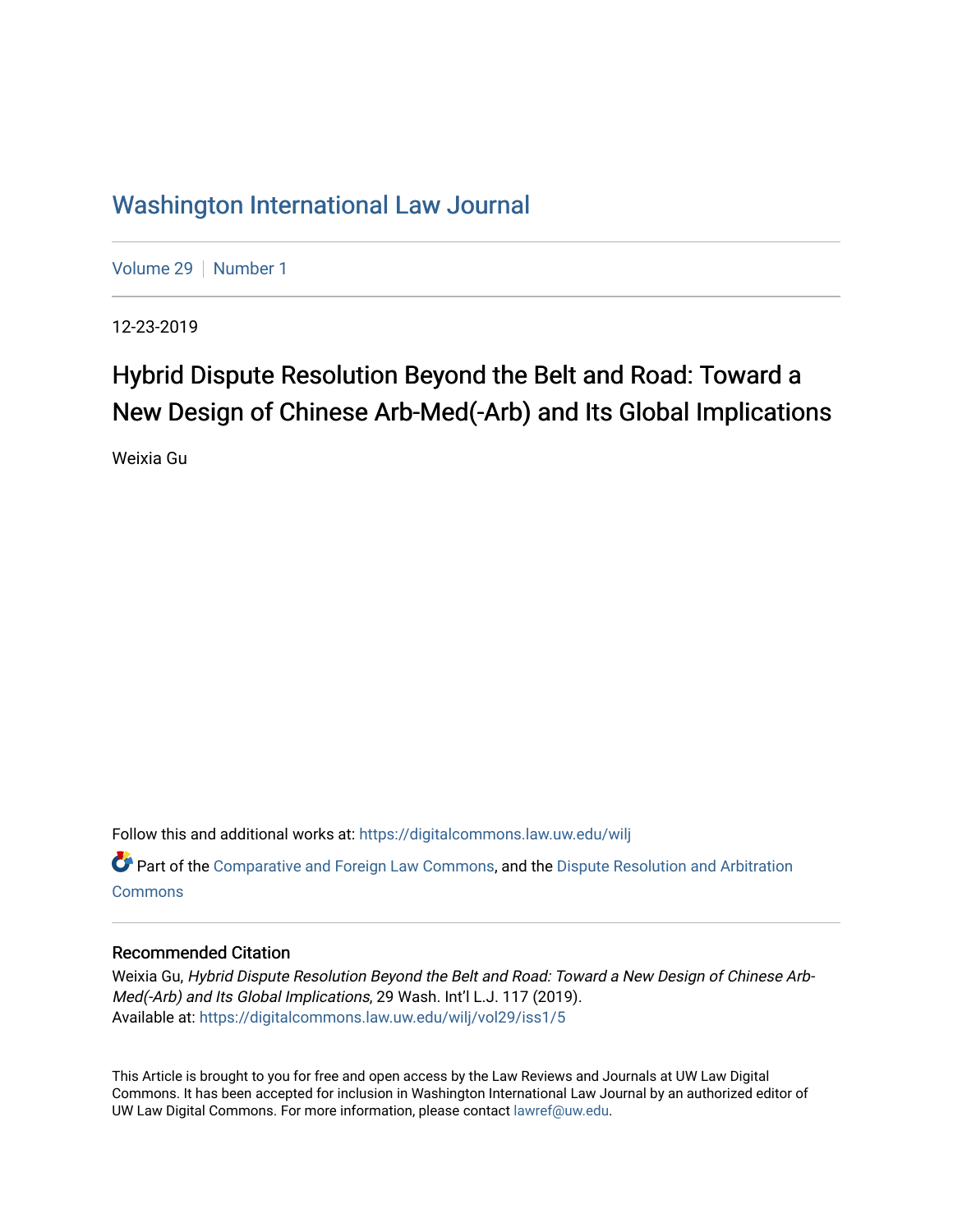# **HYBRID DISPUTE RESOLUTION BEYOND THE BELT AND ROAD: TOWARD A NEW DESIGN OF CHINESE ARB-MED(-ARB) AND ITS GLOBAL IMPLICATIONS**

## **Weixia Gu[†](#page-1-0)**

*Abstract*: Arb-med is a form of hybrid dispute resolution that combines an adjudicative approach (arbitration) with a non-adjudicative approach (mediation). Dispute resolution clauses requiring arb-med will assume a popular role in resolving disputes that arise under China's Belt and Road Initiative. This article argues that China should regulate arb-med in a way to reconcile local practices (mediation) with international expectations (arbitration) in context of the BRI. As an economic bloc proposed by China, the BRI development has the potential to promote dispute resolution means with Chinese characteristics such as arb-med. Global comparative study of leading arbitration jurisdictions in the East and the West shows a heightened awareness of arb-med due process concerns regarding international enforcement of arb-med awards. Most recent reforms on arb-med by leading Chinese arbitration institutions, such as the CIETAC, BAC and SCIA, evidence a trend toward bifurcating the two processes when facing international clients. China is aware of procedural justice in the hybrid dispute resolution. The establishment of the China International Commercial Court ("CICC"), and its creation of the "One-Stop" Platform shows the need to attract foreign parties, in addition to merely Chinese ones, and the pressure to compete in the BRI dispute resolution market. These are the leading factors that drive Chinese regulators to look beyond sociopolitical imperatives and cultural boundaries in promoting arb-med outside of the Belt and Road. As China is anticipated to propel the BRI arbitration system, Chinese arb-med, and its unique process, will remain a fluid area of localized globalism in contrast with globalized localism in China-led BRI dispute resolution development.

Cite as: Weixia Gu, *Hybrid Dispute Resolution Beyond the Belt and Road: Toward a New Design of Chinese Arb-Med(-Arb) and Its Global Implications*, 29 WASH. INT'L L.J. 117 (2019).

<span id="page-1-0"></span><sup>†</sup> Associate Professor, Faculty of Law, University of Hong Kong, email: guweixia@hku.hk. Research leading to this article is generously supported by the Hong Kong Government Research Grants Council General Research Fund (HKU 17617416; 17602218; 17609419) and the University of Hong Kong's Outstanding Young Researcher Award Scheme. This article benefitted from discussion at conferences, *American Society of International Law Annual Meeting* (Washington DC, 31 March 2019), *Multi-Tier Approaches to the Resolution of International Disputes* (The University of Hong Kong, September 28, 2018); and opportunities to present the draft ideas hosted by China Academy of Social Sciences Institute of International Law, National University of Singapore Center for Asian Legal Studies, Kyoto University Graduate College of Law, and Hong Kong Institute of Arbitrators. I thank Michael Palmer, Anselmo Reyes, Luke Nottage, Leon Trakman, Yuko Nishitani, Pasha Hsieh, Sarah Grimmer, Jian Zhao, Jie Yue, Wenying Wang, Fan Liao, Lei Zhao, Mattew Erie, Dan Puchniak, Gary Bell, Weitseng Chen, Yip Man, Eunice Chua, Dorcas Quek, Thomas Stipanowich, Hiro Aragaki, Sylvia Siu, Grace Ip, for comments and suggestions at various stages. I also thank Jack Lau for helpful research assistance.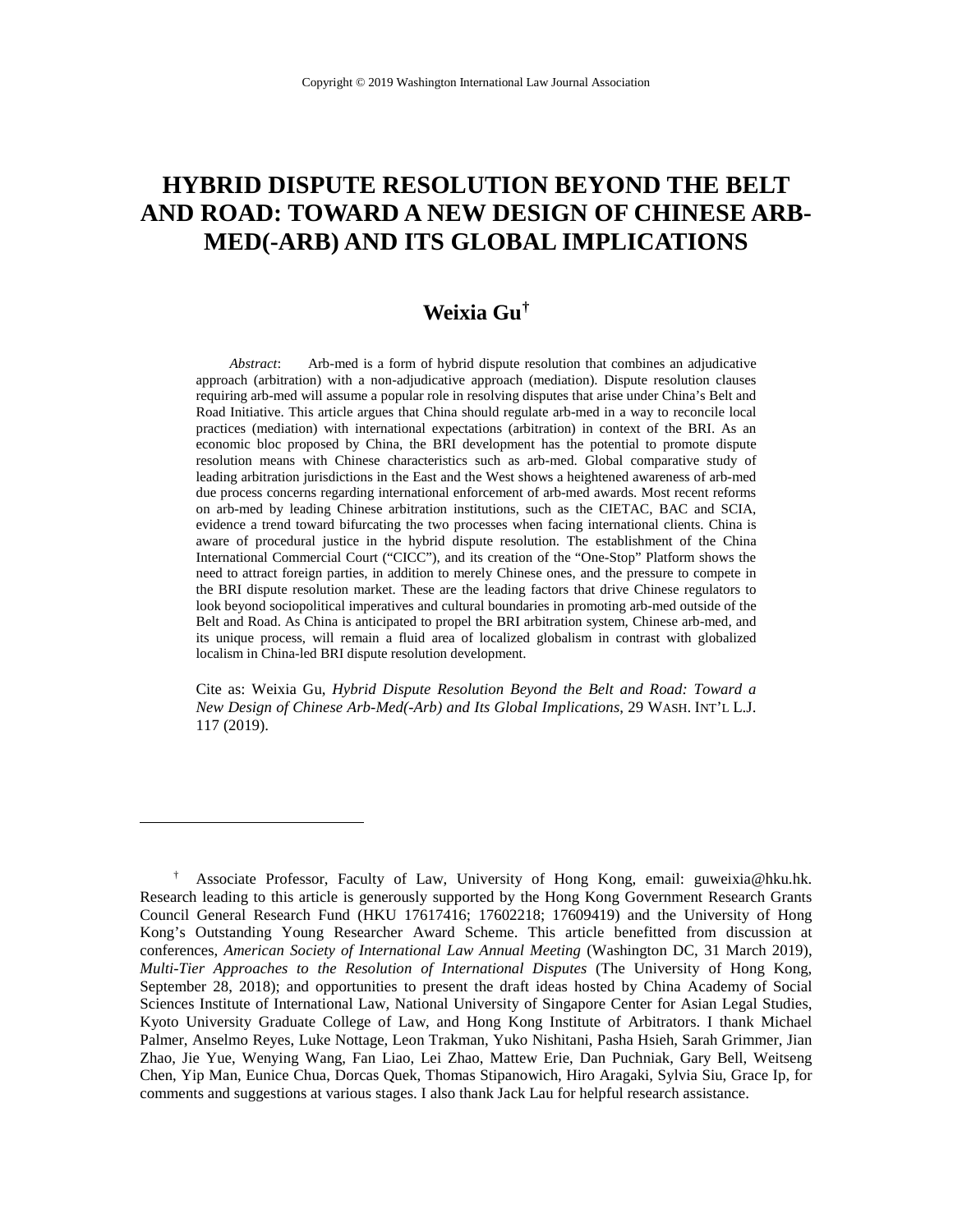#### I. INTRODUCTION PART

<span id="page-2-0"></span>Arb-med is a form of hybrid dispute resolution that combines an adjudicative approach (i.e., arbitration) with a non-adjudicative approach (i.e., mediation). During arb-med, the arbitration and mediation<sup>[1](#page-2-1)</sup> stages are carried out by the same person in sequence. A typical arb-med proceeding arises when the parties have entered into arbitration and, within that arbitration procedure, decide to mediate. If and when mediation fails, arbitration resumes under the same mediator-turned-arbitrator(s), and an award is rendered. Dispute resolution clauses requiring arb-med will assume, as this article argues, a popular role in resolving disputes that arise under China's Belt and Road Initiative ("BRI"). But what are the reasons and perceived advantages of arb-med that are propelling increased reliance on the same? More importantly, given the due process concerns over hybrid arbitration and mediation procedures in China,<sup>[2](#page-2-2)</sup> how can arb-med be effectively deployed in BRI cross-border disputes without compromising considerations of due process, justice, and efficiency? These issues warrant a systematic study of Chinese arb-med, especially in the context of China's leadership of BRI development and its norm-setting capabilities<sup>[3](#page-2-3)</sup> through the  $BRI<sup>4</sup>$  $BRI<sup>4</sup>$  $BRI<sup>4</sup>$ 

What makes arb-med particularly worth studying is not only that it is a hybrid process, but also that it requires the neutral to assume multiple roles that have incompatible aims and serve contradictory functions. Therefore, arb-med is particularly vulnerable to poor dispute-resolution system design.

The popularity and success of establishing an arb-med system with fair procedures varies among individual jurisdictions. Arb-med in China is particularly problematic. Jurisdictions with established arb-med systems in their domestic and cross-border transactions, such as Australia, have had few issues with arb-med. In some Western jurisdictions, such as the United

<span id="page-2-1"></span><sup>&</sup>lt;sup>1</sup> Chinese law and rules of Chinese arbitration institutions translate the Chinese term of mediation (*tiaojie*) as "conciliation." They are used interchangeably. *See* Carlos de Vera, *Arbitrating Harmony: Med-Arb and the Confluence of Culture and Rule of Law in the Resolution of International Commercial Disputes in China*, 18 COLUM. J. ASIAN L. 149, 152 (2004).

<span id="page-2-2"></span><sup>2</sup> *See* Carlos de Vera, *supra* note [1,](#page-2-0) at 185–187; Weixia Gu, *The Delicate Art of Med-Arb and Its Future Institutionalisation in China,* 31 UCLA PAC. BASIN L.J. 97, 102–110 (2014). 3 Zheng Sophia Tang, *"The Belt and Road" and Cross-Border Judicial Cooperation*, 49 HONG

<span id="page-2-4"></span><span id="page-2-3"></span>KONG L.J. 121, 129-131 (2019). Indeed, one of the core tenants of the BRI strategy is the harmonization of the rules to increase predictability of transnational commerce and to reduce costs.

<sup>4</sup> *Id.*, at 122.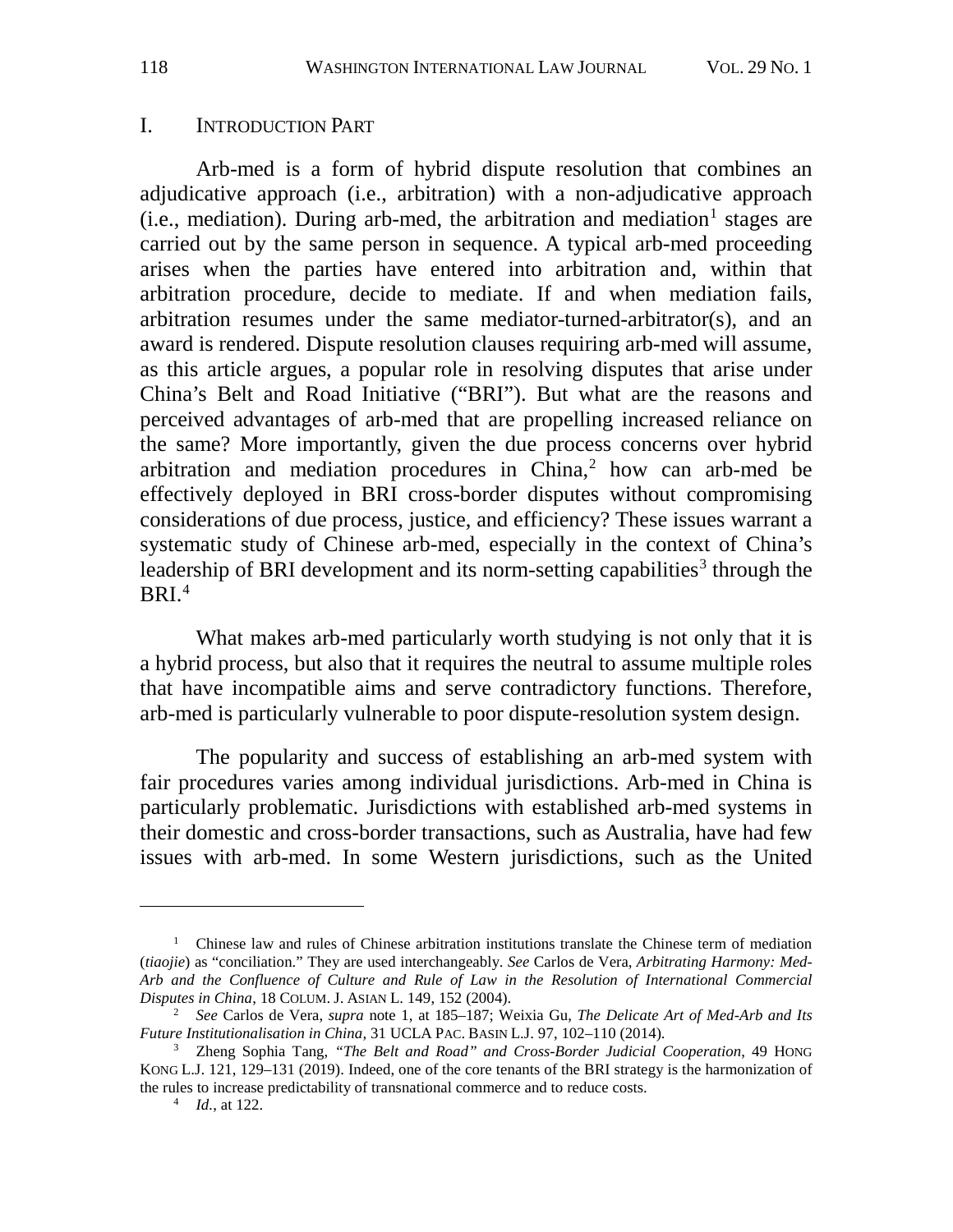States, combinations of arbitration and mediation are controversial largely because the potential for conflicts of interest in such hybrid processes is seen to be too great to overcome. The controversy has limited the popularity of arb-med in these jurisdictions. Due process concerns have not prevented arbmed from gaining popularity in Asia, however, where mediation is strongly rooted in its legal and dispute resolution culture. To prevent arb-med from standing at odds with due process and justice concerns, Japan, Hong Kong, and Singapore—among others in Asia—have recently enacted provisions implementing proper procedural standards for arb-med proceedings.<sup>[5](#page-3-0)</sup> China, where arb-med is widely used in commercial dispute resolution, however, lacks regulatory governance in this area.<sup>[6](#page-3-1)</sup> As such, Chinese arb-med has been challenged, and its practice questioned, over whether it is compatible with procedural justice.

This article focuses on the issues surrounding the resumption of arbitration after the mediation stage and how it is perceived and used in China. In particular, it highlights the procedural difficulties brought about by the Chinese approach to mediation, how these difficulties might prevent parties from adopting arb-med for cross-border disputes, and what China has done and is doing to address procedural concerns to promote greater adoption of arb-med in the context of its ambitious BRI development.

Structurally, this article is organized as follows. Following the Introduction, Part II first discusses the definition of arb-med at the conceptual level. Part III then considers why arb-med is popular in China and how the process is perceived in practice. Part IV studies the procedural concerns that plague the existing Chinese arb-med practice. These concerns include the conflicting roles of the neutral, who "switches hats" from being an arbitrator to a mediator and back, and their challenge of confidentiality. Part V analyzes the regulatory problems of arb-med in China and how China has attempted to mitigate those due process concerns. Market-based regulatory competition among hundreds of Chinese arbitration institutions and their needs to internationalize, and reach out to foreign users, are identified as having caused Chinese arb-med to flourish and develop from a bottom-up institutional aspect. Part VI examines the global experiences in

<span id="page-3-0"></span><sup>5</sup> MICHAEL PRYLES & VERONICA L. TAYLOR, *The Cultures of Dispute Resolution in Asia*, *in* DISPUTE RESOLUTION IN ASIA 1, 15–17 (Michael Pryles ed., 3d ed. 2006).

<span id="page-3-1"></span><sup>6</sup> *See* Paul E. Mason, *Follow-Up Note to 'The Arbitrator as Mediator, and Mediator as Arbitrator' (2011), J. Int. Arb. 6, 541 et seq.*, 29 J. INT'L ARB. 225, 225 (2012).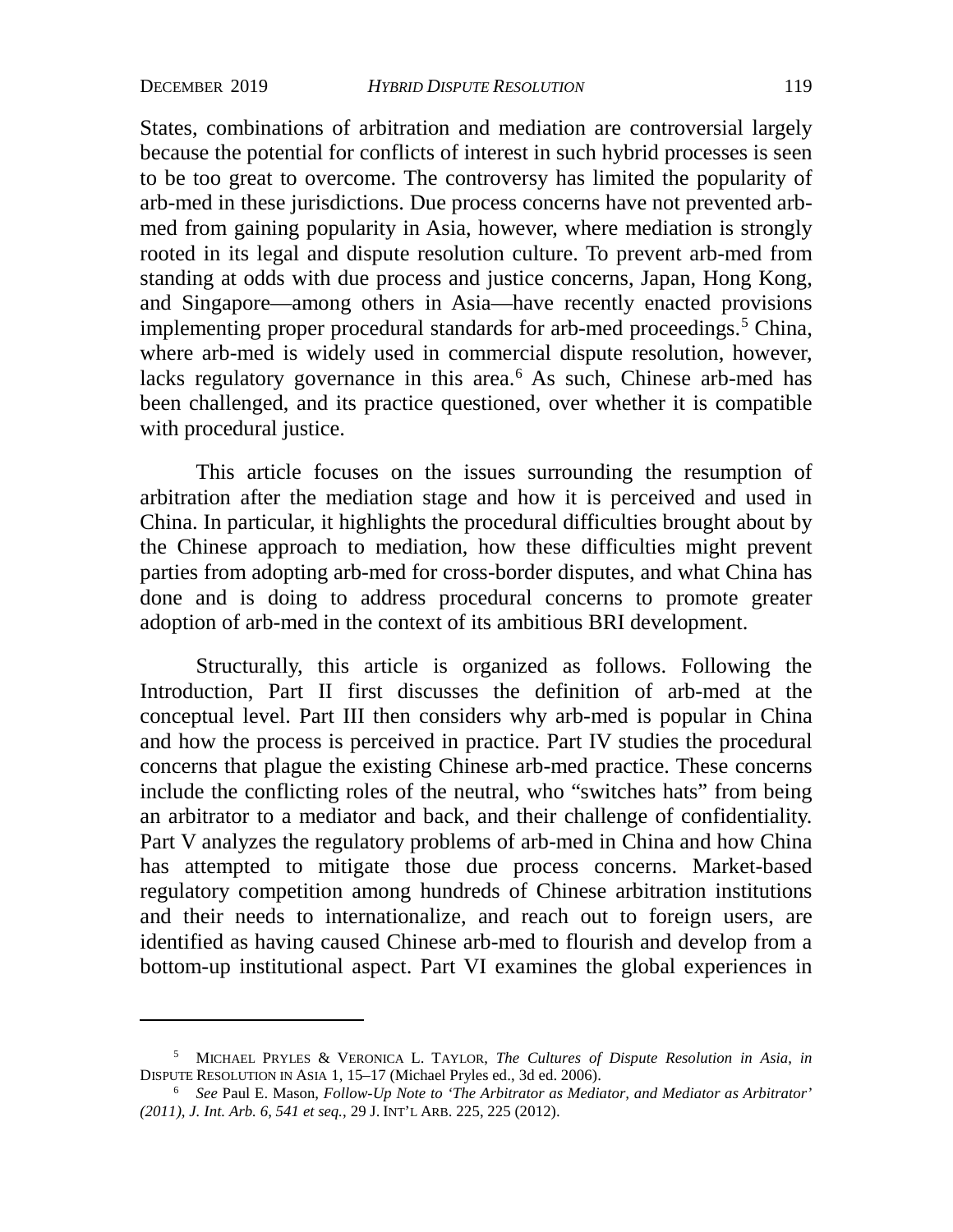regulating arb-med. Among the jurisdictions investigated, Singapore in Asia, Germany in continental Europe, and Australia in the Pacific are of particular relevance to China; the experiences of these jurisdictions have already impacted some rule reform of the most influential Chinese arbitration institutions. Part VII argues that the BRI has led China to consider new initiatives to promote the use of and confidence in Chinese arbitration. In particular, the recently established Chinese International Commercial Court ("CICC") has set up a One-Stop Multi-tier Dispute Resolution Platform (the "One-Stop" Platform), with the promotion of arb-med as one of its top priorities. Leading Chinese international arbitration institutions designated by the CICC's "One-Stop" Platform are increasingly seen as norm-setters to address the procedural difficulties of Chinese arb-med in the cross-border BRI dispute resolution setting that has been left out of China's Arbitration Law. Finally, Part VIII concludes that the development of arb-med, and its unique process in China, will remain a fluid area of localized globalism in contrast with globalized localism in China-led BRI dispute resolution development.

#### II. TERMINOLOGY

This section clarifies the usage of terminology. It serves three purposes. First, it argues against using any sort of term with "arb" and "med" hyphenated, in various orders, to describe the hybrid dispute resolution process because of the potential for confusion. Second, it specifies that the use of "med-arb" and "arb-med" in this article will assume that the order of the procedures is what is reflected by the order of the hyphenated words. Third, it clarifies that "arb-med" in this article should be understood to mean "arb-med-arb."

<span id="page-4-1"></span>Conceptually, definitional analysis of arb-med is necessary due to the inconsistent use of "arb-med," "med-arb," and "arb-med-arb" in legal scholarship. Interpreted literally, these three terms refer to the order in which arbitration and mediation stages take place. "Med-arb" and "arb-med" are thus not used interchangeably.<sup>[7](#page-4-0)</sup> The confusion sets in when "med-arb" is

<span id="page-4-0"></span><sup>7</sup> Jacqueline Nolan-Haley, *Mediation: The New Arbitration*, 17 HARV. NEGOT. L. REV. 61, 86 (2012); Jacob Rossof, *Hybrid Efficiency in Arbitration: Waiving Potential Conflicts for Dual Role Arbitrators in Med-Arb and Arb-Med Proceedings*, 26 J. INT'L ARB. 89, 89 (2009) (med-arb and arb-med distinguished).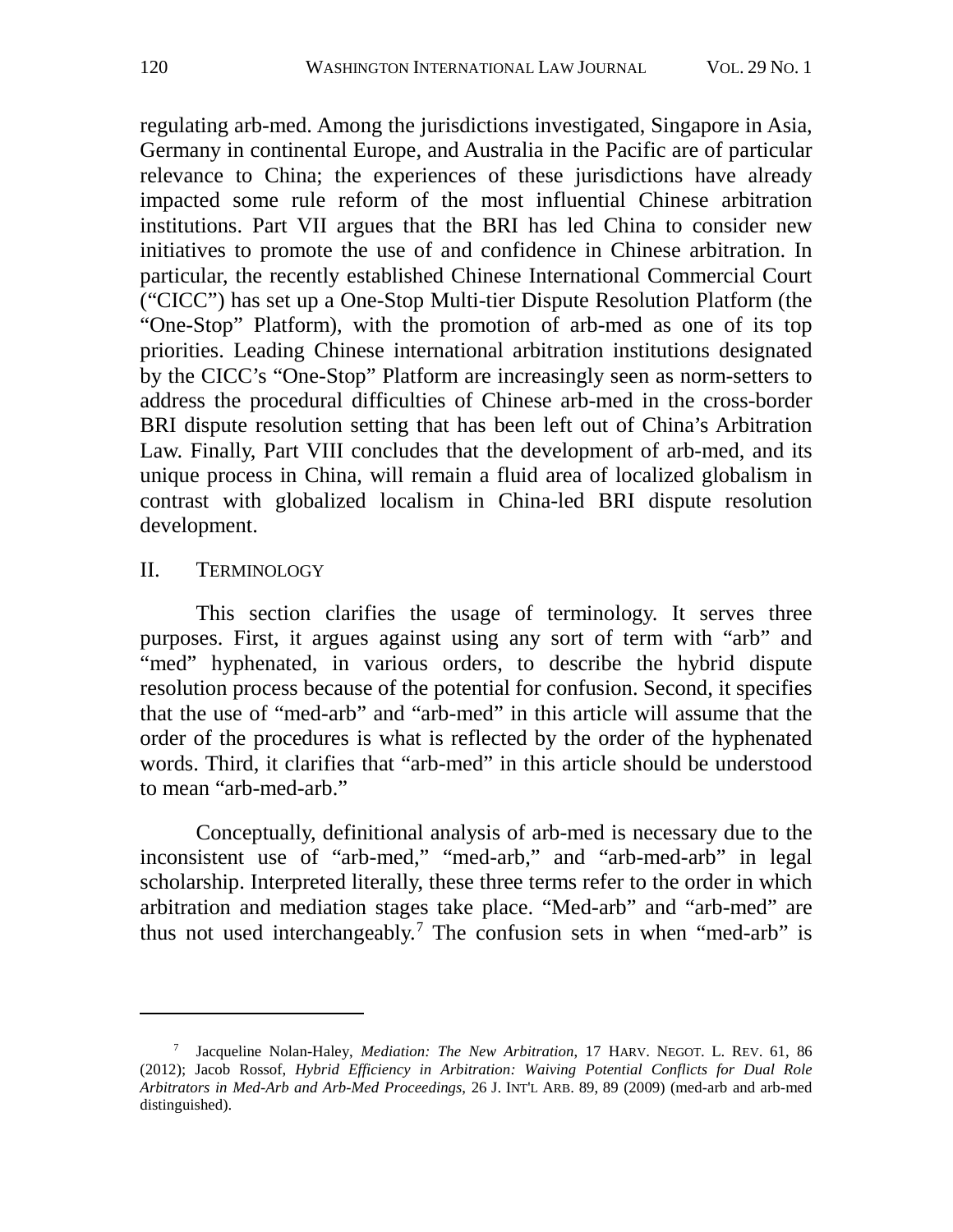more often used in literature as an umbrella term for any form of hybrid process involving arbitration and mediation.<sup>[8](#page-5-0)</sup>

I propose that references to any combination of arbitration and mediation should not be made using the above terms, as the "stage dash stage" naming already implies a certain order in which the stages should be conducted. Such naming allows us to discuss various variants of hybrid processes involving arbitration and mediation together without conflating them and should remain exclusive to specific forms of arbitration-mediation combinations. Whatever term the field will settle on for this umbrella meaning, be it "combination of arbitration and mediation" or "hybrid arbitration and mediation", it should not imply any order at which the respective stages are to be conducted as with the current scheme.

<span id="page-5-3"></span>With the umbrella concept settled, discussion must turn to the meanings of "arb-med," "med-arb," and "arb-med-arb." Each of these terms is, for their namesakes, some form of a dispute resolution procedure that combines arbitration and mediation.[9](#page-5-1) Arbitration and mediation are performed sequentially in the order described. While hybrid procedures can be performed with multiple neutrals across stages, each of these processes referred to in this article is only performed by the same neutral.<sup>[10](#page-5-2)</sup> In "medarb," the parties attempt to mediate from the outset of their dispute, and then enter arbitration proceedings for unsuccessful mediation or their remaining unresolved issues or matters.

By contrast, "arb-med" and "arb-med-arb" require more nuance. Nottage and Garnett, authors of definitive arbitration and mediation scholarship, prefer that the combined procedure begins as an arbitration, not a mediation. And if it starts as a mediation that succeeds, there is logically no further dispute or difference capable of triggering arbitration, and hence

<span id="page-5-0"></span><sup>&</sup>lt;sup>8</sup> "Med-arb" is used as an umbrella term in, among others, Thomas J. Stipanowich & Zachary P. Ulrich, *Commercial Arbitration and Settlement: Empirical Insights Into The Roles Arbitrators Play,* 6 Y.B. ON ARB. & MEDIATION 1, 9 (2014); Brian A. Pappas, *Med-Arb and the Legalization of Alternative Dispute Resolution*, 20 HARV. NEGOT. L. REV. 157, 204 (2015); Carol A. Ludington, *Med-Arb: If the Parties Agree*, 5 Y.B. ON INT'L ARB. 313, 314 (2017).

<span id="page-5-1"></span><sup>9</sup> Tai-Heng Cheng*, Reflections on Culture in Med-Arb*, *in* CONTEMPORARY ISSUES IN INTERNATIONAL ARBITRATION AND MEDIATION: THE FORDHAM PAPERS, 421, 421 (A.W. Rovine Ed., 2010).

<span id="page-5-2"></span><sup>&</sup>lt;sup>10</sup> *See* Bobette Wolski, *ARB-MED-ARB* (and *MSAs): A Whole Which Is Less than, Not Greater than, the Sum of Its Parts*, 6 CONTEMP. ASIA ARB. J. 249, 258–260 (2013).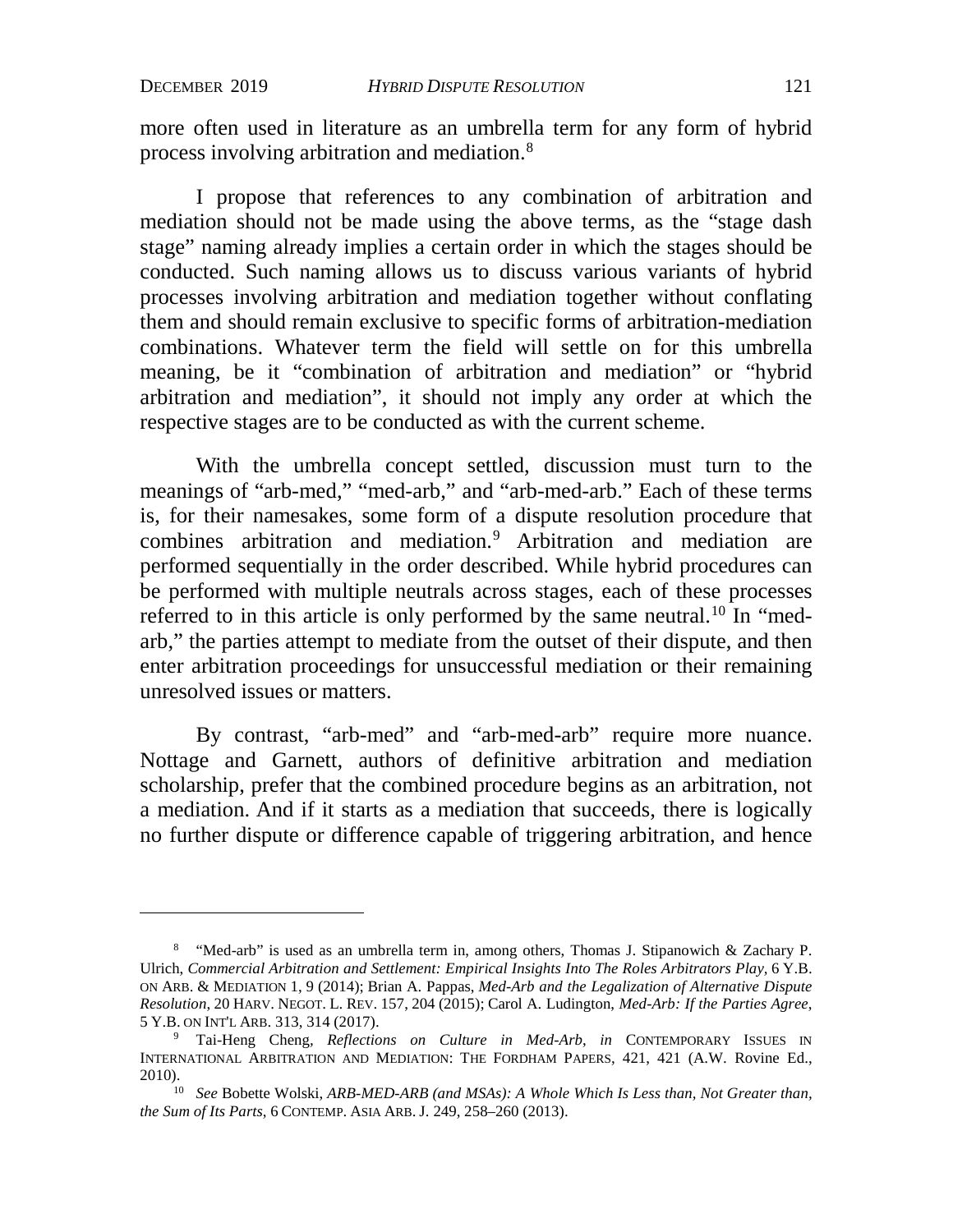capable of generating an enforceable arbitral award.<sup>[11](#page-6-0)</sup> The procedure in Nottage and Garnett's description is more accurately described as "arb-medarb." Parties using "arb-med-arb" engage in arbitration from the outset and then, in the course of arbitration, decide to have the arbitrator settle the subject matter through mediation and, based on the parties' wishes, the applicable arbitration rules or *lex arbitri*. The arbitration stage is then stayed, and the same arbitrator proceeds to act as a mediator, subject to arbitration rules governing such mediation. There are two scenarios in which the second arbitration stage may arise. The first scenario is when mediation is entirely successful and a full settlement has been reached. The mediator will then become an arbitrator solely for the purpose of issuing an arbitral award in accordance with the settlement, i.e., the consent award.<sup>[12](#page-6-1)</sup> The second scenario is when mediation efforts are futile or the parties only reach partial settlement. Then, a substantive arbitration hearing will be re-conducted for the remaining matters. The resulting award will be rendered on the basis of the partially settled outcome and the second arbitration proceeding. In both scenarios, the arbitrator ceases to act in their capacity as a mediator and resumes the role of arbitrator for the last stage.

It is helpful to also clarify that "arb-med" in the literal sense does not exist. "Arb-med" does not tend to occur in real practice because a final stage of arbitration must occur to render the award once mediation has ended. In a literal sense, "arb-med" is a process where the parties have opted for arbitration and then agreed to resort to mediation, often to preserve a more harmonious relationship. But given parties who have opted for arbitration from the outset, with the expectation of enjoying the robust global enforceability of arbitration outcomes, it is quite unreasonable that parties would opt for a settlement at the end. Therefore, "arb-med" in actuality refers to "arb-med-arb" processes, where a last arbitration stage will occur either to render a consent award or to render an award after unsettled issues have been ruled on. As such, strictly speaking, and because it is unlikely that "arb-med" might exist, this article uses "arb-med" to mean "arb-med-arb" processes. In other words, "arb-med" and "arb-med-arb" in the present article are interchangeable.

<span id="page-6-0"></span><sup>11</sup> Luke Nottage & Richard Garnett, *The Top 20 Things to Change in or around Australia's International Arbitration Act*, *in* INTERNATIONAL ARBITRATION IN AUSTRALIA 149, 179 n.2 (Luke Nottage & Richard Garnett eds., 2010).

<span id="page-6-1"></span><sup>12</sup> Tai-Heng Cheng & Anthony Kohtio, *Some Limits To Apply Chinese Med-Arb Internationally*, 2 N.Y. DISP. RESOL. 95, 95 (2009).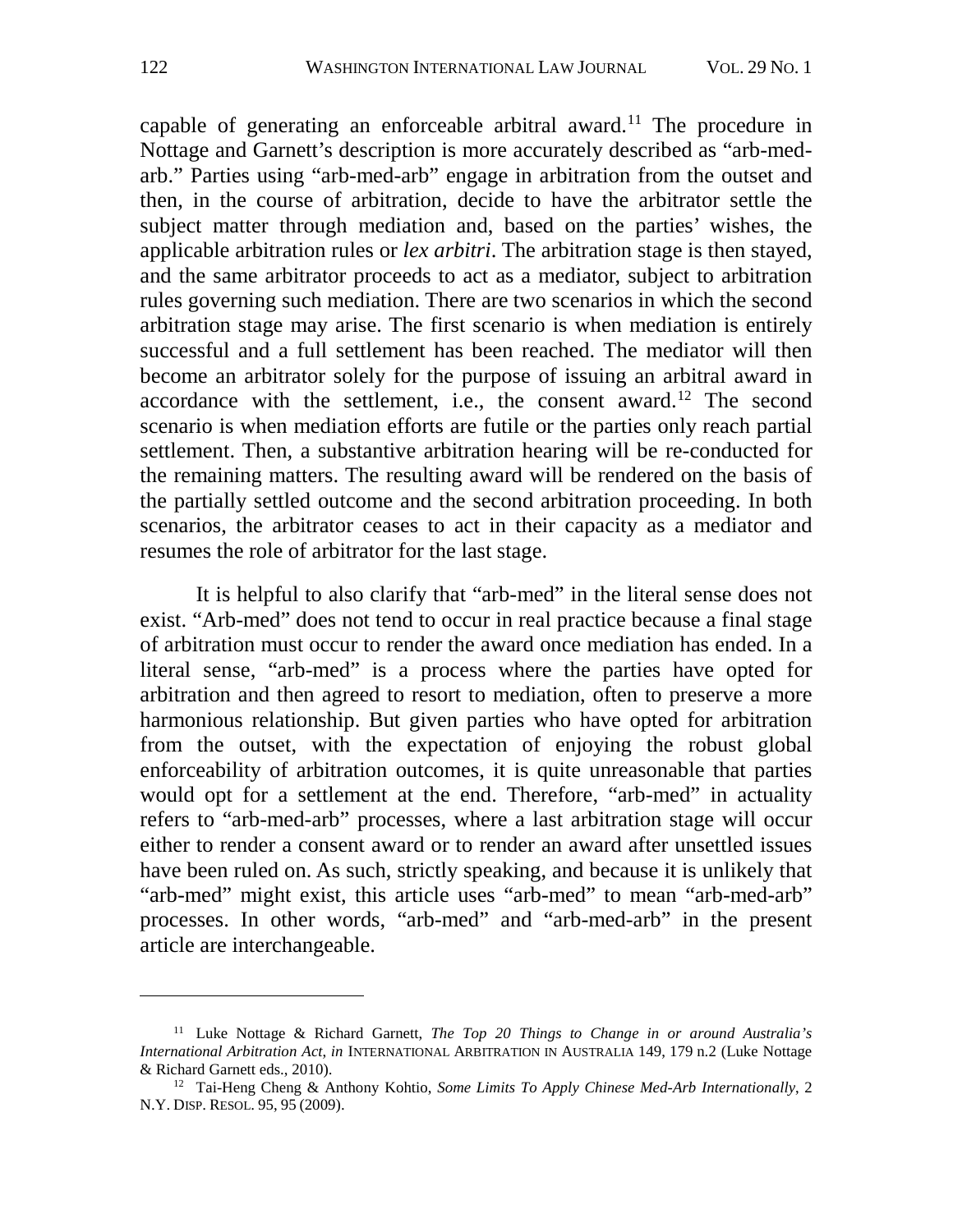#### III. PRACTICE AND PERCEPTION OF ARB-MED IN CHINA

### *A. Arb-Med Statistics*

While reliable statistics on arb-med are difficult to find, arb-med may be present in nearly half of the arbitrations in China.

<span id="page-7-7"></span>Arbitration in China is increasing. In 2017 alone, 239,360 cases were processed by the 253 arbitration institutions in China.[13](#page-7-0) Compared to 2016, arbitration caseload increased by 15%.[14](#page-7-1) China International Economic and Trade Arbitration Commission ("CIETAC"), China's leading arbitration institution by caseload—which includes a sizeable portion of all international commercial arbitration in China—handled 2,370 cases or 1% of total arbitration cases in China in 2017.[15](#page-7-2)

As for cases where arb-med may be concerned, as of 2001, about 20– 30% of CIETAC arbitration cases were withdrawn after settlement or arbitration was concluded on the basis of a settlement agreement.[16](#page-7-3) CIETAC reported in 2014 that 21.61% of its foreign-related cases were resolved through mediation.<sup>[17](#page-7-4)</sup>

<span id="page-7-8"></span>Data on arb-med adoption in China in general is lacking. However, since September 2015, CIETAC and the China Academy of Arbitration Law have been compiling and publishing statistics on arbitration cases concluded by mediation in the preceding year, i.e., cases concluded by mediation, or cases of consent awards.[18](#page-7-5) In 2018, 26% of the arbitration cases in China were concluded through mediation (i.e., 26% of the awards rendered in China in 2018 were consent awards).<sup>[19](#page-7-6)</sup> Despite the steady increase of the

<span id="page-7-0"></span><sup>13</sup> *See* CHINA INT'L ECON. & TRADE ARB. COMM'N, ZHONG GUO GUO JI SHANG SHI ZHONG CAI NIAN DU BAO GAO (2017) (中国国际商事仲裁年度报告 (2017)) [ANNUAL REPORT ON INTERNATIONAL COMMERCIAL ARBITRATION IN CHINA (2017)] 1, 8 (2017).

<sup>14</sup> *Id.*

<sup>15</sup> *Id.*

<span id="page-7-3"></span><span id="page-7-2"></span><span id="page-7-1"></span><sup>&</sup>lt;sup>16</sup> WANG SHENGCHANG ( $\pm\pm\text{K}$ ), ZHONG CAI YU TIAO JIE XIANG JIE HE DE LI LUN YU SHI WU (仲裁与调解相结合的理论与实务) [THE THEORY AND PRACTICE OF COMBINING ARBITRATION WITH CONCILIATION] 1, 83 (2001). 17 *See* CHINA ACAD. OF ARB. LAW, ANNUAL REPORT ON INTERNATIONAL COMMERCIAL

<span id="page-7-4"></span>ARBITRATION IN CHINA (2014) 1, 50 (2014).

<sup>&</sup>lt;sup>18</sup> The data of the previous year is only available in the September publication of the current year.

<span id="page-7-6"></span><span id="page-7-5"></span><sup>19</sup> CHINA INT'L ECON. & TRADE ARB. COMM'N, ZHONG GUO GUO JI SHANG SHI ZHONG CAI NIAN DU BAO GAO (2018-2019) (中国国际商事仲裁年度报告 (2018-2019) [ANNUAL REPORT ON INTERNATIONAL COMMERCIAL ARBITRATION IN CHINA (2018-2019)] 6, 7 (2018-2019).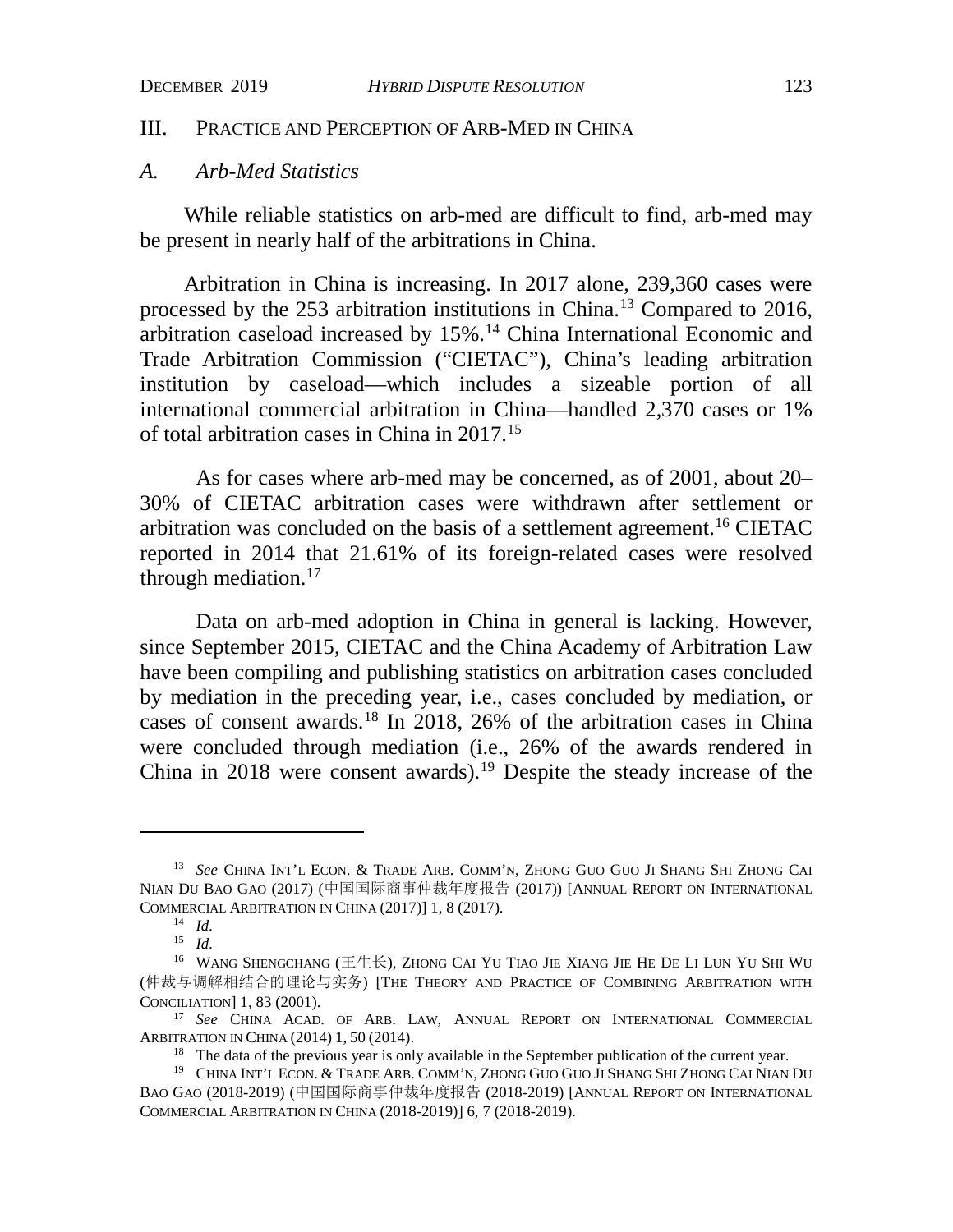<span id="page-8-5"></span>overall number of the arbitration cases concluded through mediation, its ratio among all arbitration cases was down from 29% in  $2017$  $2017$ ,  $20\frac{1}{20}$  58% in 2016,<sup>[21](#page-8-1)</sup> 41% in 2015,<sup>[22](#page-8-2)</sup> and 65% in 2014.<sup>[23](#page-8-3)</sup> Although caseload data of Chinese arbitration concluded through mediation is more available recently, there is insufficient data to demonstrate the overall adoption of arb-med in China. Even so, the average percentage of cases in which consent awards were given (i.e., the overall ratio of successful arb-med) could be as high as 47.07% (see Table 1 below). The data do not include those cases where mediation attempts were futile, i.e., where mediation was adopted in the arbitration process but for various reasons did not lead to a consent award. As such, the overall adoption rate of arb-med in China could only be higher than 47.07%.

| Year                                                                                                           | 2014    | 2015    | 2016    | 2017    | 2018    | Average |
|----------------------------------------------------------------------------------------------------------------|---------|---------|---------|---------|---------|---------|
| <b>Total Number of Arbitration Cases</b>                                                                       | 113,660 | 136.924 | 208,545 | 239,360 | 539.542 | 247,606 |
| Number of Arbitration Cases<br>Concluded by Mediation (i.e., by<br><b>Consent Award</b>                        | 74.200  | 56.659  | 121.527 | 69.450  | 140.281 | 92.441  |
| <b>Percentage of Arbitration Cases</b><br><b>Concluded by Successful Mediation</b><br>(i.e., by Consent Award) | 65%     | 41%     | 58%     | 29%     | 26%     | 47.07%  |

**Table 1: Arb-Med Statistics in China in Recent Years[24](#page-8-4)**

<span id="page-8-0"></span><sup>&</sup>lt;sup>20</sup> CHINA INT'L ECON. & TRADE ARB. COMM'N, ANNUAL REPORT ON INTERNATIONAL COMMERCIAL ARBITRATION IN CHINA (2017), *supra* note [13,](#page-7-7) at 13.

<span id="page-8-1"></span><sup>21</sup> *See* CHINA INT'L ECON. & TRADE ARB. COMM'N, ZHONG GUO GUO JI SHANG SHI ZHONG CAI NIAN DU BAO GAO (2016) (中国国际商事仲裁年度报告 (2016)) [ANNUAL REPORT ON INTERNATIONAL COMMERCIAL ARBITRATION IN CHINA (2016)] 13 (2016).

<span id="page-8-2"></span><sup>22</sup> *See* CHINA INT'L ECON. & TRADE ARB. COMM'N, ZHONG GUO GUO JI SHANG SHI ZHONG CAI NIAN DU BAO GAO (2015) (中国国际商事仲裁年度报告 (2015)) [ANNUAL REPORT ON INTERNATIONAL COMMERCIAL ARBITRATION IN CHINA (2015)] 9 (2015).<br><sup>23</sup> Id.

<span id="page-8-4"></span><span id="page-8-3"></span><sup>&</sup>lt;sup>24</sup> CHINA INT'L ECON. & TRADE ARB. COMM'N, ANNUAL REPORT ON INTERNATIONAL COMMERCIAL ARBITRATION IN CHINA (2018-2019), *supra* note 19, at 3, 6-7. CHINA INT'L ECON. & TRADE ARB. COMM'N, ANNUAL REPORT ON INTERNATIONAL COMMERCIAL ARBITRATION IN CHINA (2017), *supra* note [13,](#page-7-7) at 8, 13; CHINA INT'L ECON. & TRADE ARB. COMM'N, ANNUAL REPORT ON INTERNATIONAL COMMERCIAL ARBITRATION IN CHINA (2016), *supra* note 21, at 8, 13; CHINA INT'L ECON. & TRADE ARB. COMM'N, ANNUAL REPORT ON INTERNATIONAL COMMERCIAL ARBITRATION IN CHINA (2015), *supra* note 22, at 8-9.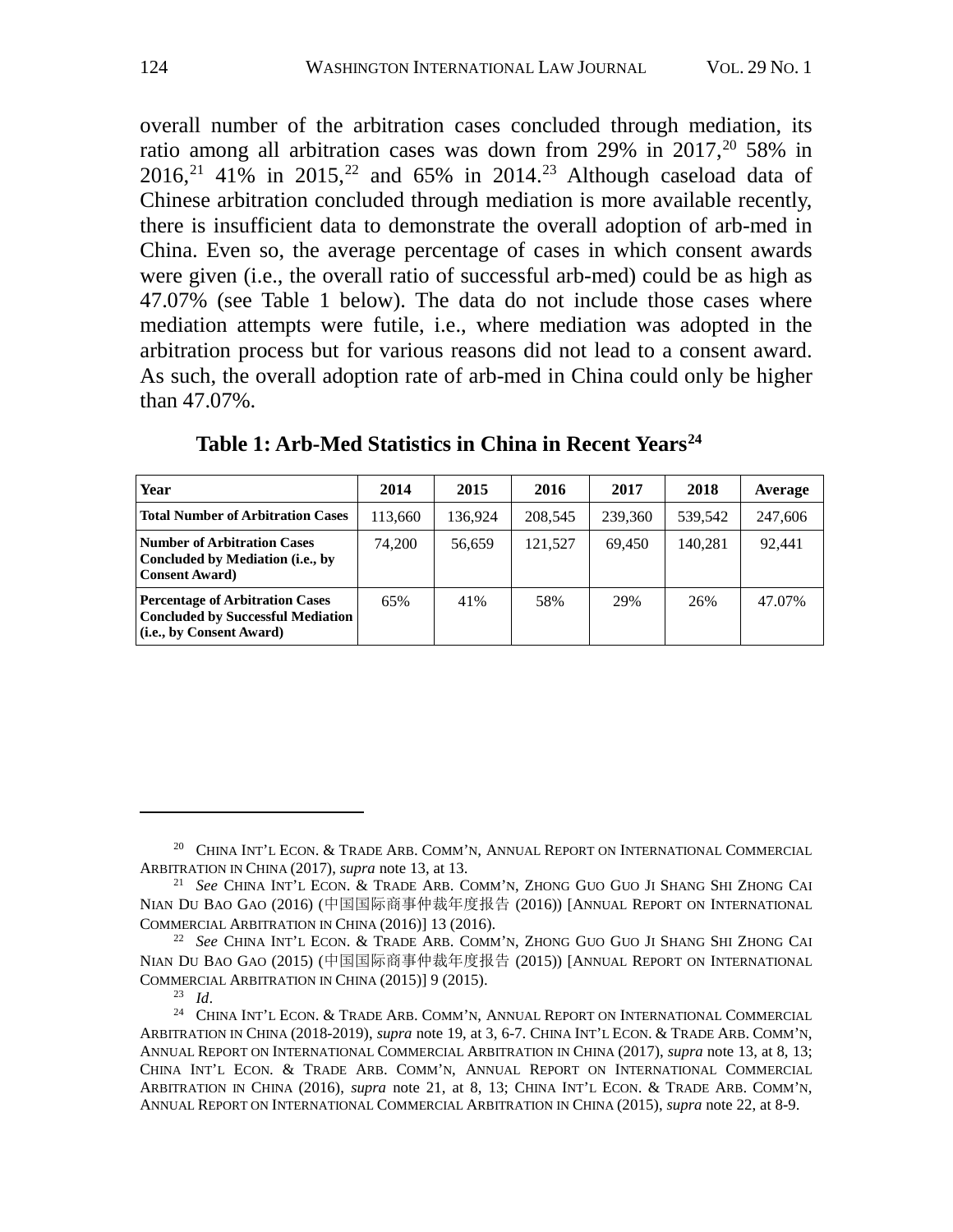## *B. Perception of Arb-Med*

<span id="page-9-3"></span>Arb-med as used in international disputes has an additional international dimension not found in arb-med as used in domestic contexts. In many ways, arb-med adds an international dimension (i.e., arbitration) to the local product (i.e., mediation).<sup>[25](#page-9-0)</sup> Through cross-border arb-med, foreign parties are not only exposed to Chinese mediation, but also to the practices of Chinese-style arbitrators and arbitration institutions. These practices are sometimes too lax and do not square well with international arbitration standards. The Hong Kong case of *Gao Haiyan v. Keeneye*, which concerns the use of hybrid dispute resolution to resolve a share transfer dispute, is a typical example of how Chinese arb-med can potentially frustrate the international enforcement of an award tainted by apparent bias.<sup>[26](#page-9-1)</sup> Although the Court of Appeal of Hong Kong overturned the appellate and enforced the award, *Keeneye* demonstrates that foreign courts of enforcement may not readily accept the arb-med procedural standards deemed acceptable to a Chinese supervisory court.<sup>[27](#page-9-2)</sup>

<span id="page-9-4"></span>To understand the mediation stage within arb-med, arbitral institutions should consider how mediation is practiced domestically in China as an independent dispute resolution method. Mediation conducted outside arbmed (e.g., in judicial mediation and mediation by the People's Mediation Committees) contributes to how arbitration institutions think about the proper standard of mediation when designing and conducting their mediation stage of arb-med.

The Chinese approach to mediation has followed the trend of general mediation by adopting certain features of arbitration. These include adversarial advocacy, adjudication by a neutral, and the neutral attempting to

<span id="page-9-0"></span><sup>25</sup> Weixia Gu, *When Local Meets International: Mediation Combined with Arbitration in China and Its Prospective Reform in a Comparative Context*, 10 J. COMP. L. 84, 84 (2016) (arguing that, while mediation is more culture-laden and jurisdiction-specific, arbitration has largely been harmonized internationally due to the successful efforts by the international legal instruments in the field such as the New York Convention (1958), the UNCITRAL Model Law (1985, amended in 2006), and the UNCITRAL Arbitration Rules (1976, amended in 2010 and 2013)).<br><sup>26</sup> Gao Haiyan v. Keeneye Holdings Ltd., [2012] 1 H.K.L.R.D. 627, 650–60 (C.A).

<span id="page-9-2"></span><span id="page-9-1"></span><sup>27</sup> *See generally* Weixia Gu & Xianchu Zhang, *The Keeneye Case: Rethinking the Content of Public Policy in Cross-border Arbitration between Hong Kong and Mainland China*, 42 HONG KONG L.J. 1001 (2012) (in which I argue that, due to the handover of Hong Kong to China under the "one country, two systems" dynamic, Hong Kong courts are more likely to defer to court findings by Mainland Chinese courts than other foreign courts).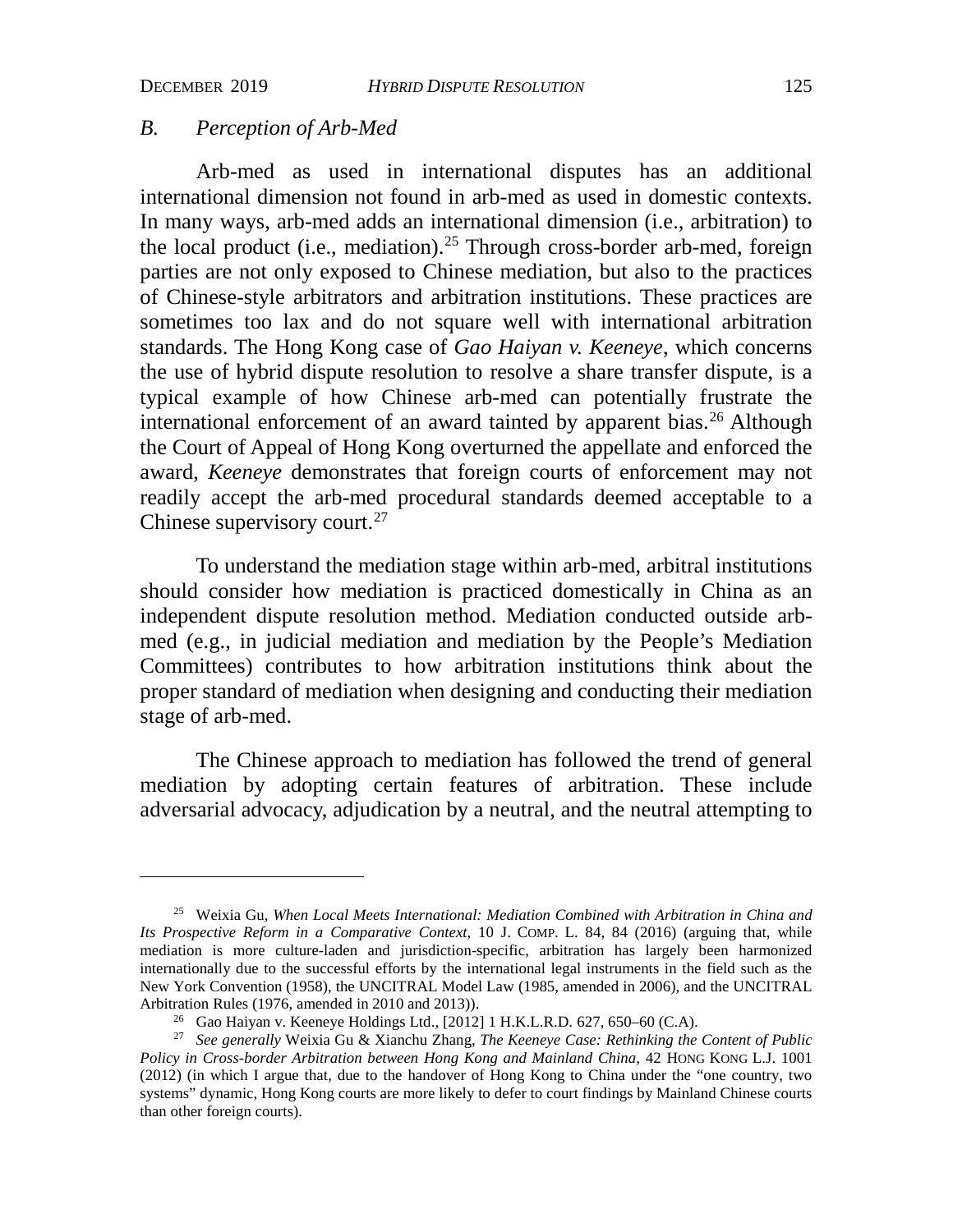<span id="page-10-11"></span><span id="page-10-0"></span>steer a mediation proceeding to lead to a certain outcome.<sup>[28](#page-10-1)</sup> While this development is not unique to China, Chinese mediation is noted to be more "adjudicatory, aggressive, and interventionist."[29](#page-10-2) Some practitioners have commented that parties are forced into mediation during arbitration, and some lawyers are even "gaming" mediation to intentionally delay the proceedings and seek more information from the other party.[30](#page-10-3) Reflections of Chinese uniqueness, however, are in the courts, where parties often enter into judicial mediation under pressure from the presiding judges. $31$  Judges are in turn under pressure to settle cases through mediation to reach performance targets. The policy imperative for judges to encourage mandatory mediation has made reliance on mediation an institutional outcome, which sustains a culture of mediation.[32](#page-10-5)

In the context of arb-med, this mediation culture translates into more active arb-med management by arbitrators. Fan, author of empirical study of arbitrators acting as mediators in China, conducted a survey of 36 active arbitrators from CIETAC, Beijing Arbitration Commission ("BAC"), and Wuhan Arbitration Commission ("WAC") taken between 2011 and 2012 showing a glimpse of arbitrator attitudes towards arb-med and how such attitudes have affected the use of arb-med.<sup>[33](#page-10-6)</sup> According to Fan's study,  $50\%$ of the respondents have recommended the parties to mediate in more than 90% of the cases in which they acted as an arbitrator;<sup>[34](#page-10-7)</sup> more than 10% of the respondents have recommended mediation in more than 70–90% of the cases they arbitrated.[35](#page-10-8)

<span id="page-10-10"></span>As for parties to disputes, Fan's survey shows that where both sides are Chinese, the parties are more likely to consent to arb-med than when foreign parties are involved.<sup>[36](#page-10-9)</sup> The survey also shows the reasons that the

<sup>28</sup> Nolan-Haley, *supra* not[e 7,](#page-4-1) at 63.

<span id="page-10-2"></span><span id="page-10-1"></span><sup>29</sup> Hualing Fu & Richard Cullen, *From Mediatory to Adjudicatory Justice: The Limits of Civil Justice Reform in China*, *in* CHINESE JUSTICE: CIVIL DISPUTE RESOLUTION IN CONTEMPORARY CHINA 33, 25, 33 (2011).

<span id="page-10-4"></span><span id="page-10-3"></span><sup>30</sup> Thomas J. Stipanowich et al., *East Meets West: An International Dialogue on Mediation and Med-Arb in the United States and China*, 9 PEPP. DISP. RESOL. L. J. 379, 395–96 (2009).

<sup>31</sup> Fu & Cullen, *supra* note [29,](#page-10-0) at 33.

<sup>32</sup> *Id.*

<span id="page-10-9"></span><span id="page-10-8"></span><span id="page-10-7"></span><span id="page-10-6"></span><span id="page-10-5"></span><sup>33</sup> Kun Fan, *An Empirical Study of Arbitrators Acting as Mediators in China*, 15 CARDOZO J. CONF. RESOL. 777, 791 (2014).

<sup>34</sup> *Id.*

<sup>35</sup> *Id.*

<sup>36</sup> *Id.* at 792.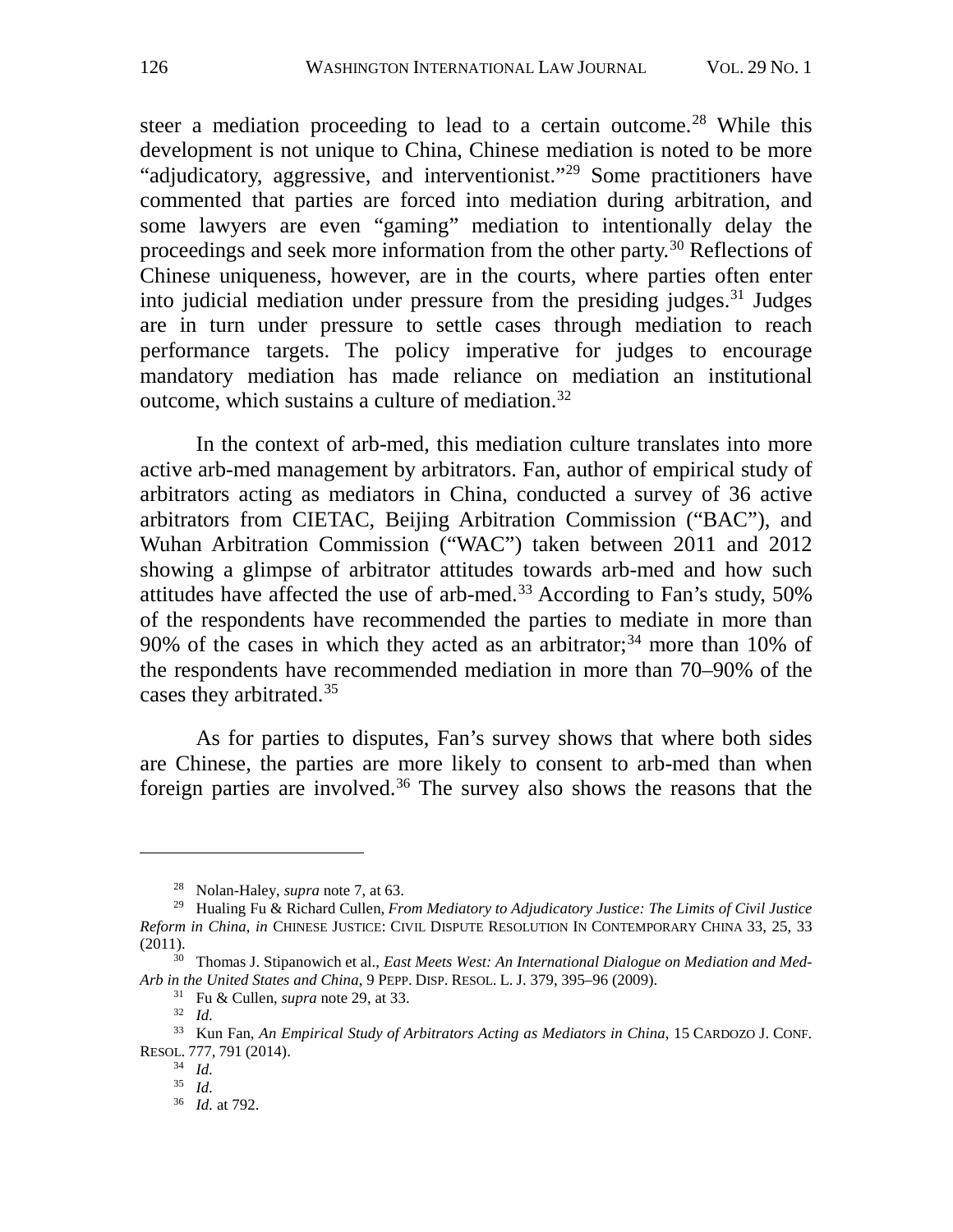respondents choose to adopt a conciliatory role. Most respondents believed that "the agreed outcome is easier to be voluntarily enforced than a decided outcome in an arbitral award."[37](#page-11-0) The second and third cited reasons are that arb-med can reduce costs and improve efficiency and that mediation respects the free will and voluntariness of the parties.<sup>[38](#page-11-1)</sup>

<span id="page-11-5"></span>Compared to arbitration, mediation is more culture-laden and less judicialized. Mediation's dependency on culture is a result of its aim of inducing voluntary settlement by the parties, and appealing to the cultural backgrounds of the parties is a way of achieving this aim. Arbitration, by contrast, is governed by international rules and norms developed through the deliberations between potential users and regulators of various jurisdictions. It is designed to be an international dispute resolution method.<sup>[39](#page-11-2)</sup> In China, mediation is a product of its Confucian legal culture and the State governance imperative to promote social harmony. Confucianism favors less contentious means of resolving disputes with an emphasis on mediation, and views more contentious means such as litigation and arbitration to be less conducive to the maintenance of social harmony as predefined and constructed by the relationship between the individual and the community.[40](#page-11-3) While the ends are the same, the State governance justification to promote mediation is more instrumentalist. Mediation is used to promote better governability of civil society and to reduce visible and publicized conflicts that might potentially reduce the legitimacy of the Party-State. It was not until the enactment of the Civil Procedure Law (1991) that cases were not required to be mediated before adjudication by China's People's Courts when the former had failed.<sup>41</sup> Mediation is designed, therefore, to meet the Confucian culture and State governance objectives of dispute resolution in China. As a result, foreign users may find Chinese mediation alien during arb-med processes.

## *C. Culture and Sociopolitics as Drivers of Arb-Med Popularity*

The State has made it very visible that it supports arb-med and the Arbitration Law has mandated all Chinese arbitration institutions to provide

<sup>37</sup> *Id.* at 790.

<sup>38</sup> *Id.*

<span id="page-11-4"></span><span id="page-11-3"></span><span id="page-11-2"></span><span id="page-11-1"></span><span id="page-11-0"></span><sup>39</sup> WEIXIA GU, ARBITRATION IN CHINA: THE REGULATION OF ARBITRATION AGREEMENTS AND PRACTICAL ISSUES 3–5 (2012).

<sup>40</sup> *Id.* at 32–34.

<sup>41</sup> Xianchu Zhang, *Rethinking the Mediation Campaign*, 10 J. COMP. L. 44, 45 (2015).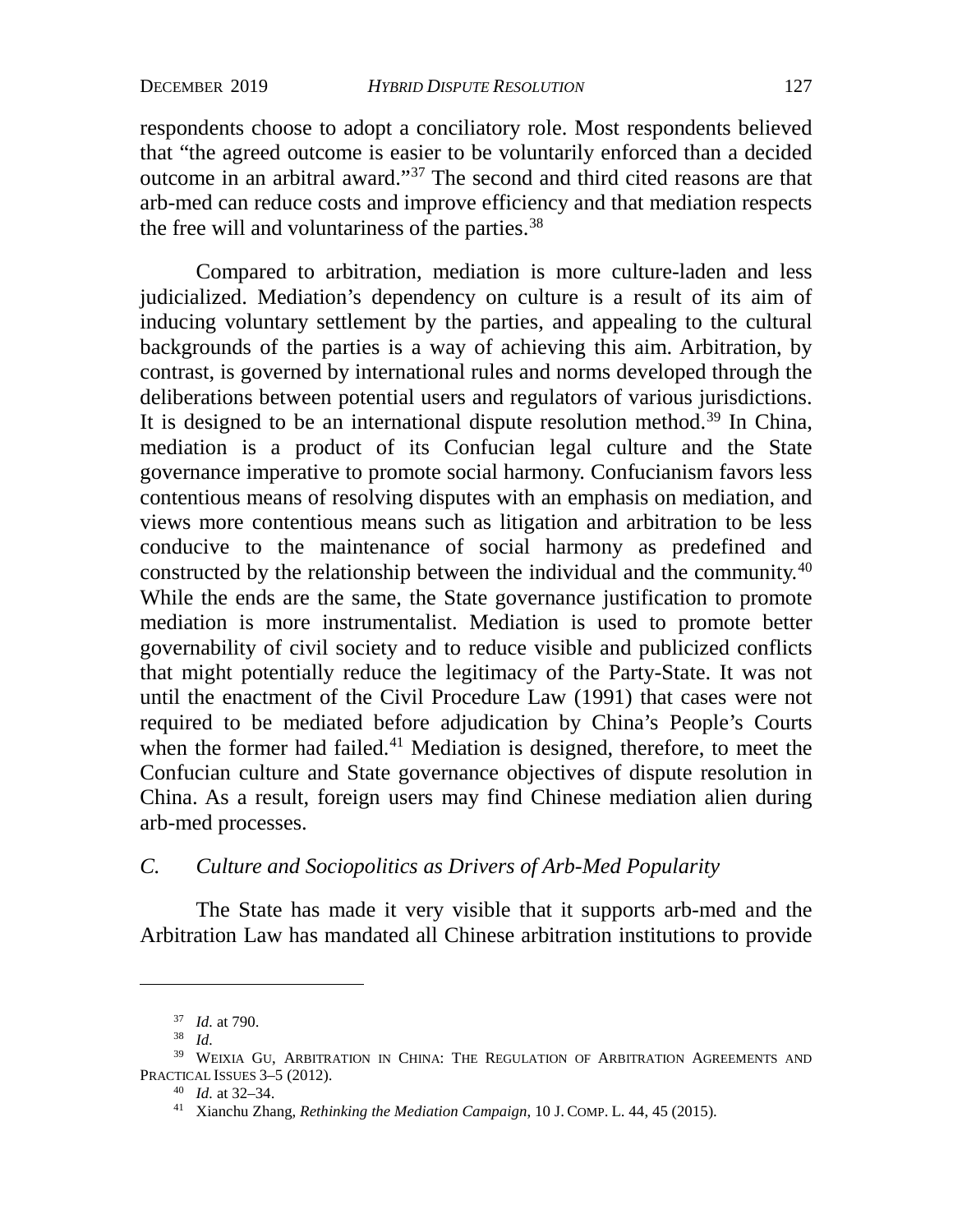arb-med in domestic and cross-border arbitration when the parties have requested it.<sup>[42](#page-12-0)</sup> But what are the driving factors for arb-med's popularity in China? The original design of China's Arbitration Law, including the requirement that all arbitration institutions must offer arb-med, could be influenced by Chinese sociopolitical needs and Confucian traditions of social harmony.

## *1. Confucian Culture*

Attributing the success of arb-med to the Confucian tradition for harmony is a trope in Chinese arbitration scholarship.<sup>[43](#page-12-1)</sup> This argument suggests that Chinese culture favors virtues (*li*) over rules or law (*fa*) of the Legalist tradition. Virtues, unlike harsh laws, induce benevolence between predefined social relations that prevent conflict between social actors.<sup>[44](#page-12-2)</sup> Social actors are discouraged from actively asserting their rights and interests if others default their obligations.<sup>[45](#page-12-3)</sup> Legal actors are only individuals in the context of social relations. In dispute resolution, therefore, this translates into a preference for more amicable, less adversarial processes. Thus, under Confucian legal thought, mediation is encouraged over litigation and arbitration to prevent societal contention and the collapse of social relations.

Before assessing the validity of this argument on arb-med's popularity, cultural analysis of legal practice and norms warrants a caveat: this mode of analysis might fall victim to reductionism. It might be more accurate and useful to attribute the differences in practice between jurisdictions beyond references to cultural and traditional stereotypes. These stereotypes become less valid when parties appoint personnel from multiple legal cultures (such as appointing foreign counsel or arbitrators) and when arbitration institutions attempt to internationalize by adopting more widely accepted dispute resolution norms.[46](#page-12-4) China may allow arb-med with the same personnel, but that does not mean East Asian jurisdictions in general

<span id="page-12-0"></span><sup>&</sup>lt;sup>42</sup> Zhong hua ren min gong he guo zhong cai fa (中华人民共和国仲裁法) [Arbitration Law] (promulgated by the Standing Comm. Nat'l People's Cong., Aug. 31, 1994, effective Sept. 1, 1995), art. 51, 8 CHINA L. & PRAC. 23 (1994) (China).

<sup>43</sup> WEIXIA GU, ARBITRATION IN CHINA, *supra* note [39,](#page-11-5) at 32–34.

<span id="page-12-4"></span><span id="page-12-3"></span><span id="page-12-2"></span><span id="page-12-1"></span><sup>44</sup> Albert H. Y. Chen, *Confucian Legal Culture and Its Modern Fate*, *in* THE NEW LEGAL ORDER IN HONG KONG 505, 515 (Raymond Wacks ed., 1999).

<sup>45</sup> *Id.* at 517–18.

<sup>46</sup> *See* Tai-Heng Cheng, *Reflections on Culture in Med-Arb*, *supra* note [9,](#page-5-3) at 425.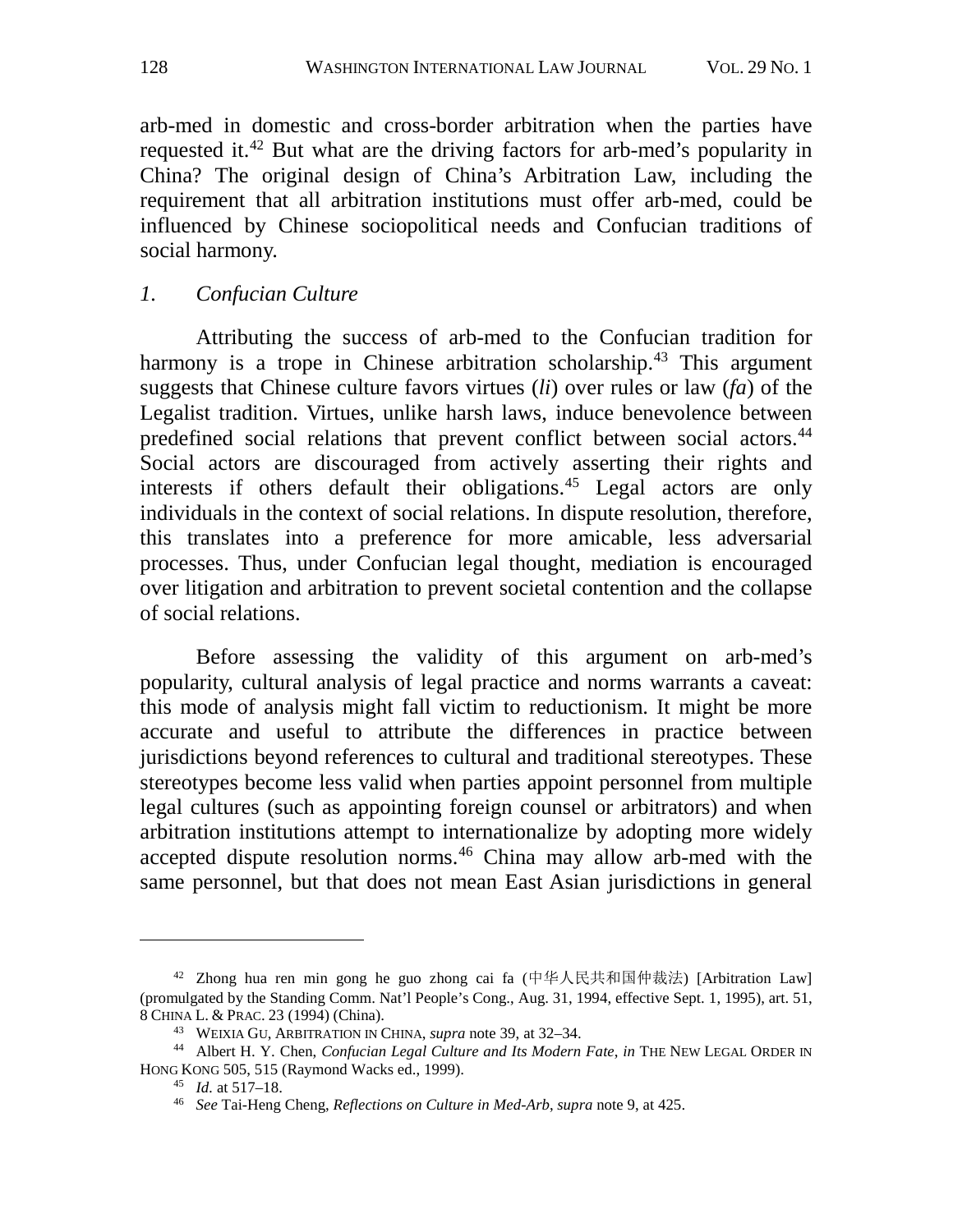have less respect for due process. Japan, for instance, has taken greater steps than China to avoid due process issues while preserving arb-med as a popular means of dispute resolution. The Japanese Arbitration Law, unlike the Chinese Arbitration Law, stipulates that the neutral can only play the dual role of mediator and arbitrator if both parties have consented in writing, and the dual capacities must end when any one party withdraws such written consent.[47](#page-13-0) Such level of protection against irregularities is only afforded by rules of some individual arbitration institutions in China rather than the Chinese Arbitration Law as a whole. Thus, it is too reductionist to conclude that a Confucian legal culture is responsible for less respect toward due process safeguards in Chinese arb-med.

This caveat does not mean all cultural analyses are futile. Despite that the behavior of Chinese parties and practices of Chinese arbitration institutions involved in cross-border arbitration can be seen as products of multiple legal traditions, the practices of arbitration and arb-med promoted by the Chinese government are distinctively Chinese. Cultural analyses are perhaps more accurately tailored as legal-political analyses that are influenced by traditional culture. After all, the way culture manifests itself in legal norms is largely shaped by the legal and political institutions that implement legal norms.

## *2. Sociopolitical Imperative*

In China, the "design from the top" (*dingceng sheji* 顶层设计)—to use a policy buzzword used by today's Chinese Central Government to promote judicial reform—may be inspired by foreign trends, but legal reformers are very clear that such trends are specifically selected to reflect the needs of China and the BRI development. Indeed, one of the five basic principles expressed in the Supreme People's Court's Diversified Dispute Resolution Opinion is that the "diversified dispute resolution system with Chinese characteristics" must be perfected by "basing it on the circumstances of the nation, reasonable adoption [of foreign experiences]."[48](#page-13-1)

<span id="page-13-0"></span><sup>47</sup> Chūsaihō [Arbitration Law], Law No. 138 of 2003, art. 38 (Japan), translated at https://japan.kantei.go.jp/policy/sihou/arbitrationlaw.pdf.

<span id="page-13-1"></span><sup>48</sup> Zui Gao Ren Min Fa Yuan Guan Yu Ren Min Fa Yuan Jin Yi Bu Shen Hua Duo Yuan Hua Jiu Fen Jie Jue Ji Zhi Gai Ge De Yi Jian (Fa Fa [2016] 14 Hao) (最高人民法院关于人民法院进一步深化多元化纠纷解决机制改革的意见) (法发 [2016] 14号) [Opinions of the Supreme People's Court on People's Courts Further Deepening the Reform of Diversified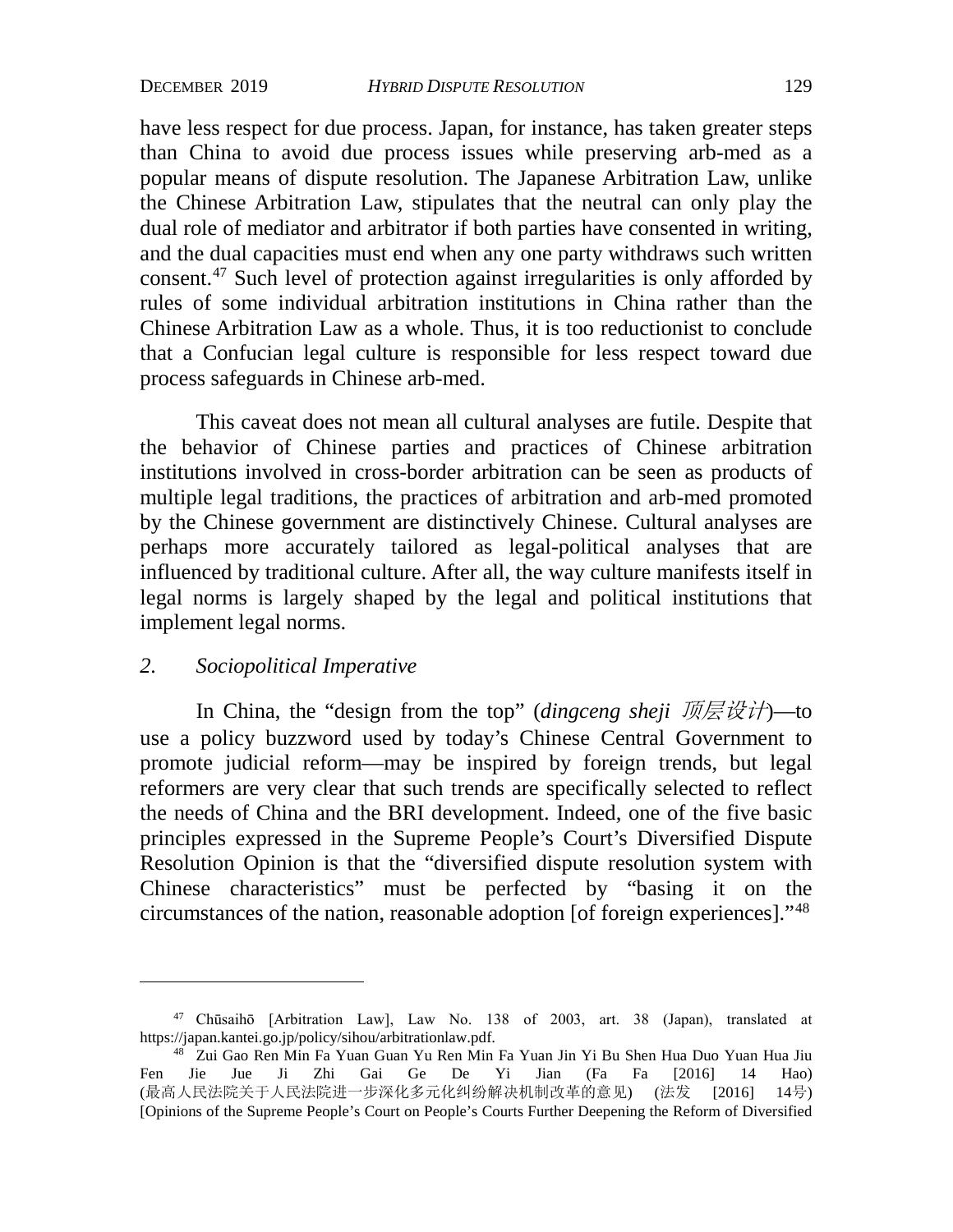This exercise of selecting what international arbitration norms to adopt in China reflects that Chinese reformers cannot breach certain norms entrenched in domestic sociopolitical context. As more Chinese companies are investing in foreign countries, China is also taking reference from other jurisdictions when designing its own dispute resolution systems. The China International Commercial Court ("CICC"), for example, is inspired by other commercial courts around the world such as the Singapore International Commercial Court.[49](#page-14-0) Singapore's arrangement setting its commercial court within its highest court likely also inspired the CICC's position and linkage within the Chinese Supreme People's Court ("SPC"), as CICC is an integral part of China's SPC.

<span id="page-14-3"></span>But it is unlikely that China will adopt international norms beyond its political mandate, even when it might reconcile differences in legal norms among Belt and Road jurisdictions one day in the future. These constraints exist in spite of China's attempts to internationalize. This is apparent from SPC Justice Gao Xiaoli's interview regarding the CICC. She noted that other commercial courts have foreign judges and have judgments in English despite it not being an official language of the country.<sup>[50](#page-14-1)</sup> These are areas where China would find it hard to change, even when the Chinese legislature has the legal power to remove such barriers by amending the Organic Law of the People's Courts, the Judges' Law, the Arbitration Law, and the Civil Procedure Law.

But there is no indication of this potential internationalization from the legislative comments on the draft of the Arbitration Law in  $1994$ <sup>[51](#page-14-2)</sup> Instead, the comments focused on attributes of arbitration that would be a feature of "Western law." Indeed, the comments stated that the consultation

Dispute Resolution Mechanism] (Court Issuance No. 14 of 2016) (issued by the Sup. People's Ct., June 28, 2016, effective June 28, 2016), CLI.3.273230 (EN) (Lawinfochina).

<span id="page-14-0"></span><sup>49</sup> He Jingjin (何晶晶) & Yan Zhenshan (耿振善), *Da zao guo ji shang shi fa ting si fa bao zhang "yi dai yi lu" jian she—zhuan fang zui gao ren min fa yuan min shi shen pan di si ting fu ting chang gao xiao li li* li li die die die die die die die geboorte (打造国际商事法庭, 司法保障"一带一路"建设— 专访最高人民法院民事审判第四庭副庭长高晓力) [*Creating the International Commercial Court, Legal Protection for the Belt & Road Construction—Interview with Gao Xiaoli, Deputy Chief Justice of the Fourth Division of Civil Trial of the Supreme People's Court*], RENMIN FAZHI (人民法治) [THE RULE OF LAW OF THE PEOPLE] (Feb. 10, 2018), https://mp.weixin.qq.com/s/wwM5Obhz069STbeJ73oMdA. 50 *Id.*

<span id="page-14-2"></span><span id="page-14-1"></span><sup>51</sup> Angran Gu (顾昂然), *Guan yu zhong hua ren min gong he guo zhong cai fa (cao an) de shuo ming* (关于《中华人民共和国仲裁法(草案)》的说明) [*Comments on the Arbitration Law of the People's Republic of China (Bill)*] (1994), http://www.npc.gov.cn/wxzl/gongbao/2001-01/02/content\_5003212.htm.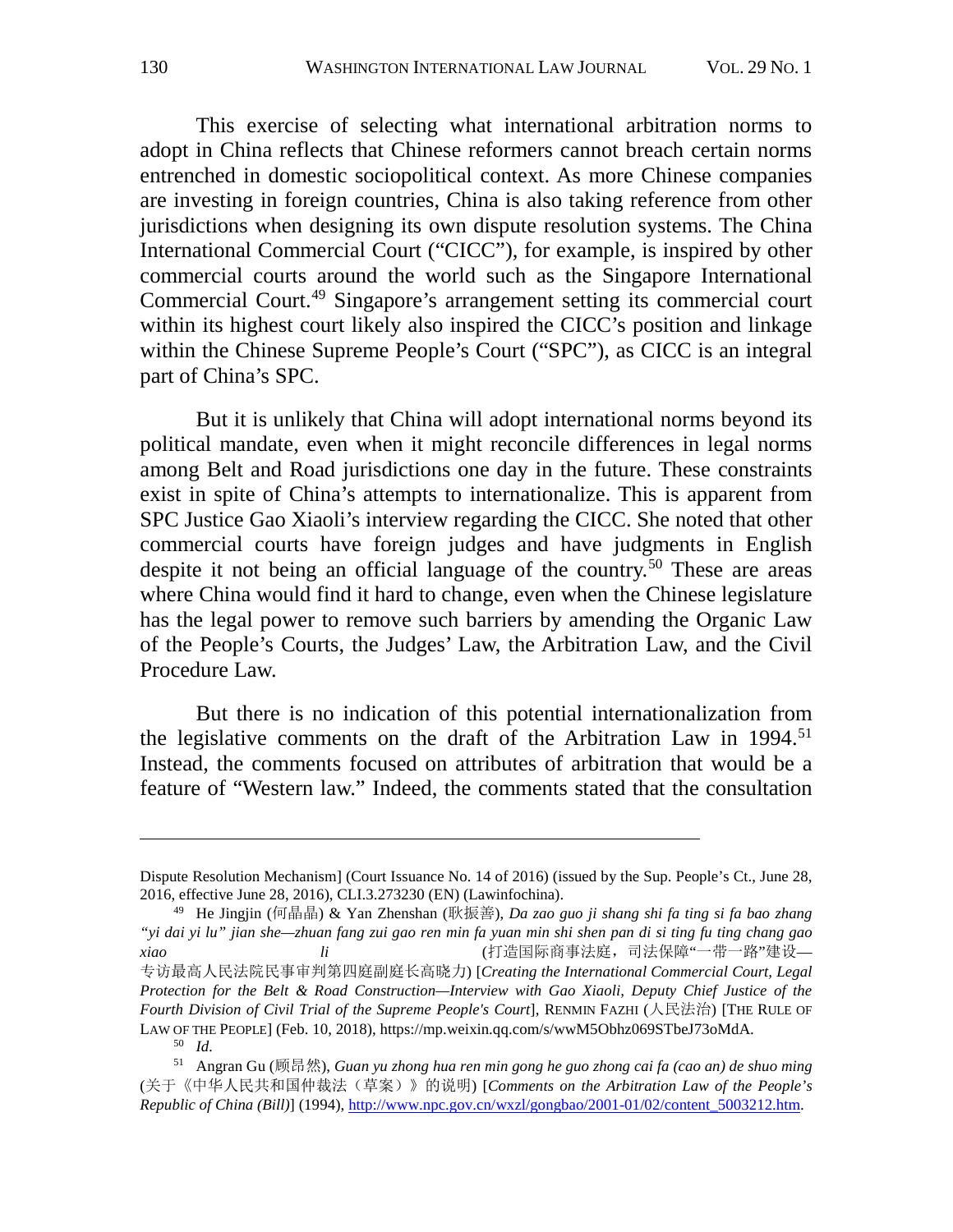draft was written "on the basis of consolidated working experience of arbitration, on the basis of the need to construct a socialist market economic system"[52](#page-15-0) and referenced "the valuable experiences of foreign arbitration systems and international norms."<sup>[53](#page-15-1)</sup> Besides the need to construct a socialist market, the documented legislative intent does not indicate any need to base China's arbitration rules on Confucian values. Even when one argues that social harmony is an embedded feature of a socialist market system, the comments manifest social harmony through economic language.

Thus, contemporary cross-border arbitration norms are primarily shaped by the need to attract foreign parties and investors to use Chinese arbitration services. Where there is no such demand, as in domestic arbitration, developments and reforms lag behind. Some measures first implemented in "foreign-related" arbitration were eventually applied to domestic arbitration, but reforms to domestic arbitration were conducted to make arbitration regulations more consistent within China and to reflect the SPC's pro-arbitration judicial position.

The design of arbitration law, norms, and institutions has affected how arbitrators approach arbitration and arb-med. In Fan's survey referred to above, the arbitrator respondents who believe arb-med to be appropriate (88.1% of all respondents) chose ease of enforcement of settlement compared to award, advantages in costs and efficiency, and respect to party free will and voluntariness as the primary reasons for conducting arb-med.<sup>[54](#page-15-2)</sup> These reasons are mostly technical and related to the efficiency of dispute resolution rather than cultural factors.

Only a few of such respondents (6 out of 32) stated that traditional Chinese culture has influenced them to conduct arb-med,<sup>[55](#page-15-3)</sup> and only one respondent said "mediation reflects the local culture in China and therefore is more easily accepted by the Chinese."[56](#page-15-4) Though not representative, this respondent's response reflects how culture can manifest itself through the advantage of dispute resolution efficiency without being an influence on arbmed practices in China per se. However, a more interesting point these six

- <span id="page-15-2"></span><sup>55</sup> *Id.*
- <span id="page-15-4"></span><span id="page-15-3"></span><sup>56</sup> *Id.*

<span id="page-15-1"></span><span id="page-15-0"></span><sup>52</sup> *Id.*

<sup>53</sup> *Id.*

<sup>54</sup> Fan, *An Empirical Study of Arbitrators Acting as Mediators in China*, *supra* note 33, at 805.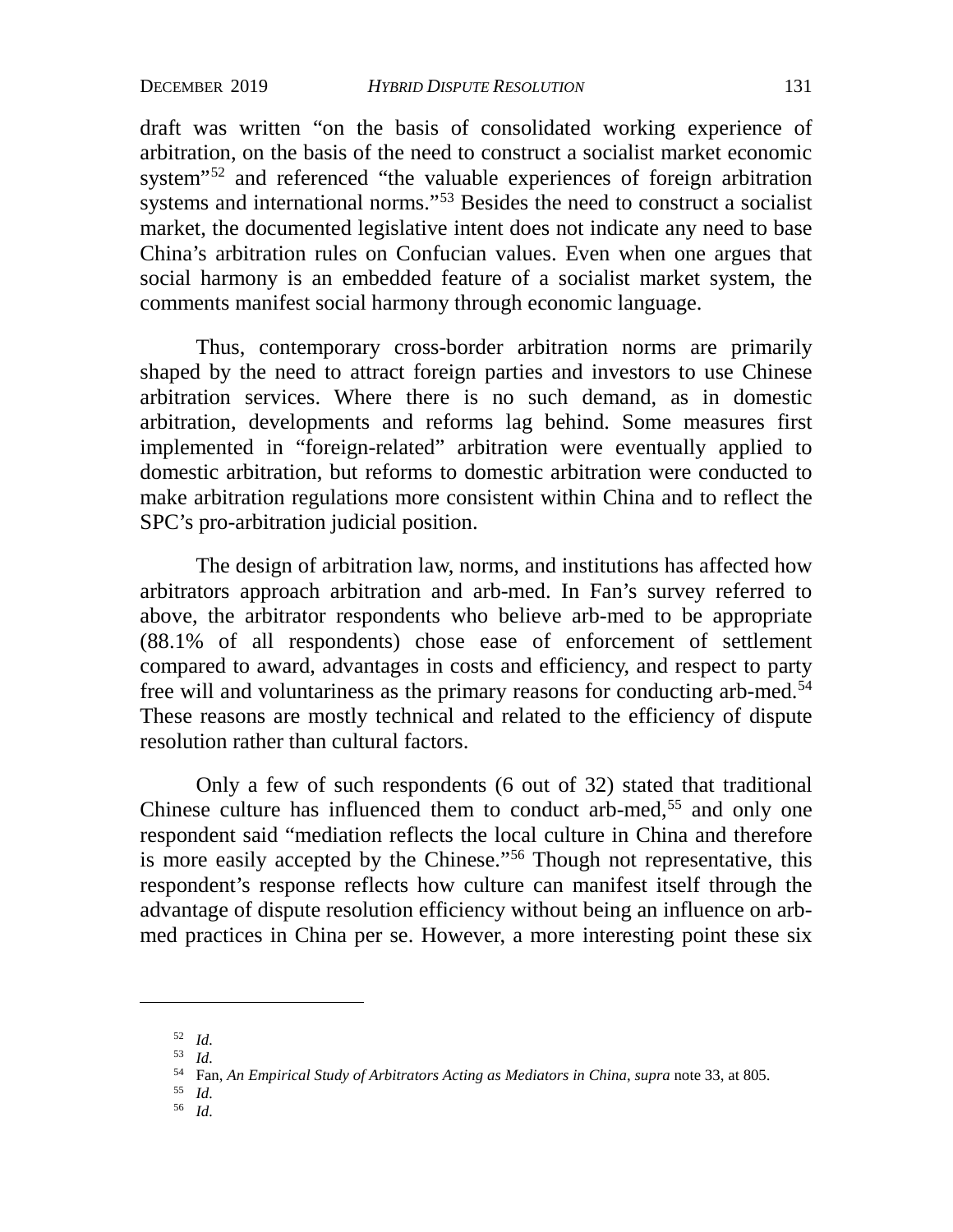respondents have shown is that domestic legal culture can spill over to influence how cross-border dispute resolution is conducted.

Chinese arbitration institutions and practitioners are conscious of this spill-over effect. CIETAC, for example, has added a provision in its 2015 Rules expressly allowing independent mediation during arb-med with the consent of both parties to address the concerns of "parties and arbitration professionals with western culture background [who] are concerned with or even skeptical of the process in which arbitrators act as mediators at the same time."<sup>[57](#page-16-0)</sup> Practitioners have expressed that arb-med is noticeably more popular among Chinese users than those from elsewhere.<sup>[58](#page-16-1)</sup>

Although there is some spillover of domestic legal culture to crossborder arbitration, arb-med is not positioned by institutional design as a replacement of hybrid arbitration-mediation by different neutrals or even institutions. As Chinese arbitration institutions and State judicial institutions internationalize and reach out to foreign users, the influence of domestic culture is expected to wane. But as the establishment of the CICC has demonstrated, when domestic culture is necessary for the State to achieve certain legal-political norms, the domestic culture is most likely preserved. One solution, which leading arbitration institutions have discovered, is to make explicit the autonomy that parties have to choose whether to use arbmed—hence satisfying the needs of both Chinese and Western parties. Nonetheless, arb-med in China is not only an area where domestic and international norms co-exist, but they display increasing tension.

#### IV. PROCEDURAL DEFECTS OF CHINESE-STYLED ARB-MED

While the Chinese government has encouraged Chinese arbitration institutions to "go abroad" (*zou chuqu*) and compete with regional institutions, the chronic problem with arb-med procedural defects remains unresolved. This is in spite of the frequent and recent revisions to rules of various Chinese arbitration institutions. Few have fundamentally addressed procedural irregularities embedded in the arb-med system long identified by scholars and practitioners, leaving the usual defects of actual and apparent bias and protection of confidentiality largely unaddressed.

<span id="page-16-1"></span><span id="page-16-0"></span><sup>57</sup> CHINA ACAD. OF ARB. LAW, ANNUAL REPORT ON INTERNATIONAL COMMERCIAL ARBITRATION IN CHINA (2014), *supra* note [17,](#page-7-8) at 50.

<sup>58</sup> Fan, *An Empirical Study of Arbitrators Acting as Mediators in China*, *supra* note [34,](#page-10-10) at 792.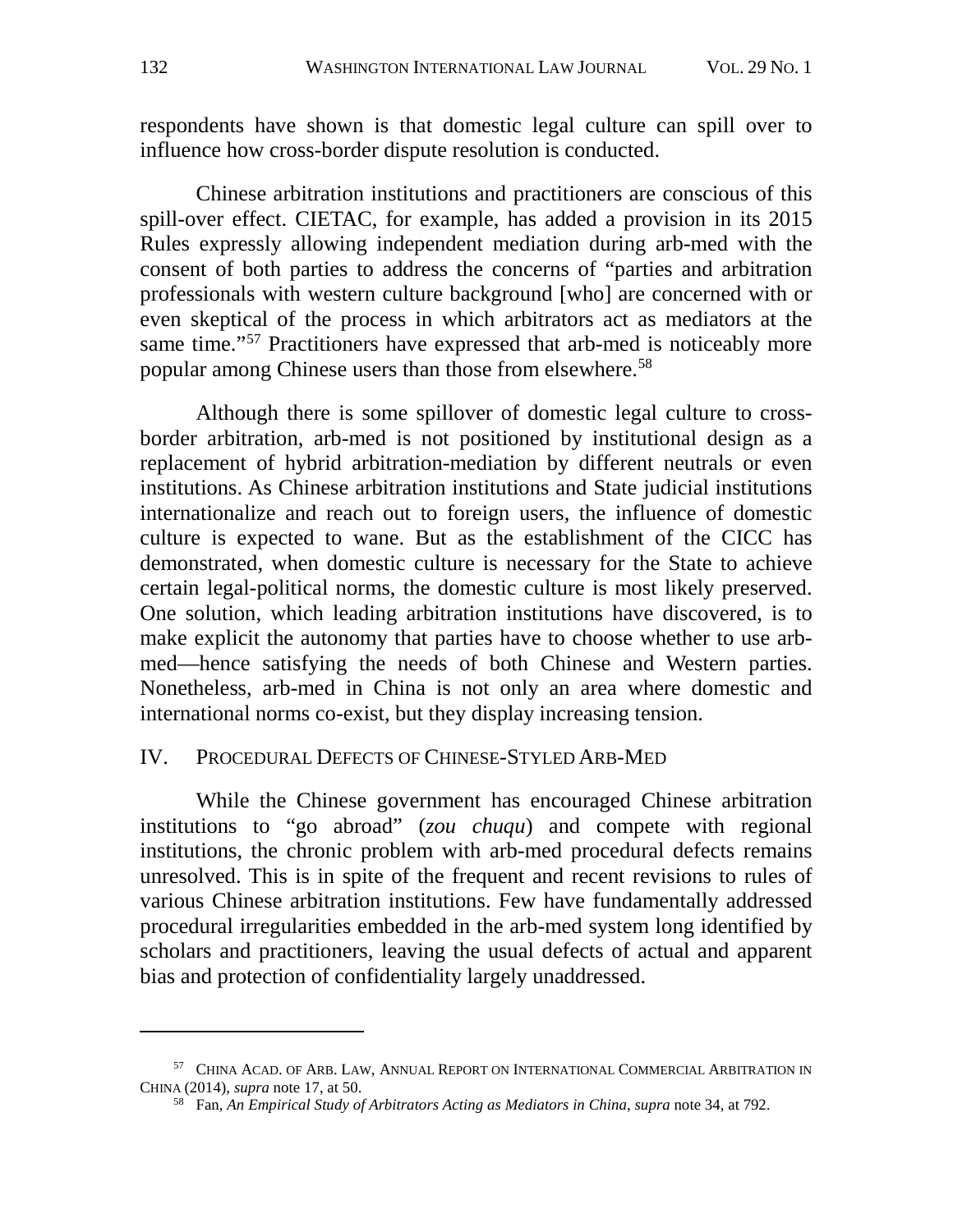## *A. Conflicting Roles of Arbitrator and Mediator*

The main criticism of arb-med is the conflict of interest between the arbitral and mediatory roles assumed by the neutral. The concern is whether the neutral can remain impartial given the different approaches and attitudes required for the two dispute resolution methods. It is the norm in China for the arbitrator to "switch hats" and become the mediator when mediation occurs within the arbitration proceedings. In such case, arbitration is stayed and is resumed only when mediation fails.

A source of the conflict of roles is how arbitrators, as opposed to mediators, should conduct themselves in the course of the proceedings. In the proceedings, the arbitrator takes on the role that decides on an appropriate award, based on the merits of the submissions from both parties. It is a legal process in which the arbitrator must interpret relevant laws and apply them to facts, just as a judge would do in a court.<sup>[59](#page-17-0)</sup> The mediator, by contrast, does not inquire into the appropriateness of a settlement reached by the parties. Instead, the mediator is more interested in having the parties reach a settlement agreement developed on their own.

Because of the very different aims of the two forms of dispute resolution, the approach required of the neutral must not be the same in all stages of arb-med. A competent arbitrator should be disinterested and display a "judicial temperament."[60](#page-17-1) She must observe the requirements of impartiality and general legal competence from which she draws respect from the party.<sup>[61](#page-17-2)</sup> A good mediator by contrast should be sensitive to interparty relationships and to discover the needs of the parties that might hide below mediatory exchanges, or the parties' opposing positions. In facilitating settlement and communication between the parties, the mediator may take a more involved, personal approach. When practiced separately as single-tier dispute resolution methods, even for the same subject matter, the dispute resolution process generally has no due process concerns. Theoretically, an arbitration proceeding can suffer no irregularities or biases, actual or apparent, when the same person switches between arbitrator and mediator if she can maintain the standards required of her in arbitration and mediation

<span id="page-17-2"></span><span id="page-17-1"></span><span id="page-17-0"></span><sup>59</sup> Paul E. Mason, *The Arbitrator as Mediator, and Mediator as Arbitrator*, 28 J. INT'L. ARB. 541, 541 (2011).

<sup>60</sup> *Id.* at 543. <sup>61</sup> *Id.*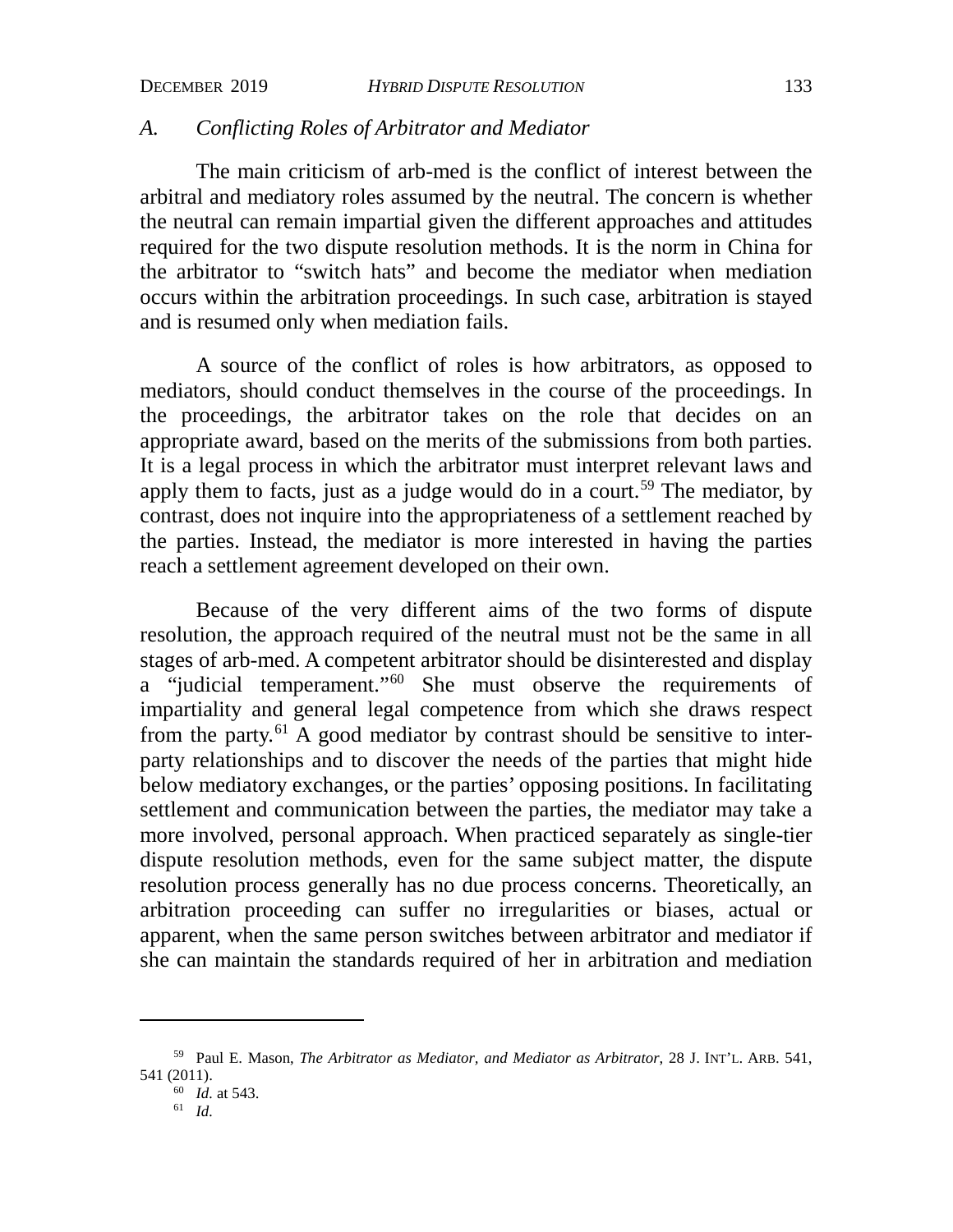respectively. Due process concerns do not arise from hybrid resolutions per se but from the very human difficulty of partitioning information obtained in the two stages to ensure impartiality.

<span id="page-18-1"></span><span id="page-18-0"></span>China's Arbitration Law is silent on whether the parties can request third-party mediation from an independent mediator.<sup>[62](#page-18-2)</sup> But the mediatory role of the arbitrators is generally assumed as a matter of practice. The arbmed rules of leading Chinese arbitration institutions with experience in cross-border arbitration, such as CIETAC, BAC, Shanghai International Arbitration Center ("SHIAC") and Shenzhen Court of International Arbitration ("SCIA"), also reflect this assumption.<sup>[63](#page-18-3)</sup> The 2015 CIETAC Rules, for instance, state that "[w]ith the consents of both parties, the arbitral tribunal may [mediate] the case in a manner it considers appropriate."[64](#page-18-4) The rule empowers the tribunal to conduct mediation but is silent on whether third parties can also mediate. It has been reported that CIETAC assembled an independent panel of mediators on the request of a party in one case.<sup>[65](#page-18-5)</sup> The 2015 CIETAC Rules attempt to provide non-CIETAC mediation, but it only vaguely provides that "CIETAC may, with the consents of both parties, assist the parties to conciliate the dispute *in a manner and procedure it considers appropriate.*"<sup>[66](#page-18-6)</sup> It is unclear how the parties may be "assisted" under this rule or what arrangements have been made under the rule.

The 2015 BAC Rules are more explicit with alternative arrangements. They provide for independent mediation at BAC's Mediation Center in accordance with the BAC Mediation Center Mediation Rules.<sup>[67](#page-18-7)</sup> But such

<span id="page-18-2"></span><sup>62</sup> Sally A. Harpole, *The Combination of Conciliation with Arbitration in the People's Republic of China*, 24 J. INT'L. ARB. 623, 627–28 (2007).

<span id="page-18-3"></span><sup>63</sup> *See* China International Economic and Trade Arbitration Commission (CIETAC) Arbitration Rules (promulgated by China Council for the Promotion of International Trade/China Chamber of International Commerce, rev'd Nov. 4, 2014, effective Jan. 1, 2015), art. 47(2) [hereinafter 2015 CIETAC Rules], http://www.cietac.org/Uploads/201902/5c6148b100105.pdf; Beijing Arbitration Commission (BAC) Arbitration Rules (rev'd July 9, 2014, effective Apr. 1, 2015), art. 42(1) [hereinafter 2015 BAC Rules], *available at* http://www.bjac.org.cn/english/page/ckzl/sz2015.html; Shanghai International Economic and Trade Arbitration Commission (SHIAC) Arbitration Rules (effective Jan. 1, 2015), art. 41 [hereinafter 2015 SHIAC Rules], http://www.shiac.org/upload/day\_141230/SHIAC\_ARBITRATION\_RULES\_2015\_141222.pdf; Shenzhen Court of International Arbitration (SCIA) Rules (effective Feb. 21, 2019), art. 48 [hereinafter 2019 SCIA Rules], *available at* http://www.sccietac.[org/w](#page-18-0)eb/doc/view\_rules/914.html. 64 2015 CIETAC Rules, *supra* note 63, art. 47(2).

<span id="page-18-5"></span><span id="page-18-4"></span><sup>65</sup> Harpole, *supra* note [62,](#page-18-1) at 627.

<span id="page-18-6"></span><sup>66</sup> 2015 CIETAC Rules, *supra* note [63,](#page-18-0) art. 47(8) (emphasis added).

<span id="page-18-7"></span><sup>67</sup> 2015 BAC Rules, *supra* note [63,](#page-18-0) art. 43.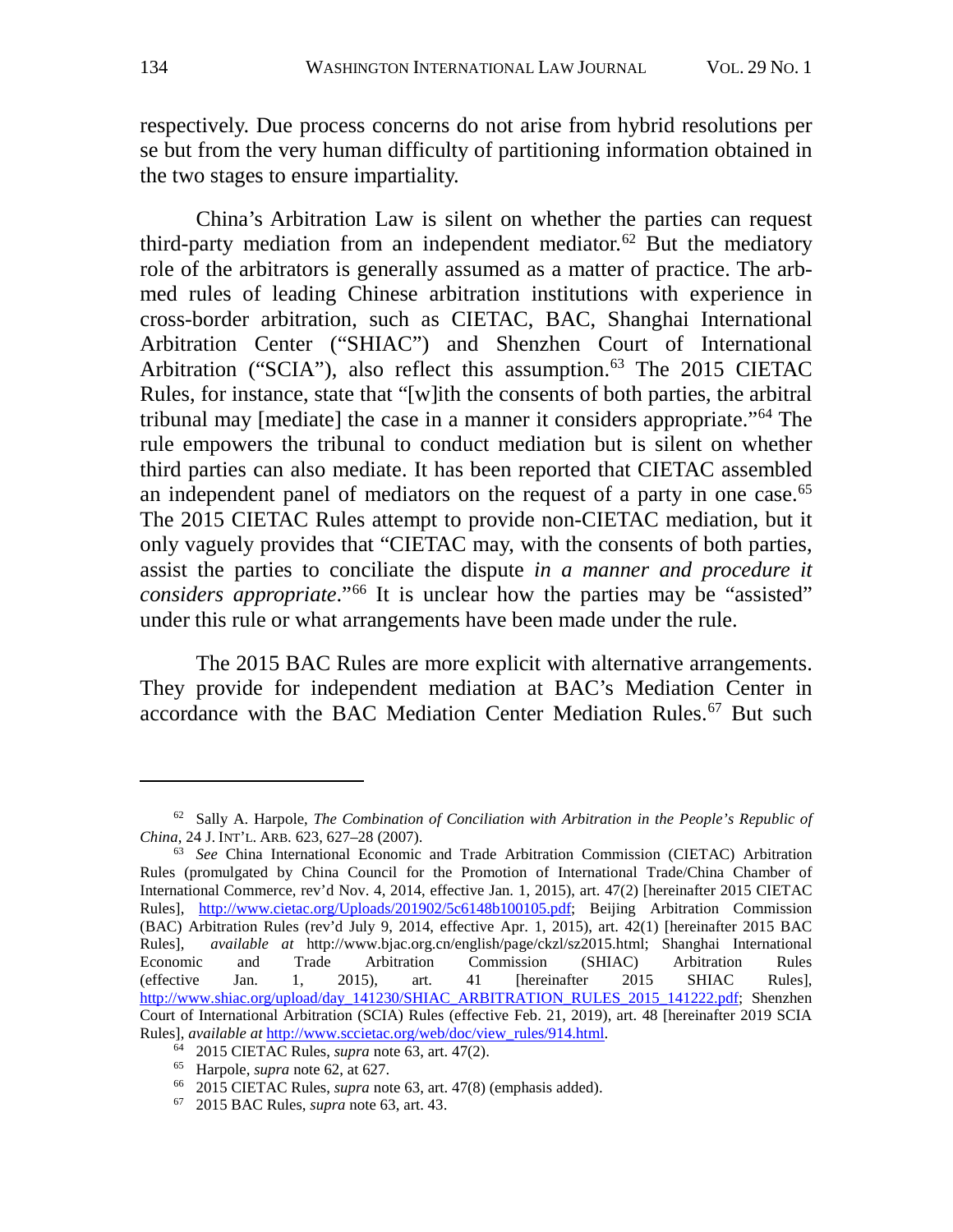mediation is separate from the arbitral proceedings and is thus not a form of arb-med. As with self-settlement, parties who have reached a settlement agreement through the Mediation Center can request the arbitration tribunal to render an award based on that agreement,<sup>[68](#page-19-0)</sup> allowing the agreement to be enforced in foreign jurisdictions under the New York Convention. With the approval of the BAC Chairperson and additional costs borne by the parties, the BAC Rules also allow international arbitrations to replace the arbitrator after mediation fails.[69](#page-19-1) The explicit arrangement for a separate mediation mechanism and allowing arbitrator replacement is rare among arbitration rules in China. Similar to other rules, though, the language of the BAC rules still does not expressly allow the possibility of mediation by independent mediators.

Besides language in arbitration rules that tend to lead parties towards institutional arb-med, the parties may also choose their arbitrator to mediate because they are already familiar with the arbitrator, and the arbitrator is familiar with the facts and background of the dispute.<sup>[70](#page-19-2)</sup> The parties can be sure that they can trust the arbitrator. Such an arbitrator will also allow quicker arbitration and award rendering if and when mediation fails.<sup>[71](#page-19-3)</sup>

However, whether trust and the saving of time and costs do draw parties into arb-med is dependent on the legal culture. Empirical study shows that mutual consent for arb-med is far more likely to be given when both parties are Chinese.[72](#page-19-4) Presumably Chinese parties are more familiar with the arb-med process embedded in their dispute resolution culture, while foreign parties are less trusting of the process. Foreign parties might also expect an award rather than a settlement agreement by the end.<sup>[73](#page-19-5)</sup>

## *B. Confidentiality*

A thornier procedural concern has to do with the confidentiality of information. The issue of due process arises when the neutral, such as the mediator, reverts to becoming an arbitrator. In this process, the information obtained by the neutral during the mediation stage might, consciously or

<span id="page-19-0"></span><sup>68</sup> *Id.* art. 43(2).

<span id="page-19-1"></span><sup>69</sup> *Id.* art. 67(2).

<sup>70</sup> Weixia Gu, *When Local Meets International*, *supra* note [25,](#page-9-3) at 89.

<span id="page-19-3"></span><span id="page-19-2"></span><sup>71</sup> *Id.*

<span id="page-19-4"></span><sup>72</sup> Fan, *An Empirical Study of Arbitrators Acting as Mediators in China*, *supra* note 33, at 792.

<span id="page-19-5"></span><sup>73</sup> *Id.*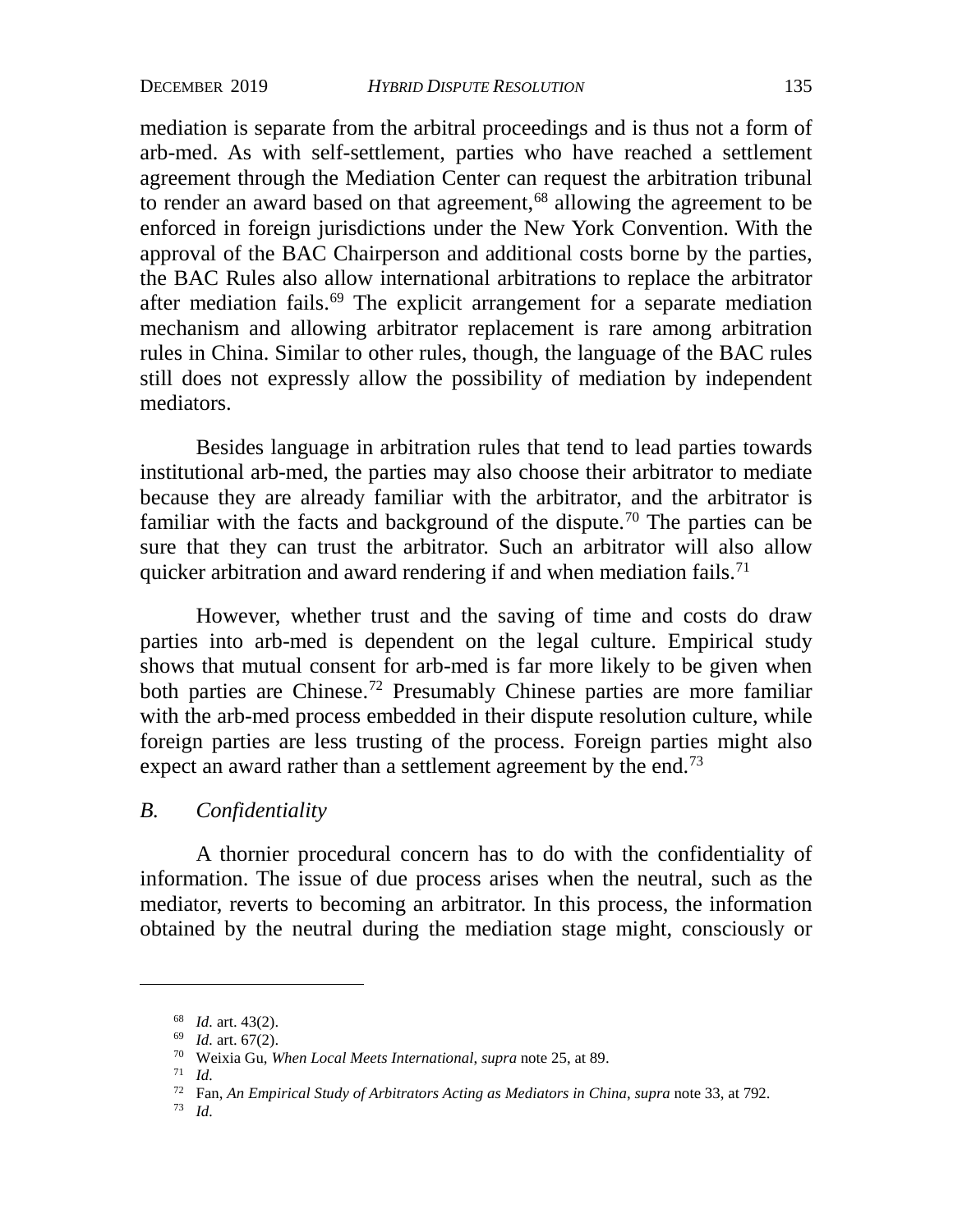otherwise, be relied on by the neutral in the subsequent arbitration stage.<sup>[74](#page-20-1)</sup> Such information would not normally be communicated to the arbitrator in arbitration when practiced alone. Mediators who practice evaluative mediation might also reveal to the parties the merits of their respective cases, which would not be known to the parties in arbitration until the award is rendered.[75](#page-20-2)

<span id="page-20-8"></span><span id="page-20-0"></span>Distinct from arbitration, mediation allows *ex parte* communication, or caucusing. Information given by a party to the neutral during caucuses is not known to the other party. The other party has no opportunity to defend against such confidential information.<sup>[76](#page-20-3)</sup> It is for the mediator to determine the truthfulness of the information and the extent to which that information should influence her decision in the arbitration stage to come should mediation fail. Parties might also use caucuses to privately influence the neutral in the favor in the subsequent arbitration. Because mediation may involve discussions into personal and emotional issues between the respective parties and the mediator, the neutral may become more sympathetic towards a particular party.<sup>[77](#page-20-4)</sup> Admittedly, whether the parties create bias through these interactions is dependent on the conduct of the individual neutral. The fact that neutrals can and may be biased indicates a gap in the regulation of arb-med. Indeed, partiality might only be known or is apparent to parties when mediation fails, at which point it is too late to remedy the proceedings.[78](#page-20-5)

The *Keeneye* case in Hong Kong shows the potential dangers of caucusing in creating bias, actual or apparent. The tribunal, of the Xi'an Arbitration Commission ("XAC") in China, was composed of a presiding arbitrator and two arbitrators nominated respectively by each side.[79](#page-20-6) After the first hearing, the tribunal suggested mediation to the parties, and lawyers on both sides expressed their consent to the arbitrators attempting to resolve the matter as mediators. $80$  The tribunal also, on its own initiative, proposed

<sup>74</sup> Weixia Gu, *When Local Meets International*, *supra* note [25,](#page-9-3) at 90.

<sup>75</sup> James T. Peter, *Med-Arb in International Arbitration*, 8 AM. REV. INT'L. ARB. 83, 83 (1997).

<span id="page-20-7"></span><span id="page-20-6"></span><span id="page-20-5"></span><span id="page-20-4"></span><span id="page-20-3"></span><span id="page-20-2"></span><span id="page-20-1"></span><sup>76</sup> Gabrielle Kaufmann-Kohler, *When Arbitrators Facilitate Settlement: Towards a Transnational Standard*, 25 ARB. INT'L. 187, 198 (2009).

<sup>77</sup> Peter, *supra* note [75,](#page-20-0) at 93.

<sup>78</sup> Weixia Gu, *When Local Meets International*, *supra* note [25,](#page-9-3) at 89–90.

<sup>79</sup> Gao Haiyan v. Keeneye Holdings Ltd., [2011] H.K.C.F.I. 240, para. 16 (C.F.I.) (H.K.).

<sup>80</sup> *Id.* at paras. 17–19.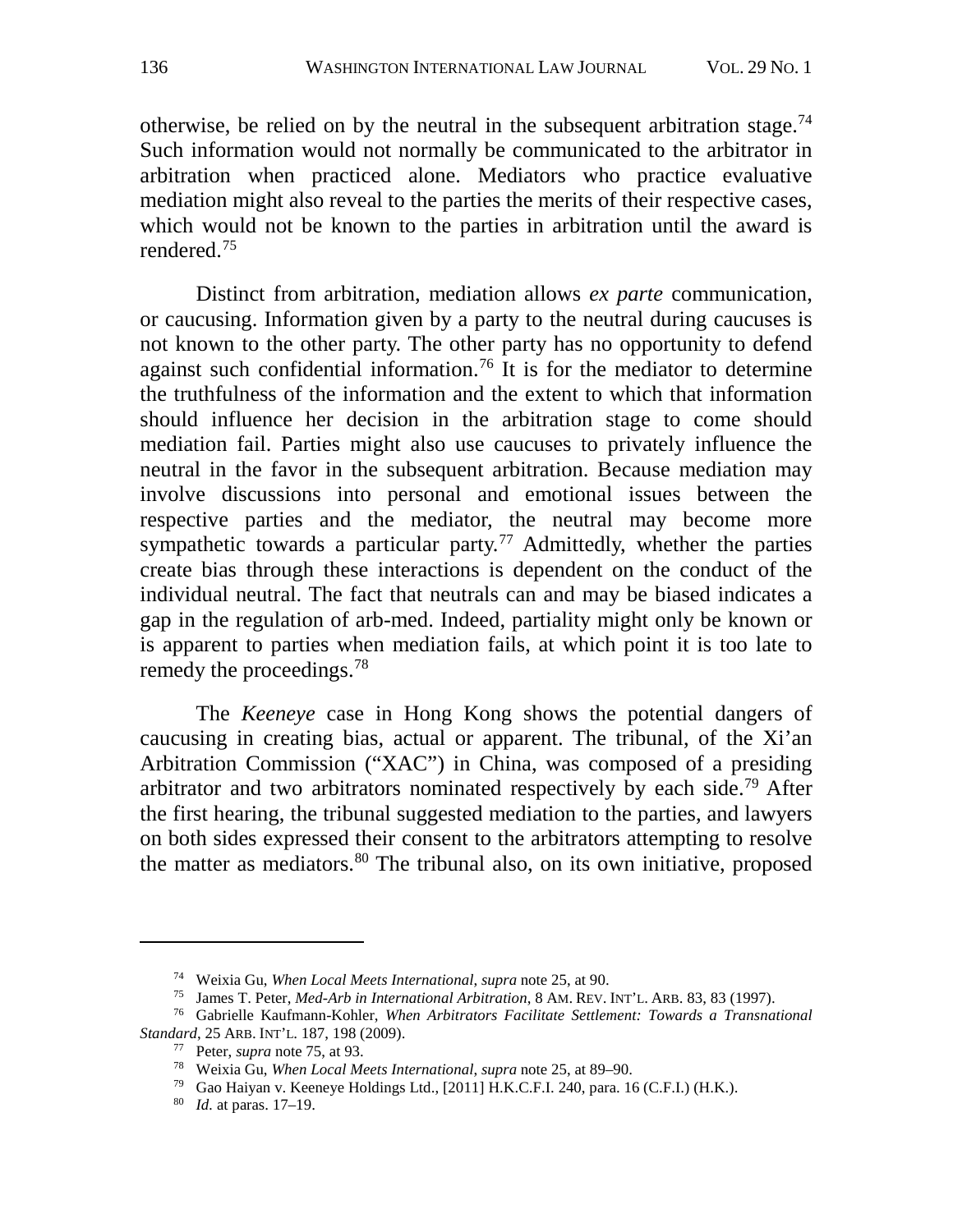that the respondents pay the claimants RMB 250 million as settlement.<sup>[81](#page-21-0)</sup> The tribunal then appointed XAC's Secretary-General and the claimantnominated arbitrator as mediators and informed the parties of this proposal.[82](#page-21-1) The Secretary-General and the claimant-nominated arbitrator contacted a person, who described himself as "a person related to (or affiliated with)<sup>"83</sup> (*guanxiren*  $\angle \angle \angle \angle$  for respondents. According to the XAC Rules, "[w]ith the approval of the parties, any third party may be invited to assist the mediation, or they may act as the mediator."[84](#page-21-3) The Secretary-General and the claimant-nominated arbitrator asked him to a private meeting at a restaurant in the Xi'an Shangri-La Hotel.[85](#page-21-4) At the meeting, the Secretary-General asked the respondents' affiliate to "work on" (*zuogongzuo*  $\sharp \sharp \pm \sharp$ ) the respondents, which is understood to mean to get the respondents to accept the settlement proposal.<sup>[86](#page-21-5)</sup> The respondents nonetheless rejected the settlement proposal.[87](#page-21-6) The arbitration tribunal reconvened after the failed mediation and decided to award the respondents RMB 50 million.<sup>[88](#page-21-7)</sup> The respondents challenged the award before the Xi'an Intermediate People's Court, but the court upheld the award.<sup>[89](#page-21-8)</sup>

The enforcement of the award was then challenged in the Hong Kong Court of First Instance (CFI).<sup>[90](#page-21-9)</sup> The CFI refused enforcement on the grounds that the "wining and dining"[91](#page-21-10) meeting would "cause a fair-minded observer to apprehend a real possibility of bias on the part of the Arbitration Tribunal."[92](#page-21-11) Although evidence showing actual bias was insufficient, the interactions at the Shangri-La meeting and the contrast between the proposed settlement and the final award were sufficient to constitute apparent bias.<sup>[93](#page-21-12)</sup> This apprehension of bias was enough for the enforcement of such award to contravene Hong Kong's public policy—that is, "the most

- <span id="page-21-5"></span><span id="page-21-4"></span>86 *Id.*
- <span id="page-21-6"></span>87 *Id.*
- <span id="page-21-7"></span>88 *Id.* at para. 48.
- <span id="page-21-8"></span>89 *Id.* at para. 7.
- <span id="page-21-9"></span>90 *Id.*

- <span id="page-21-11"></span><sup>92</sup> *Id.* at para. 3.
- <span id="page-21-12"></span><sup>93</sup> Gu & Zhang, *supra* note [27,](#page-9-4) at 1006.

<span id="page-21-0"></span><sup>81</sup> *Id.* at para. 22.

<span id="page-21-1"></span><sup>82</sup> *Id.* at para. 22.

<span id="page-21-3"></span><span id="page-21-2"></span><sup>83</sup> *Id.* at para. 22.

<sup>84</sup> *Id.* at para. 21.

<sup>85</sup> *Id.* at para. 22.

<span id="page-21-10"></span><sup>91</sup> *Id.* at para. 67.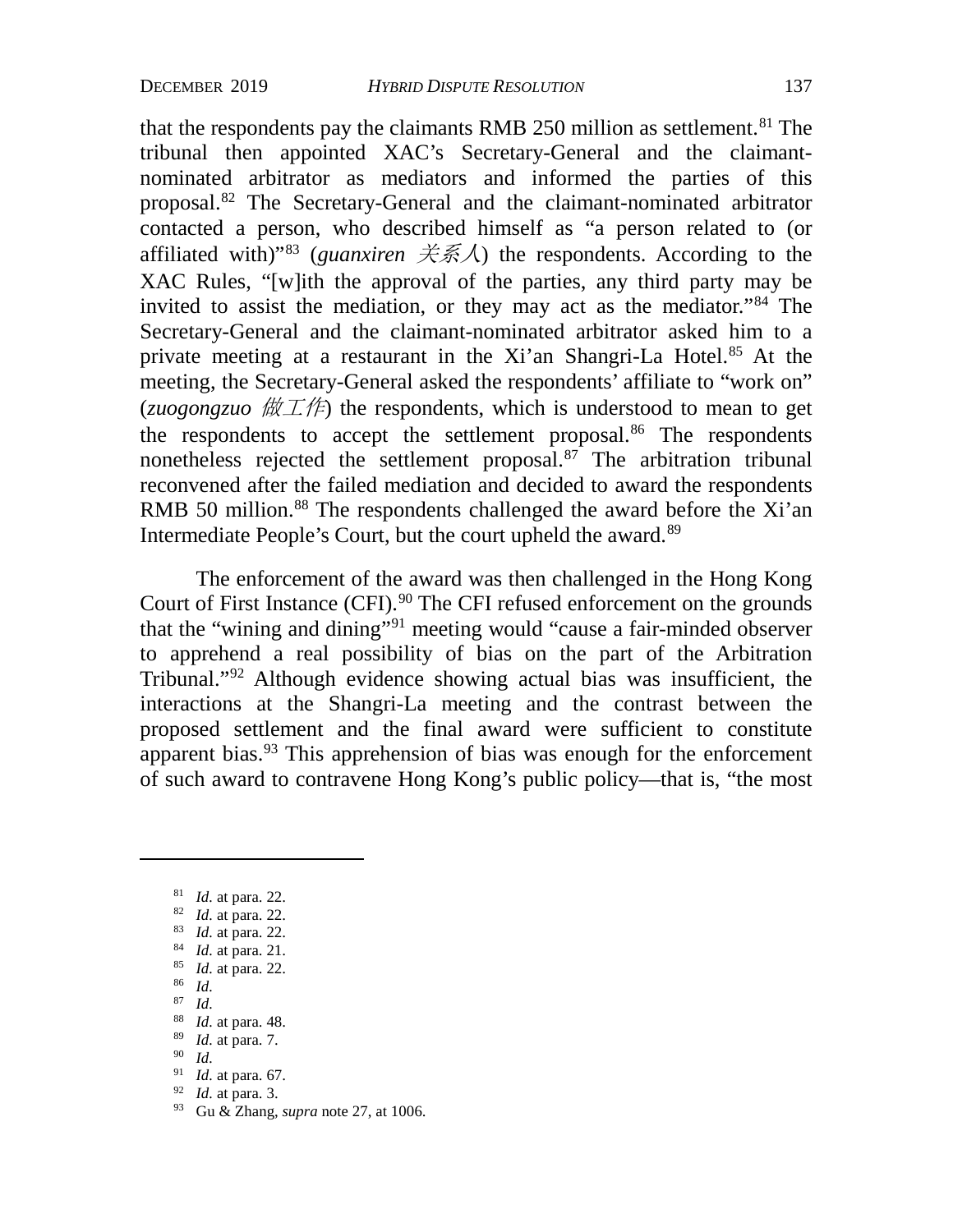basic notions of justice and morality of the Hong Kong system."[94](#page-22-0) The judge opined that, "[t]he risk of a mediator turned arbitrator appearing to be biased will always be great."<sup>[95](#page-22-1)</sup> This decision was reversed when the party seeking enforcement appealed. The appellate court decided to uphold the arbitral award on the basis that the enforcement court should have given greater weight to the decision handed down by the Xi'an Court, in the supervisory jurisdiction in Xi'an, which found no apparent bias and held that the arbmed was properly conducted.[96](#page-22-2)

It cannot be assumed that the same standard of apparent bias and deference applied by the Hong Kong Court of Appeal will be replicated by foreign courts. The appellate judgment questions whether balancing the exercise of promoting arbitration while ensuring that due process is observed is done correctly.[97](#page-22-3) Indeed, reviewing an arbitration and its procedures in light of public policy at the enforcement jurisdiction level is the purpose of the enforcement courts. If deference for the supervisory court is too readily relied on, then public policy grounds to refuse award enforcement can only be applied in excessively narrow circumstances.<sup>[98](#page-22-4)</sup>

Unlike those of other jurisdictions, due process safeguards in arb-med rules are limited in China. A typical set of arbitration rules in China does not contain provisions specifying the use of information collected from mediation. At most, the rules only provide some safeguards that prohibit the parties from relying on any statements expressed during the mediation stage by the other party or the tribunal to support their case.<sup>[99](#page-22-5)</sup> Generally, no provision bars the tribunal from relying on information provided to them during the mediation stage when deciding on an award afterwards. Even if such rules did exist, they might be difficult to put into practice, since they would require the arbitrators to keep secrets from themselves.

Nonetheless, after the initial refusal to enforce the award in *Keeneye*, Chinese arbitration institutions have taken some steps to mitigate potential procedural irregularities. CIETAC revised its rules in 2014 to expressly state

<span id="page-22-4"></span><span id="page-22-3"></span><span id="page-22-2"></span><span id="page-22-1"></span><span id="page-22-0"></span><sup>94</sup> Hebei Import & Export Corp. v. Polytek Engineering Co., Ltd., [1998] 1 H.K.L.R.D. 287, para. 47 (C.A.) (H.K.). 95 Gao Haiyan v. Keeneye Holdings Ltd., [2011] H.K.C.F.I. 240, para. 72 (C.F.I.) (H.K.).

<sup>96</sup> Gao Haiyan v. Keeneye Holdings Ltd., [2012] 1 H.K.L.R.D. 627, 650 (C.A.) (H.K.).

<sup>97</sup> Gu & Zhang, *supra* note [27,](#page-9-4) at 1023.

<sup>98</sup> *Id.*

<span id="page-22-5"></span><sup>99</sup> *See, e.g.*, 2015 BAC Rules, *supra* not[e 63,](#page-18-0) art. 42(5).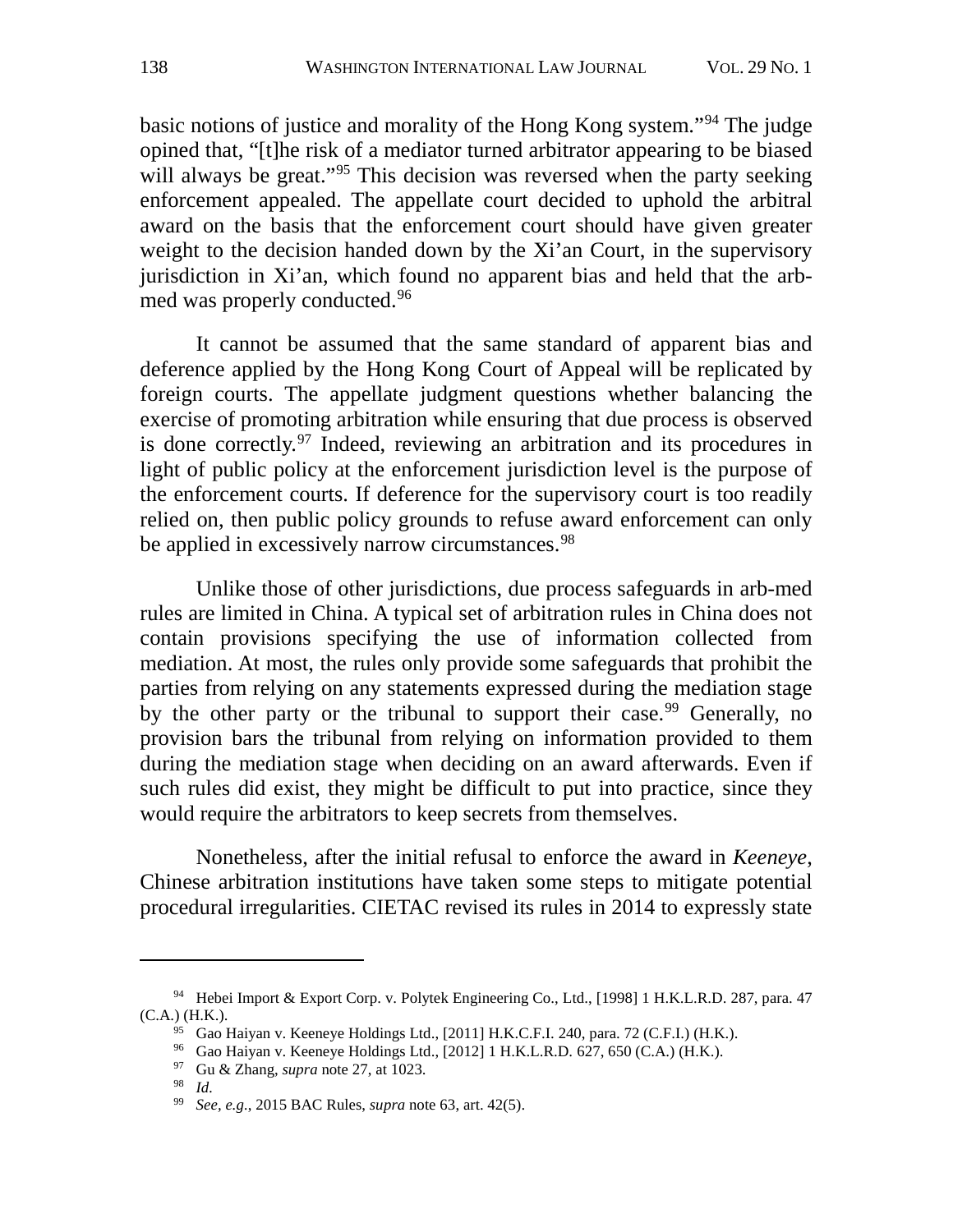that with the parties' consent CIETAC may assist the parties to mediate the dispute "in a manner and procedure it considers appropriate"<sup>[100](#page-23-0)</sup> if the parties do not wish for mediation to be conducted by the same arbitral tribunal[.101](#page-23-1) The previous 2005 CIETAC Rules did not suggest that mediation within arbitration can be conducted by someone other than the tribunal. The change in the subsequent 2012 CIETAC Rules notifies the parties that mediation by the arbitral tribunal is not the only available option. As noted above, however, what CIETAC considers to be an appropriate manner and procedure of mediation is unclear.

In addition, no statutory safeguards targeting caucusing are available in Chinese law. This sets the Chinese statutory regime aside from other jurisdictions. Hong Kong, for example, has the Arbitration Ordinance based upon the UNCITRAL Model Law. The ordinance allows arbitrators to assume the role of mediators so long as the parties consent and have not withdrawn their consent in writing.<sup>[102](#page-23-2)</sup> The ordinance expressly provides for a disclosure safeguard: if and when mediation fails, a neutral having confidential information from a party, "must, before resuming the arbitral proceedings, disclose to all other parties as much of that information as the arbitrator considers is material to the arbitral proceedings."[103](#page-23-3) Singapore's International Arbitration Act has a similar safeguard provision.[104](#page-23-4) This safeguard requires disclosure to both parties of what information was given to the arbitrator, and prompts the parties to defend against such information during the arbitral proceedings.

## V. REGULATORY PROBLEMS OF ARB-MED IN CHINA

Arbitration in China is regulated by several sources of law. There are statutes, judicial interpretations and guiding cases issued by the SPC, and occasional regulations and circulars from the State Council. The rules of individual arbitration institutions also govern how arb-med is practiced. However, governance of arb-med is not well institutionalized, and a bulk of its regulation relies on individual rules of arbitration institutions. This is one of the reasons the procedural defects discussed above are still a pervasive

<span id="page-23-1"></span><span id="page-23-0"></span><sup>100</sup> 2015 CIETAC Rules, *supra* note [63,](#page-18-0) art. 47(8).

<sup>101</sup> *Id.*

<sup>102</sup> Arbitration Ordinance, (2019) Cap. 609 § 33(1) (H.K.).

<span id="page-23-3"></span><span id="page-23-2"></span><sup>103</sup> *Id.* § 33(4).

<span id="page-23-4"></span><sup>104</sup> Sing. Int'l Arbitration Act (Cap 143A, 2002 Rev Ed) s 17(3).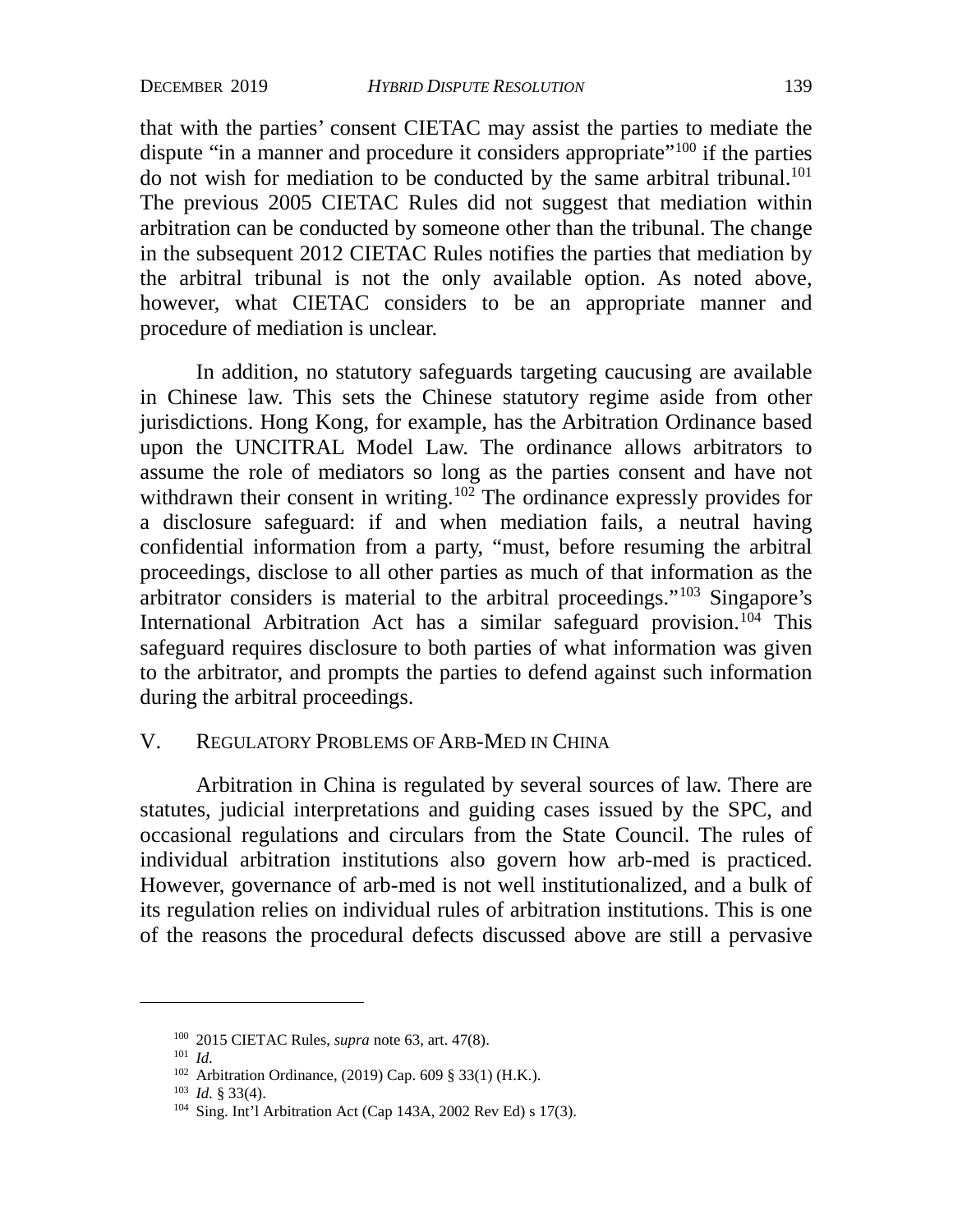problem when practicing arb-med in China and why parties—especially foreign parties—are still suspicious of arb-med in China.

Statutes only play a small, but nonetheless foundational, role in regulating arb-med. China's Arbitration Law (2017) has had no major amendments<sup>[105](#page-24-0)</sup> since its promulgation in 1994 and regulation of arbitration is mainly achieved through the SPC's judicial interpretations issued throughout the past twenty years. Within the Arbitration Law, only Article 51 addresses arb-med but does little to define how it ought to be practiced. However, Article 51(1) does *require* Chinese arbitration institutions to provide for the procedure of arb-med:

The arbitration tribunal may first conduct mediation before rendering an award. If the parties agree to mediation, then the arbitration tribunal shall conduct mediation. When mediation fails, the tribunal shall duly render an award.<sup>[106](#page-24-1)</sup>

This Article empowers all arbitration institutions in China to conduct arb-med, and all domestic and international arbitration institutions in China include such an arb-med clause in their arbitration rules resembling the above statutory language. Although Article 51 requires the tribunal to respect the intentions of the parties to mediate—to the extent that the tribunal is required to conduct mediation when the parties so request—it does not forbid the tribunal from conducting mediation even when a party decides against mediation.

The issue of party consent is dealt with by arbitration rules. For instance, CIETAC's commercial arbitration rules (2015) and investment arbitration rules (2017) expressly state that arb-med can only proceed with the consent of both parties, and that mediation must end when either party withdraws consent.<sup>[107](#page-24-2)</sup> BAC, SCIA and SHIAC have rules that stipulate the

<span id="page-24-3"></span><span id="page-24-0"></span><sup>105</sup> China's Arbitration Law's first amendment in 2009 changed two article numbers referencing the Civil Procedure Law (2007). Its second amendment in 2017 concerned a minor change to the qualification of arbitrators.

<span id="page-24-1"></span><sup>106</sup> Zhong hua ren min gong he guo zhong cai fa (中华人民共和国仲裁法) [Arbitration Law] (promulgated by the Standing Comm. Nat'l People's Cong., Aug. 31, 1994, effective Sept. 1, 1995), art. 51(1), 8 CHINA L. & PRAC. 23 (1994) (China).

<span id="page-24-2"></span><sup>107</sup> 2015 CIETAC Rules, *supra* note [63,](#page-18-0) art. 47; China International Economic and Trade Arbitration Commission (CIETAC) International Investment Arbitration Rules (For Trial Implementation) (promulgated by China Council for the Promotion of International Trade (China Chamber of International Commerce), Sept. 12, 2017, effective Oct. 1, 2017), art. 43 [hereinafter 2017 CIETAC International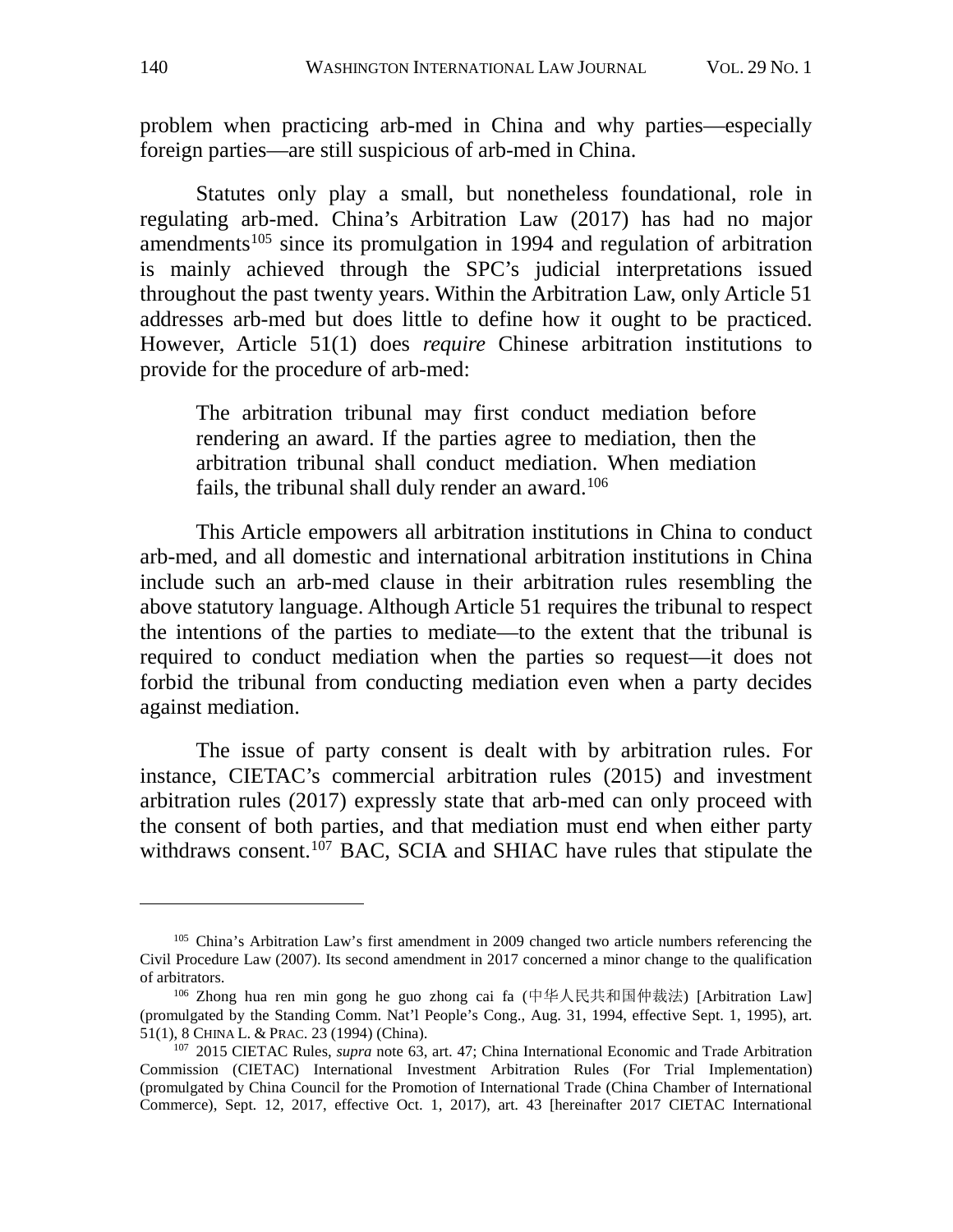same.<sup>[108](#page-25-0)</sup> In practice, Fan's survey shows that 77.8% of arbitrator respondents take the initiative to propose arb-med without being prompted by the parties;<sup>[109](#page-25-1)</sup> this suggests that arb-med is just a "matter of good practice" in Chinese arbitration settings.<sup>[110](#page-25-2)</sup> However, the survey also found these initiatives mainly take place during or after the main hearing in arbitration.[111](#page-25-3) Thus, parties are likely to have the opportunity to argue their case without entering the mediation stage.

## *A. Market-Based Regulation*

As an institutional arbitration dominant jurisdiction,<sup>[112](#page-25-4)</sup> China has de facto delegated the responsibility of arbitration regulation to the market through its 253 arbitration institutions. A danger in this regulatory approach is the inconsistency of standards practiced by arbitrators and a lack of safeguards available to the parties among different Chinese arbitration institutions. Foreign investors are unlikely to arbitrate in local arbitration institutions that do not have much experience with international disputes. It is the institutions focusing on international disputes that are paving the way in modernizing and standardizing Chinese arb-med regulation.

## *1. Chinese Leading Arbitration Institutions' Approach to Arb-Med*

China's leading institutions are not high in number and are concentrated in first-tier cities. Of the 253 institutions, only 60 handled "foreign-related" arbitration cases in  $2017$ .<sup>[113](#page-25-5)</sup> This number remained stable from 2016, when 62 institutions handled "foreign-related" cases.<sup>114</sup> According to CIETAC, only CIETAC, Guangzhou Arbitration Commission ("GAC") and SHIAC handled more than 100 "foreign-related" cases in

<span id="page-25-6"></span>114 CHINA INT'L ECON. & TRADE ARB. COMM'N, ANNUAL REPORT ON INTERNATIONAL COMMERCIAL ARBITRATION IN CHINA (2016), *supra* note [22,](#page-8-5) at 14.

Investment Arbitration Rules], *available at* http://www.cietac.org/index.php?m=Page&a=index&id=390&l=en.<br><sup>108</sup> 2015 BAC Rules, *supra* note [63,](#page-18-0) art. 67; 2019 SCIA Rules, *supra* note 63, art. 48; 2015 SHIAC

<span id="page-25-1"></span><span id="page-25-0"></span>Rules, *supra* note [63,](#page-18-0) art. 41.

<sup>109</sup> Fan, *An Empirical Study of Arbitrators Acting as Mediators in China*, *supra* note 33, at 791.

<sup>110</sup> *Id.*

<sup>111</sup> *Id.* at 795–96.

<span id="page-25-4"></span><span id="page-25-3"></span><span id="page-25-2"></span><sup>112</sup> *See,* WEIXIA GU, ARBITRATION IN CHINA, *supra* note [39,](#page-11-5) at 19–24 (China does not allow ad-hoc arbitration).

<span id="page-25-5"></span><sup>113</sup> CHINA INT'L ECON. & TRADE ARB. COMM'N, ANNUAL REPORT ON INTERNATIONAL COMMERCIAL ARBITRATION IN CHINA (2017), *supra* note [13,](#page-7-7) at 14.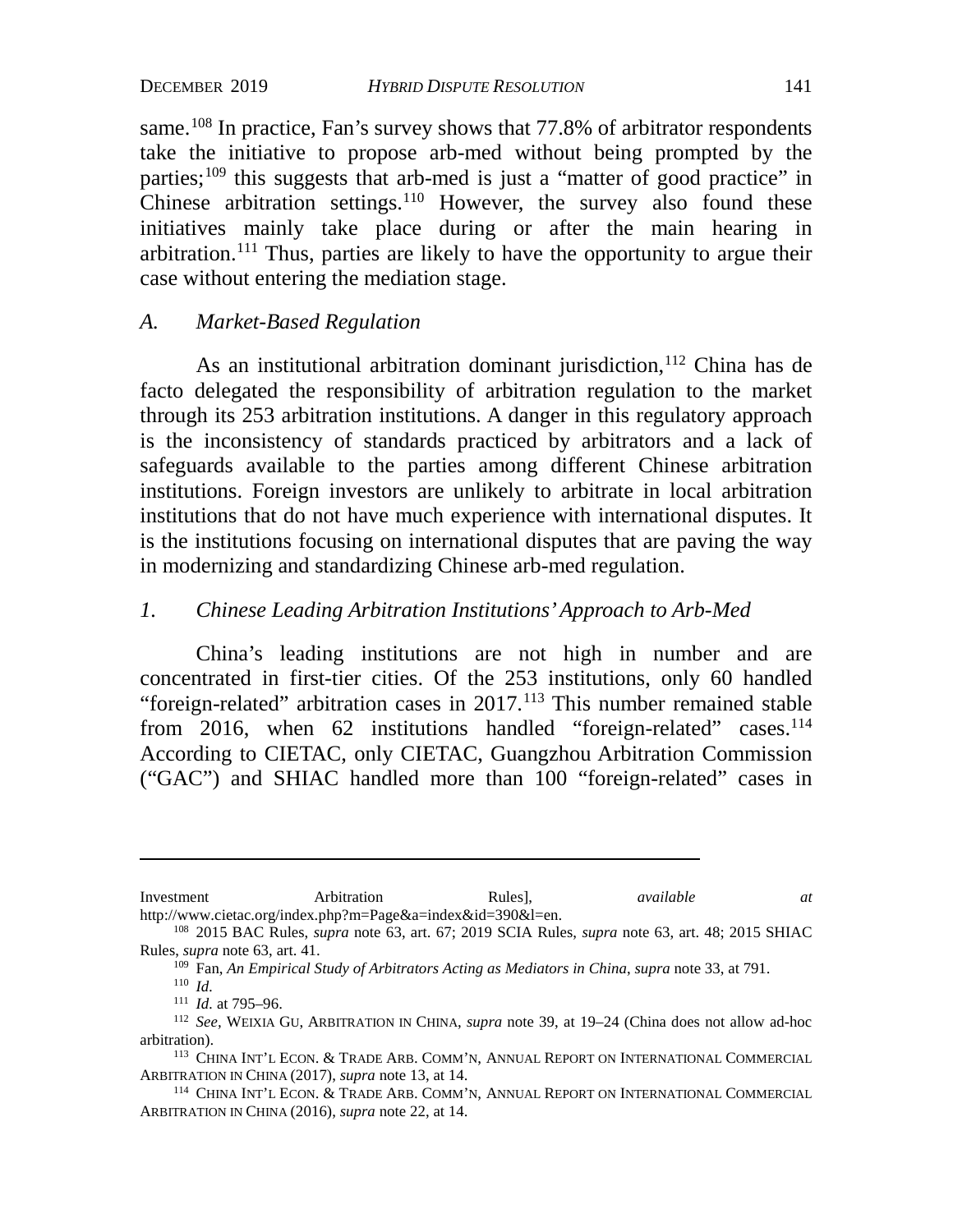2016.[115](#page-26-0) These numbers, however, are missing from the 2017 report. The vast majority of Chinese arbitration institutions do not concern themselves with cases involving a foreign party, foreign subject matter, or the performance of obligations outside China.<sup>[116](#page-26-1)</sup> Therefore, market regulation of arb-med, and of arbitration more generally, is shaped by only a handful of leading Chinese arbitration institutions.

Indeed, market regulation in this sense is not a purposive exercise to control how parties and practitioners utilize arb-med in their conflicts. Rather, the leading institutions are constantly reviewing and revising their arbitration rules to remain competitive in the market,  $117$  whereby they indirectly promote the standard of procedural fairness in cross-border arbmed. Inter-institutional competition remains a potent force of regulating arbmed.

<span id="page-26-6"></span>Of the leading Chinese arbitration institutions, the SCIA is the most innovative in dealing with arb-med. After SCIA split from CIETAC in 2012,[118](#page-26-3) its rules in 2016 allowed parties to international commercial disputes, investment disputes, and disputes relating to Hong Kong, Macau and Taiwan, to submit their disputes to SCIA using the Arbitration Rules of the United Nations Commission on International Trade Law ("UNCITRAL") in lieu of SCIA Rules.<sup>[119](#page-26-4)</sup> Although this change was in line with CIETAC's 2015 Rules, which allowed hybrid arbitration clauses specifying CIETAC arbitration using non-CIETAC arbitration rules (e.g., the UNCITRAL Rules), $120$  it was the first time institutional arbitration rules in China explicitly referred to the application of the UNCITRAL rules. The 2016 SCIA Rules introduced the "Guidelines for the Administration of

<sup>115</sup> *Id.*

<span id="page-26-1"></span><span id="page-26-0"></span><sup>&</sup>lt;sup>116</sup> These are the three main circumstances where the court would deem a case to be "foreign-related." The SPC introduced a fourth limb to "foreign-relatedness," where both companies were wholly-foreignowned enterprises registered in a free trade zone in Shanghai, China in 2015, in xi men zi guo ji mao yi ( shang hai ) you xian gong si yu shang hai huang jin zhi di you xian gong si shen qing cheng ren he zhi xing wai guo zhong cai cai jue an (西门子国际贸易(上海)有限公司与上海黄金置 地有限公司申请承认和执行外国仲裁裁决案) [Siemens Int'l Trading (Shanghai) Co., Ltd. v. Shanghai Golden Landmark Company Limited], CLI.C.9657573(EN) (Shanghai Interm. People's Ct. Nov. 27, 2015) (Lawinfochina) (case concerning application for recognition and enforcement of a foreign arbitral award).

<span id="page-26-2"></span><sup>117</sup> Weixia Gu*, Piercing the Veil of Arbitration Reform in China: Promises, Pitfalls, Patterns, Prognoses, and Prospects*, 65 AM. J. COMP. L. 799, 826–29 (2017).

<sup>118</sup> *Id.* at 821–23.

<span id="page-26-5"></span><span id="page-26-4"></span><span id="page-26-3"></span><sup>119</sup> Shenzhen Court of International Arbitration (SCIA) Arbitration Rules (effective Dec. 1, 2016), art. 3(4) [hereinafter 2016 SCIA Rules], *available at* http://www.sccietac.org/web/doc/view\_rules/939.html. 120 2015 CIETAC Rules, *supra* note [63,](#page-18-0) art. 4(3).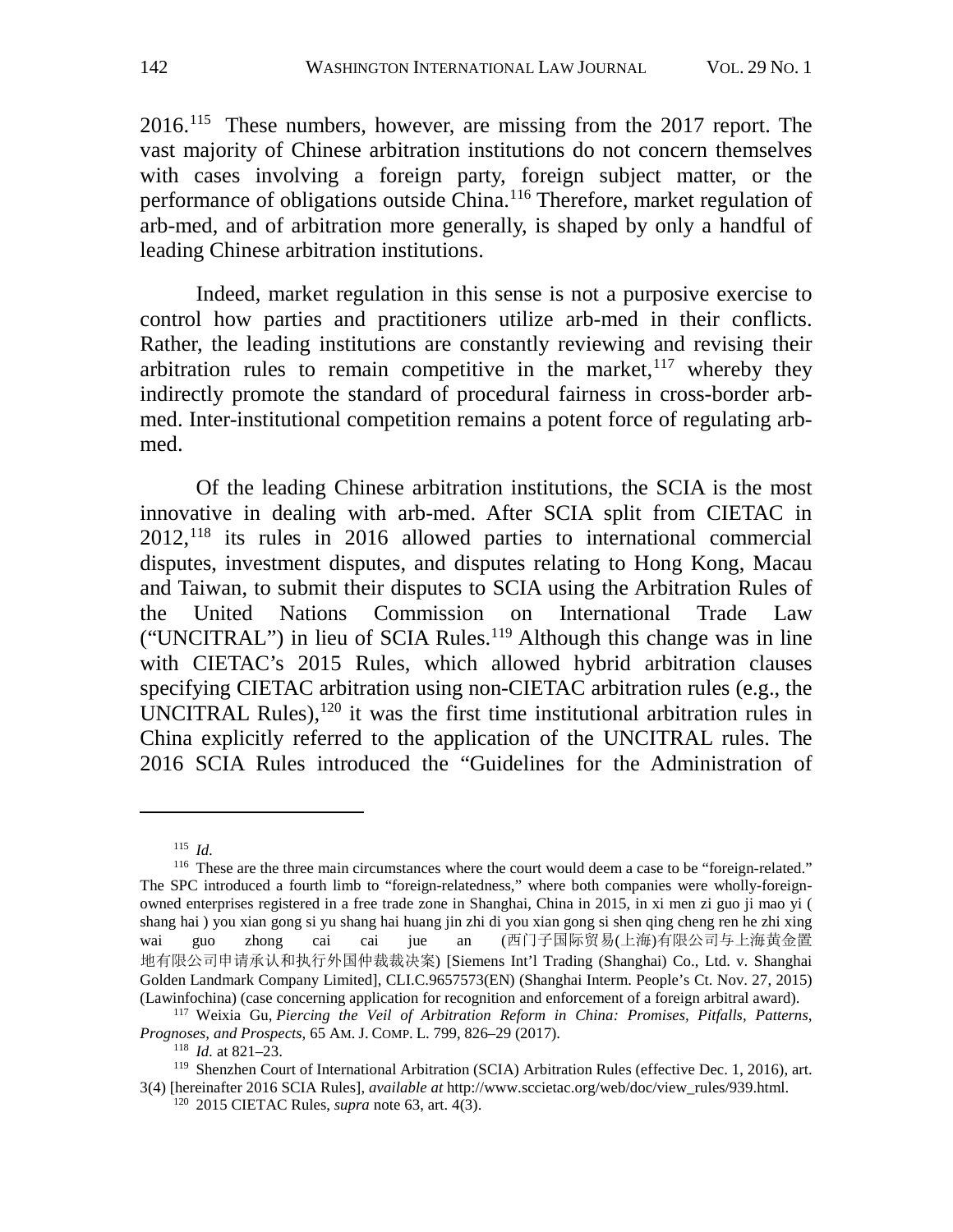<span id="page-27-0"></span>Arbitration under the UNCITRAL Arbitration Rules" ("SCIA UNCITRAL Guidelines"), $121$  which further regulate how SCIA is to apply the UNCITRAL Rules. This means that foreign parties might opt for the UNCITRAL Rules, with which they might be more familiar than the SCIA Rules. This approach was confirmed in SCIA's latest revision to its rules in February 2019.[122](#page-27-2)

With the UNCITRAL Rules, an arbitrator can be challenged "if circumstances exist that give rise to justifiable doubts as to the arbitrator's impartiality or independence."<sup>[123](#page-27-3)</sup> If, within 15 days from the date of the notice of challenge, the challenged arbitrator refuses to withdraw or the challenge is not agreed upon by all parties, then the challenging party may elect to pursue the challenge.<sup>[124](#page-27-4)</sup> In such a case, the SCIA UNCITRAL Guidelines specify that the SCIA President will decide on the challenge.<sup>125</sup> But other than this provision, whether an arbitrator may also assume the role of mediator is not mentioned. By virtue of Article 51(1) of the China Arbitration Law, Chinese arbitration institutions are required to perform arbmed when both parties are willing and have consented to it. So, it is unclear whether using the UNCITRAL Rules would be consistent with the Chinese statutory requirement. Although the UNCITRIAL Arbitration Rules are silent as to arb-med, it might be useful to consider the position of the UNCITRAL Conciliation Rules on arb-med, which require the parties to mediation to:

undertake not to initiate, during the conciliation proceedings, any arbitral or judicial proceedings in respect of a dispute that is the subject of the conciliation proceedings, except that a party may initiate arbitral or judicial proceedings where, in his

<span id="page-27-1"></span><sup>121</sup> Shenzhen Court of International Arbitration (SCIA) Guidelines for the Administration of Arbitration under the UNCITRAL Arbitration Rules (effective Dec. 1, 2016) [hereafter SCIA UNCITRAL Guidelines], *available at* http://www.sccietac.org/web/doc/view\_rules/941.html.<br><sup>122</sup> 2019 SCIA Rules, *supra* note [63,](#page-18-0) art. 3(4).<br><sup>123</sup> U.N. Comm'n on Int'l Trade Law, UNCITRAL Arbitration Rules (as revised in 2013), art

<span id="page-27-5"></span><span id="page-27-4"></span><span id="page-27-3"></span><span id="page-27-2"></span><sup>[</sup>hereinafter 2013 UNCITRAL Rules], https://uncitral.un.org/sites/uncitral.un.org/files/mediadocuments/uncitral/en/uncitral-arbitration-rules-2013-e.pdf. 124 *Id.* art. 13(4).

<sup>125</sup> SCIA UNCITRAL Guidelines, *supra* not[e 121,](#page-27-0) art. 7(3).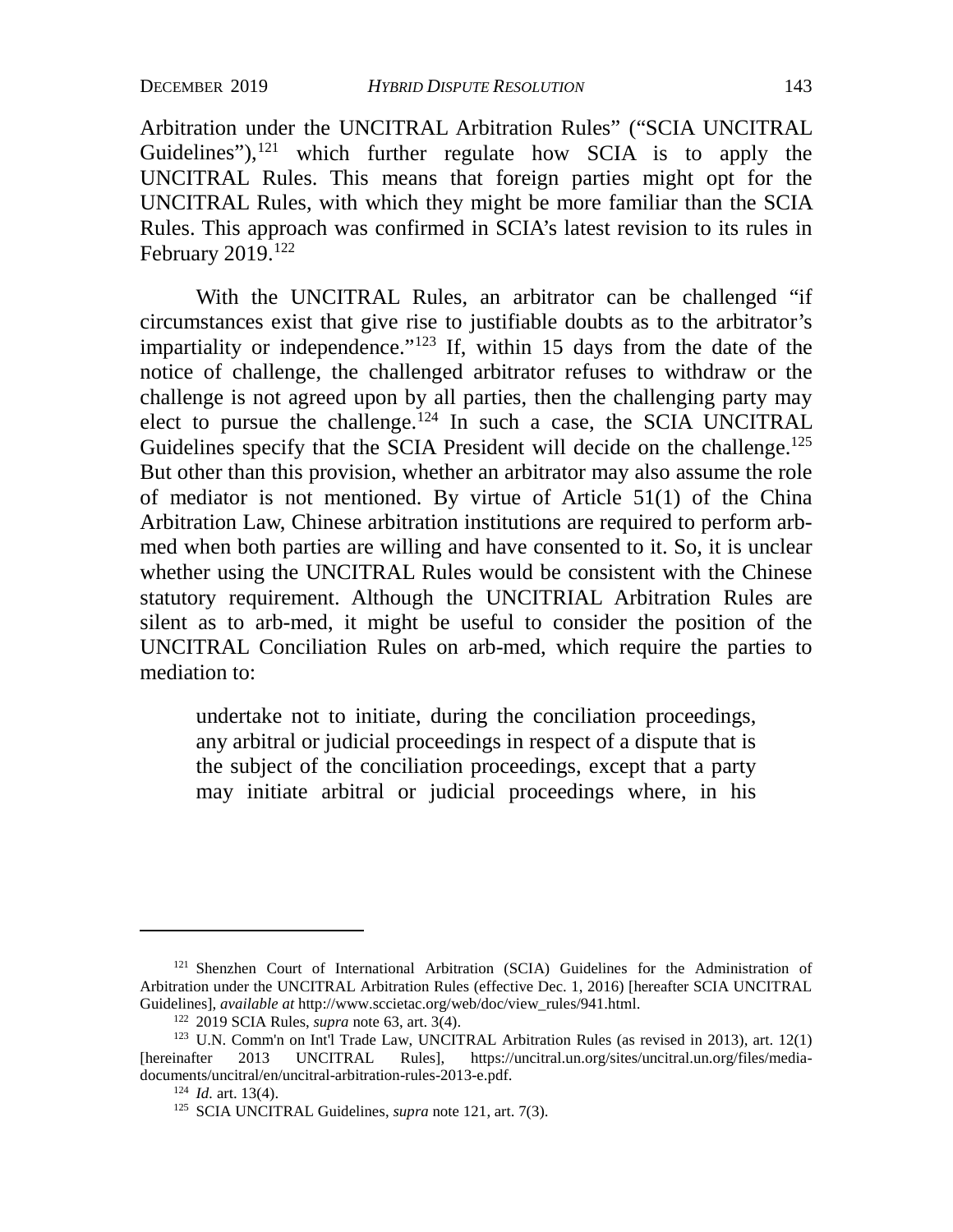opinion, such proceedings are necessary for preserving his rights. $126$ 

Instead of including more detailed safeguards in its arbitration rules, SCIA and CIETAC seem to be moving away from the Chinese-styled arbmed, despite that the fact that hybrid resolution is already deeply embedded in Chinese arbitration culture.

Both SCIA and CIETAC have recently created mediation centers or set up schemes to allow for mediation by mediators other than the arbitral tribunal. SCIA has promoted what it calls "Diversified Harmonious Dispute Resolution" ("DHDR").<sup>[127](#page-28-1)</sup> The term echoes an SPC opinion issued in 2016 pushing for modernization and promoting alternative dispute resolution systems as part of China's Fourth Five-Year Court Reform Plan.<sup>[128](#page-28-2)</sup> In 2008, SCIA created its mediation center to encourage mediation before and outside of existing arbitration proceedings.[129](#page-28-3) SCIA has also since advertised a combination of Hong Kong mediation and Shenzhen arbitration, as well as established joint mediation arrangements under the Guangdong–Hong Kong–Macau Great Bay Area Commercial Mediation Alliance in December 2013.[130](#page-28-4) Likewise, most recently, CIETAC established its own mediation center in May 2018.<sup>[131](#page-28-5)</sup>

<span id="page-28-0"></span><sup>126</sup> U.N. Comm'n on Int'l Trade, UNCITRAL Conciliation Rules (adopted July 23, 1980), art. 16 [hereinafter UNCITRAL Conciliation Rules], http://www.uncitral.org/pdf/english/texts/arbitration/conc-

<span id="page-28-1"></span> $127$  Xiaochun Liu, Innovations of Chinese International Arbitration (2017) (presented at 6th Asia Pacific ADR Conference).

<span id="page-28-2"></span><sup>128</sup> Zui Gao Ren Min Fa Yuan Guan Yu Ren Min Fa Yuan Jin Yi Bu Shen Hua Duo Yuan Hua Jiu Fen Jie Jue Ji Zhi Gai Ge De Yi Jian (Fa Fa [2016] 14 Hao) (最高人民法院关于人民法院进一步深化多元化纠纷解决机制改革的意见) (法发 [2016] 14号) [Opinions of the Supreme People's Court on People's Courts Further Deepening the Reform of Diversified Dispute Resolution Mechanism] (Court Issuance No. 14 of 2016) (issued by the Sup. People's Ct., June 28, 2016, effective June 28, 2016), CLI.3.273230 (EN) (Lawinfochina).

<span id="page-28-3"></span><sup>&</sup>lt;sup>129</sup> SCIA set up the SCIA Mediation Center in December 2008, see SHENZHEN CT. OF INT'L ARB., http://www.sccietac.org/web/doc/mediate.html (last visited Nov. 2, 2019).

<span id="page-28-4"></span><sup>130</sup> See the official website at yue gang ao zhong cai tiao jie lian meng (粤港澳仲裁调解联盟) GUANGDONG, HONG KONG & MACAU MEDIATION ALLIANCE, http://www.ghmma.com/nav/2.html (last

<span id="page-28-5"></span><sup>&</sup>lt;sup>131</sup> CIETAC set up its Mediation Centre and Signed Cooperation Agreement with NEEQ on May 18, 2018. *See CIETAC Set up its Mediation Centre and Signed Cooperation Agreement with NEEQ*, CIETAC, http://www.cietac.org/index.php?m=Article&a=show&id=15407&l=en (last visited Nov. 2, 2019).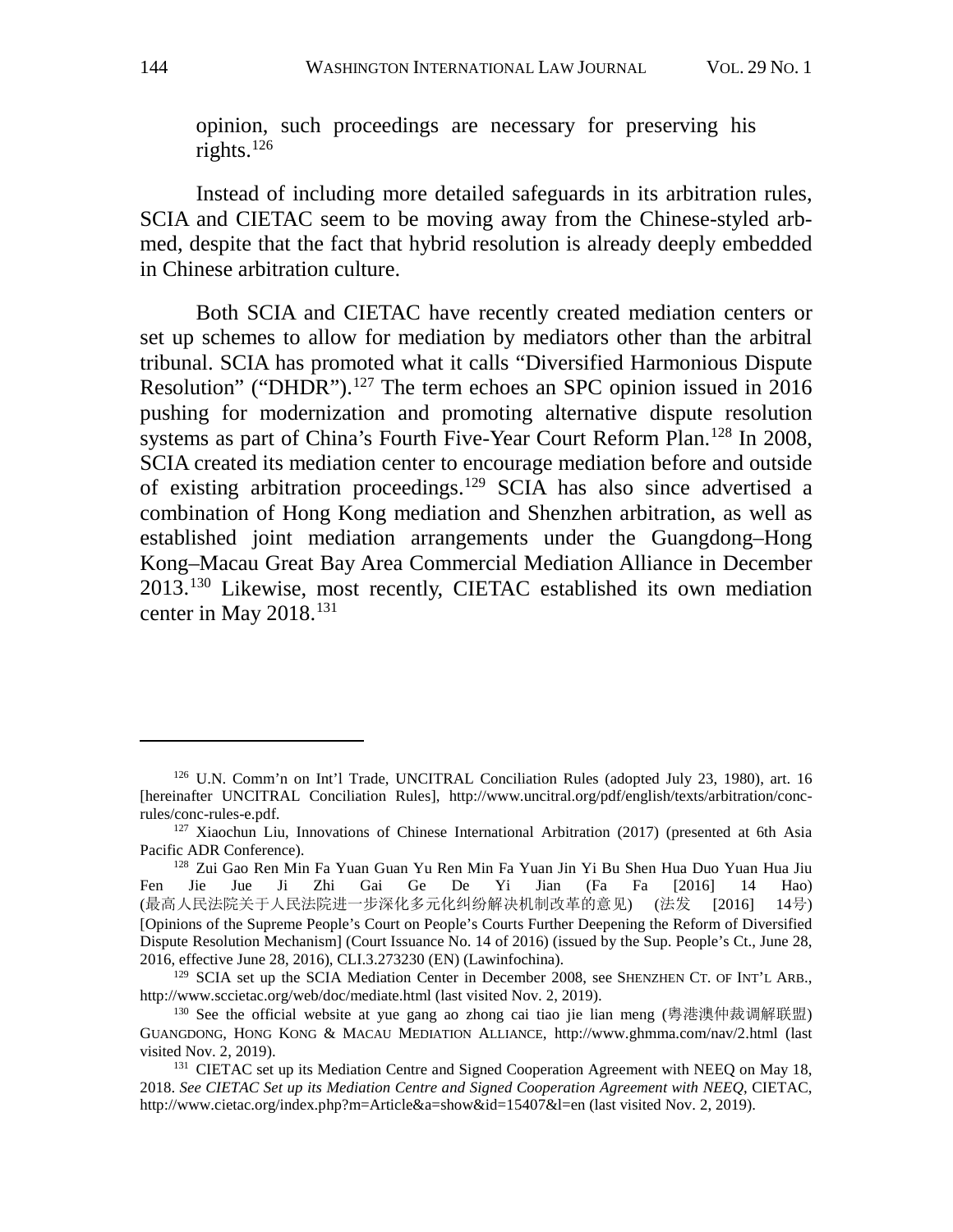## *2. Investment Arbitration and Arb-Med*

While commercial arbitration is a comparatively developed area of Chinese arbitration, arbitration of investor-state disputes is a more recent phenomenon in China. Again, SCIA and CIETAC are leading the development. SCIA revised its rules in 2016 to include investor-state disputes as one of its arbitrable matters, becoming the first Chinese arbitration institution to do so.[132](#page-29-0) The 2016 SCIA Rules mandate that all investment arbitrations submitted to SCIA will be governed by the readymade international benchmark in the field (i.e., the UNCITRAL Rules applied to ad-hoc investment treaty arbitration), and subject to the SCIA UNCITRAL Guidelines.[133](#page-29-1) But as with above, the UNCITRAL Rules are silent on the availability of arb-med.

CIETAC, on the other hand, specially devised a set of rules for investor-state disputes in 2017 independent of its commercial arbitration rules.<sup>[134](#page-29-2)</sup> The regulations on arb-med, however, do not differ significantly compared to the CIETAC general commercial arbitration rules. The investment arbitration rules provide that, for adoption of mediation in the arbitration process, the tribunal must obtain both parties' consent before proceeding to mediation,  $135$  and the parties may withdraw consent, causing the mediation proceedings to end and arbitration to resume.<sup>[136](#page-29-4)</sup>

To date, SCIA, CIETAC and BAC<sup>137</sup> are the only three arbitration institutions in China that accept investor-state disputes. Indeed, there is traditionally little interest in arbitrating with China as a host state for investment or arbitrating with other host states by Chinese investors under the ICSID Convention, which went into force in China in 1993[.138](#page-29-6) As of March 2019, only five cases have been filed by Chinese investors against other host states and only three cases have been filed by foreign investors

<sup>132</sup> 2016 SCIA Rules, *supra* note [119,](#page-26-6) art. 2(2).

<sup>133</sup> *Id.* art. 3(5).

<sup>134</sup> *See* 2017 CIETAC International Investment Arbitration Rules, *supra* not[e 107.](#page-24-3) 135 *Id.* art. 43(1).

<sup>136</sup> *Id.* art. 43(6).

<span id="page-29-5"></span><span id="page-29-4"></span><span id="page-29-3"></span><span id="page-29-2"></span><span id="page-29-1"></span><span id="page-29-0"></span><sup>137</sup> BAC Rules of International Investment Arbitration (effective on Oct. 1, 2019), *available at* [http://www.bjac.org.cn/page/data\\_dl/2019%E6%8A%95%E8%B5%84%E4%BB%B2%E8%A3%81%E8](http://www.bjac.org.cn/page/data_dl/2019%E6%8A%95%E8%B5%84%E4%BB%B2%E8%A3%81%E8%A7%84%E5%88%990905%20%E8%8B%B1%E6%96%87.pdf) [%A7%84%E5%88%990905%20%E8%8B%B1%E6%96%87.pdf](http://www.bjac.org.cn/page/data_dl/2019%E6%8A%95%E8%B5%84%E4%BB%B2%E8%A3%81%E8%A7%84%E5%88%990905%20%E8%8B%B1%E6%96%87.pdf) (last visited Nov. 2, 2019).

<span id="page-29-6"></span><sup>138</sup> Tong Qi, *How Exactly Does China Consent to Investor-State Arbitration: On the First ICSID Case against China*, 5 CONTEMP. ASIA ARB. J. 265, 268 (2012).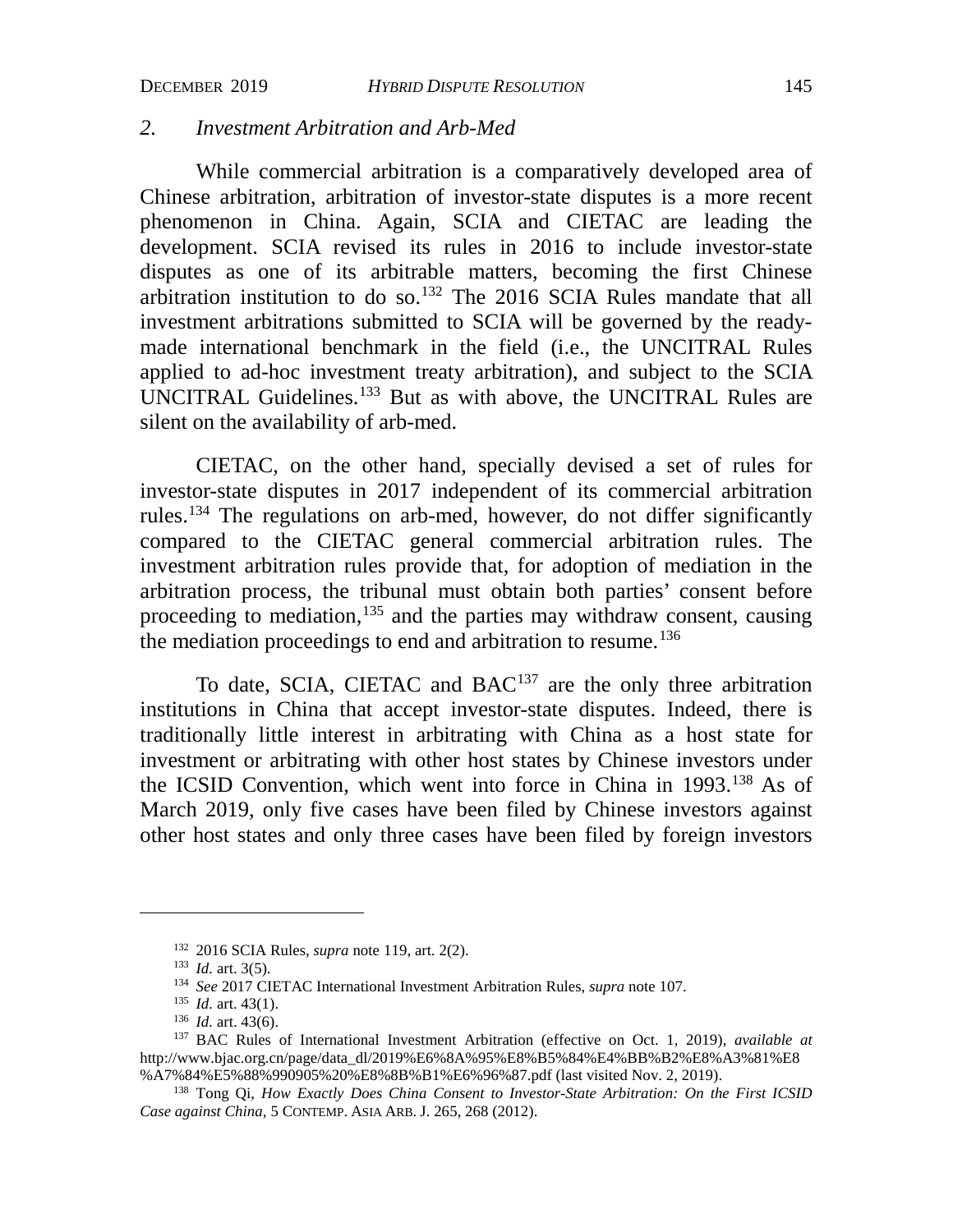against China as a host state.<sup>139</sup> Of the five cases filed by the Chinese investors, three were actually filed by claimants from outside mainland China. The first case brought involved a Hong Kong resident with Chinese nationality,<sup>[140](#page-30-1)</sup> the second case involved Standard Chartered Bank Hong Kong,<sup>[141](#page-30-2)</sup> and the most recent one involved Sanum Investments, a Macanese company.[142](#page-30-3)

As for the two concluded cases filed against China thus far, no investors have been successful. The parties either discontinued the proceeding<sup>[143](#page-30-4)</sup> or the award was rendered in favor of the state party.<sup>[144](#page-30-5)</sup>An explanation for the lack of investor-state arbitration against China is the lack of trust between the two parties. A consultation by the European Commission in 2011 reveals that only 40% of the European investors surveyed would opt for investor-state arbitration against China.<sup>[145](#page-30-6)</sup> Most would rather settle amicably and would consider arbitration for complete

<span id="page-30-0"></span><sup>139</sup> See the official website of the ICSID database at *Advanced Case Search*, INT'L CTR. FOR SETTLEMENT INV. DISPUTES, https://icsid.worldbank.org/en/Pages/cases/AdvancedSearch.aspx (last visited Mar. 13, 2019).

<span id="page-30-1"></span><sup>&</sup>lt;sup>140</sup> Tza Yap Shum v. Republic of Peru, ICSID Case No. ARB/07/6, Award,  $\P$  1 (July 7, 2011), https://investmentpolicy.unctad.org/investment-dispute-settlement/cases/255/tza-yap-shum-v-peru (claims arising out of the seizure of the bank account of claimant's enterprise due to tax debt and other alleged actions undertaken by Peruvian tax authorities resulted in the substantive deprivation of claimant's investment). 141 Standard Chartered Bank (H.K.) Limited v. United Republic of Tanzania, ICSID Case No.

<span id="page-30-2"></span>ARB/15/41, Award, ¶ 2 (July 17, 2017), https://arbitration.org/award/744 (Standard Chartered initiated proceedings against Tanzania for breaching an agreement under which Tanzania undertook against discriminatory action and expropriation to a Tanzanian company that was to develop a power plant. Standard Chartered acquired the loan for the power plant project). 142 *See* Sanum Investments Limited v. Lao People's Democratic Republic, ICSID Case No.

<span id="page-30-3"></span>ADHOC/17/1, (pending).

<span id="page-30-4"></span><sup>&</sup>lt;sup>143</sup> *See* Ekran Berhad v. People's Republic of China, ICSID Case No. ARB/11/15, Order of Discontinuance (May 16, 2013), https://investmentpolicy.unctad.org/investment-dispute-(May 16, 2013), https://investmentpolicy.unctad.org/investment-disputesettlement/cases/427/ekran-v-china (Ekran's subsidiary, incorporated in China, had a 70-year land lease agreement with the Chinese provincial government in Hainan. The Hainan government revoked the subsidiary's leasehold eleven years after it was granted, citing a regulation on land curbing that allows the government to retake without compensation land left undeveloped for more than two years).

<span id="page-30-5"></span><sup>&</sup>lt;sup>144</sup> See Ansung Housing Co., Ltd. v. People's Republic of China, ICSID Case No. ARB/14/25, d. **1444** So (Mar. 9, 2017). http://icsidfiles.worldbank.org/icsid/ Award, ¶ 50 (Mar. 9, 2017), http://icsidfiles.worldbank.org/icsid/ ICSIDBLOBS/OnlineAwards/C3885/DC10053\_En.pdf, 50 (Mar. 9, 2017) (Ansung entered into an agreement with a Communist Party committee of an industrial zone in China to build a golf course, luxury condominiums, and a clubhouse. The committee requested Ansung pay a higher price for land use and receive a smaller area of land than initially agreed).

<span id="page-30-6"></span><sup>145</sup> European Commission Directorate General for Trade, *Summary of contributions to the European Commission's public consultation on "the future investment relationship between the EU and China"*, 10 (2011).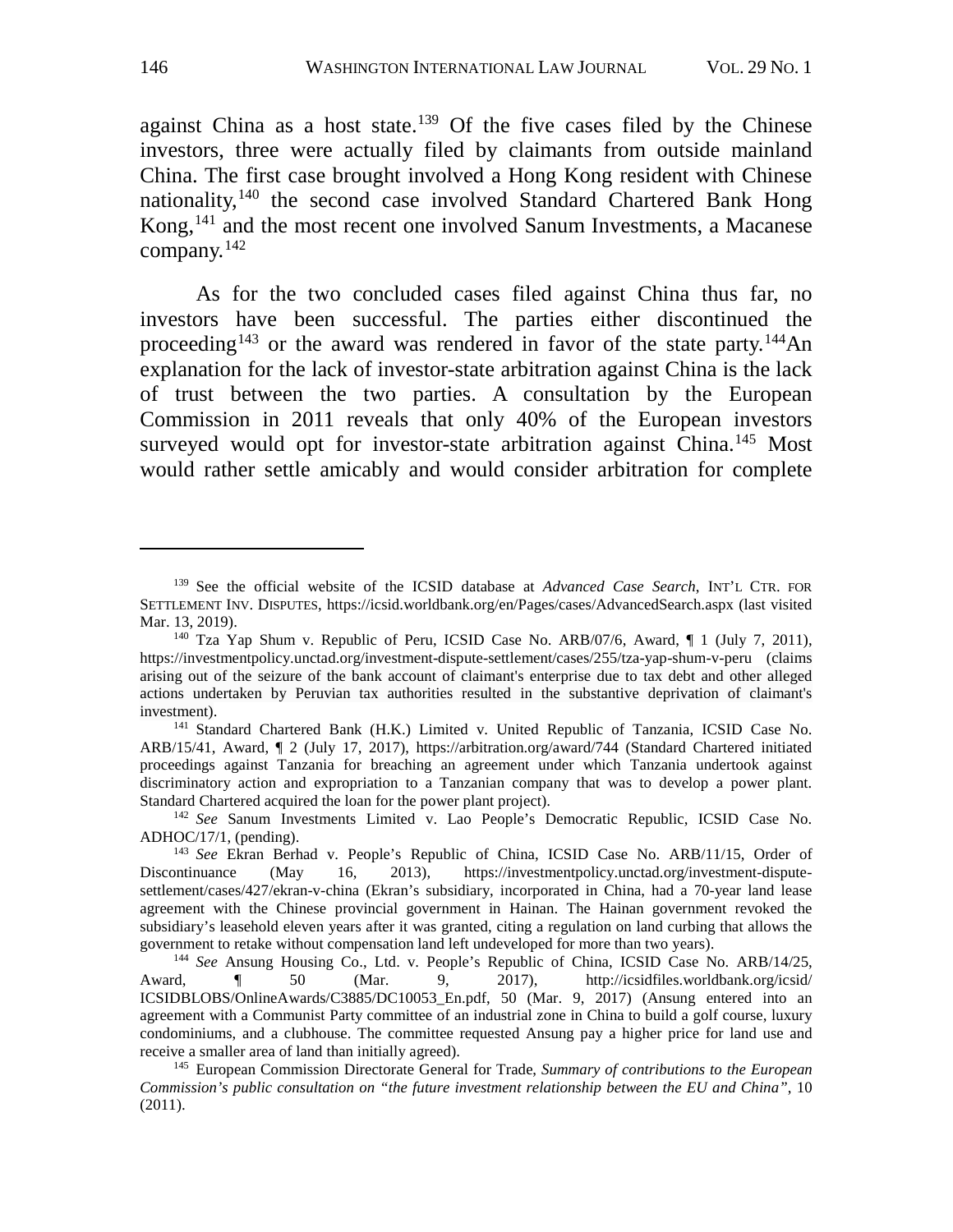expropriation only.<sup>[146](#page-31-0)</sup> The reluctance stems from the fear of retaliation, harm to existing investments, and loss of potential investment opportunities. $147$ 80% of the respondents also noted that they did not have confidence in Chinese law to protect investor rights due to "lack of transparency and consistency of the system which is subject to political pressure."[148](#page-31-2)

China has a history of using various means to limit the applicability of investor protections. Consider, for example, China's treatment of investors in negotiating its bilateral investment treaties ("BIT"). The national treatment clauses in the BITs include qualifying clauses that limit their applicability.<sup>[149](#page-31-3)</sup> These usually take the form of qualifying clauses that allow for derogation based on laws and regulations of a contracting party. The Japan-China BIT signed in 1988 prevents discriminatory treatment from being deemed as less favorable if "in accordance with [a Contracting Party's] laws and regulations, to nationals and companies of the other Contracting Party, . . . it is really necessary for the reason of public order, national security or sound development of national economy."<sup>[150](#page-31-4)</sup> The necessary reasons to invoke this grandfather clause are found in the BIT and its additional protocol.[151](#page-31-5) A more recent BIT concluded between China and Tanzania in 2013 does not rely on such broad grounds for derogation. National treatment clauses can only be accorded without prejudicing the applicable laws and regulations of the host state.[152](#page-31-6) Similar clause construction is found in the 2011 China-Uzbekistan BIT<sup>[153](#page-31-7)</sup> and the 2009 China-Malta BIT.<sup>[154](#page-31-8)</sup> Although China

151 Shen, *supra* note 149, at 807.

<span id="page-31-6"></span><span id="page-31-5"></span><sup>152</sup> Agreement between the Government of the People's Republic of China and the Government of The United Republic of Tanzania Concerning the Promotion and Reciprocal Protection of Investments, China-Tanz., Mar. 24, 2013 [hereinafter China-Tanzania BIT], https://investmentpolicy.unctad.org/international-investment-agreements/treaty-files/5488/download.

<sup>146</sup> *Id.*

<sup>147</sup> *Id.*

<sup>148</sup> *Id.* at 4.

<span id="page-31-3"></span><span id="page-31-2"></span><span id="page-31-1"></span><span id="page-31-0"></span><sup>149</sup> Wei Shen, *Evolution of Non-Discriminatory Standards in China's BITs in the Context of EU-China BIT Negotiations*, 17 CHINESE J. INT'L. L. 799, 801-802 (2018).

<span id="page-31-4"></span><sup>&</sup>lt;sup>150</sup> Agreement between Japan and the People's Republic of China Concerning the Encouragement and Reciprocal Protection of Investment, Japan-China, Aug. 27, 1988, 1555 U.N.T.S. 197 [hereinafter Japan-China BIT].

<span id="page-31-7"></span><sup>&</sup>lt;sup>153</sup> Agreement between the Government of the People's Republic of China and the Government of the Republic of Uzbekistan on the Promotion and Protection of Investments, China-Uzb., Apr. 19, 2011 [hereinafter China-Uzbekistan BIT], https://investmentpolicy.unctad.org/international-investmentagreements/treaty-files/3357/download.

<span id="page-31-8"></span><sup>&</sup>lt;sup>154</sup> Agreement between the Government of the People's Republic of China and the Government of Malta on the Promotion and Protection of Investments art. 3(2), China-Malta, Feb. 22, 2009 [hereinafter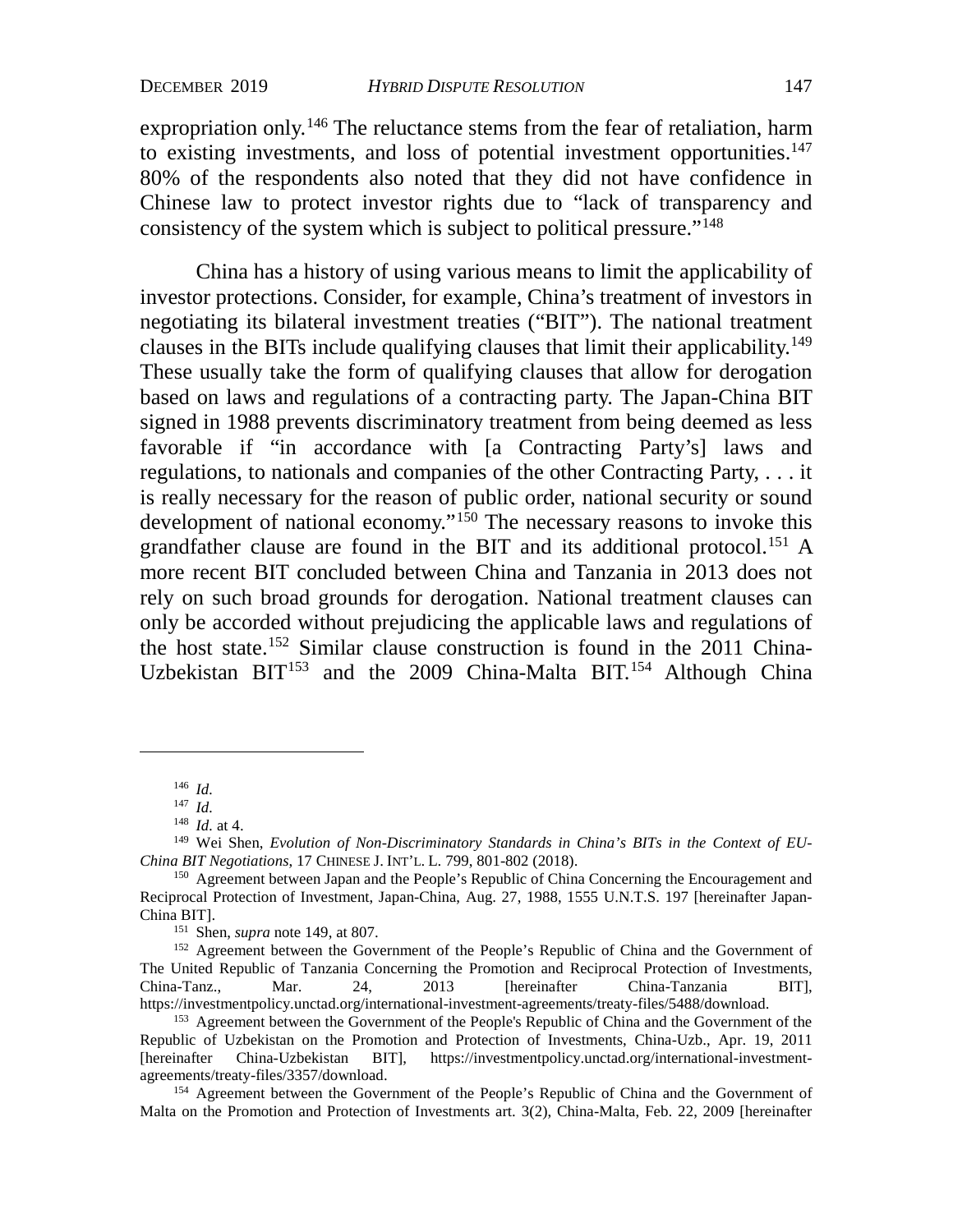continues to be reluctant to offer full national treatment protection to foreign investors, it has made efforts to reduce the force of national treatment qualifiers in recent BITs by committing to reduce non-conforming measures. In the Protocol to the 2003 China-Germany BIT, for example, China declares that it will take appropriate steps to "progressively remove" the non-conforming measures<sup>[155](#page-32-0)</sup> to address the non-application of national treatment to existing non-conforming measures.<sup>[156](#page-32-1)</sup>

Shen, a researcher of EU-China BIT negotiations, argues that China is offering different degrees of national treatment protections to developed and developing countries so as to attract foreign direct investment from developed countries without reducing its discretion over national treatment protection of foreign direct investment from investors of developing countries.[157](#page-32-2) National treatment protection is provided to developing countries if existing non-conforming measures can continue to operate.<sup>158</sup> The China-Germany BIT, for example, offers such arrangements. The Canada-China BIT signed in 2013, however, does not extend national treatment protections to existing non-conforming measures without a soft clause that declares the parties will strive to remove non-conforming measures.[159](#page-32-4) This soft form national treatment protection is not offered to developing countries.

A possible explanation for the lack of investor-state arbitration initiated by Chinese investors is that the majority of Chinese investors economically and politically capable of investing in infrastructural projects abroad are either Central Government-owned enterprises or other forms of state-owned enterprises ("SOE"). Indeed, the BRI is led by Chinese SOE investments.[160](#page-32-5) It remains to be seen, however, whether SCIA's, CIETAC's

China-Malta BIT], https://investmentpolicy.unctad.org/international-investment-agreements/treatyfiles/3368/download.

<span id="page-32-1"></span><span id="page-32-0"></span><sup>&</sup>lt;sup>155</sup> Agreement between the Federal Republic of Germany and the People's Republic of China Concerning the Encouragement and Reciprocal Protection of Investment Addendum s. 3, Ger.-China, Dec. 1, 2003, 2362 U.N.T.S. 253 [hereinafter Germany-China BIT].

<sup>156</sup> *Id.* art. 3(1).

<sup>157</sup> Shen, *supra* note 149, at 810.

<sup>158</sup> *Id.*

<span id="page-32-4"></span><span id="page-32-3"></span><span id="page-32-2"></span><sup>&</sup>lt;sup>159</sup> Agreement Between the Government of Canada and the Government of the People's Republic of China for the Promotion and Reciprocal Protection of Investments art. 8, Can.-China, Sept. 9 2012 [hereinafter Canada–China BIT], [https://investmentpolicy.unctad.org/international-investment](https://investmentpolicy.unctad.org/international-investment-agreements/treaty-files/3476/download)[agreements/treaty-files/3476/download.](https://investmentpolicy.unctad.org/international-investment-agreements/treaty-files/3476/download) 160 Lauge N. Skovgaard Poulsen, *States as Foreign Investors: Diplomatic Disputes and Legal* 

<span id="page-32-5"></span>*Fictions*, 31 ICSID REV. 12, 17 (2016).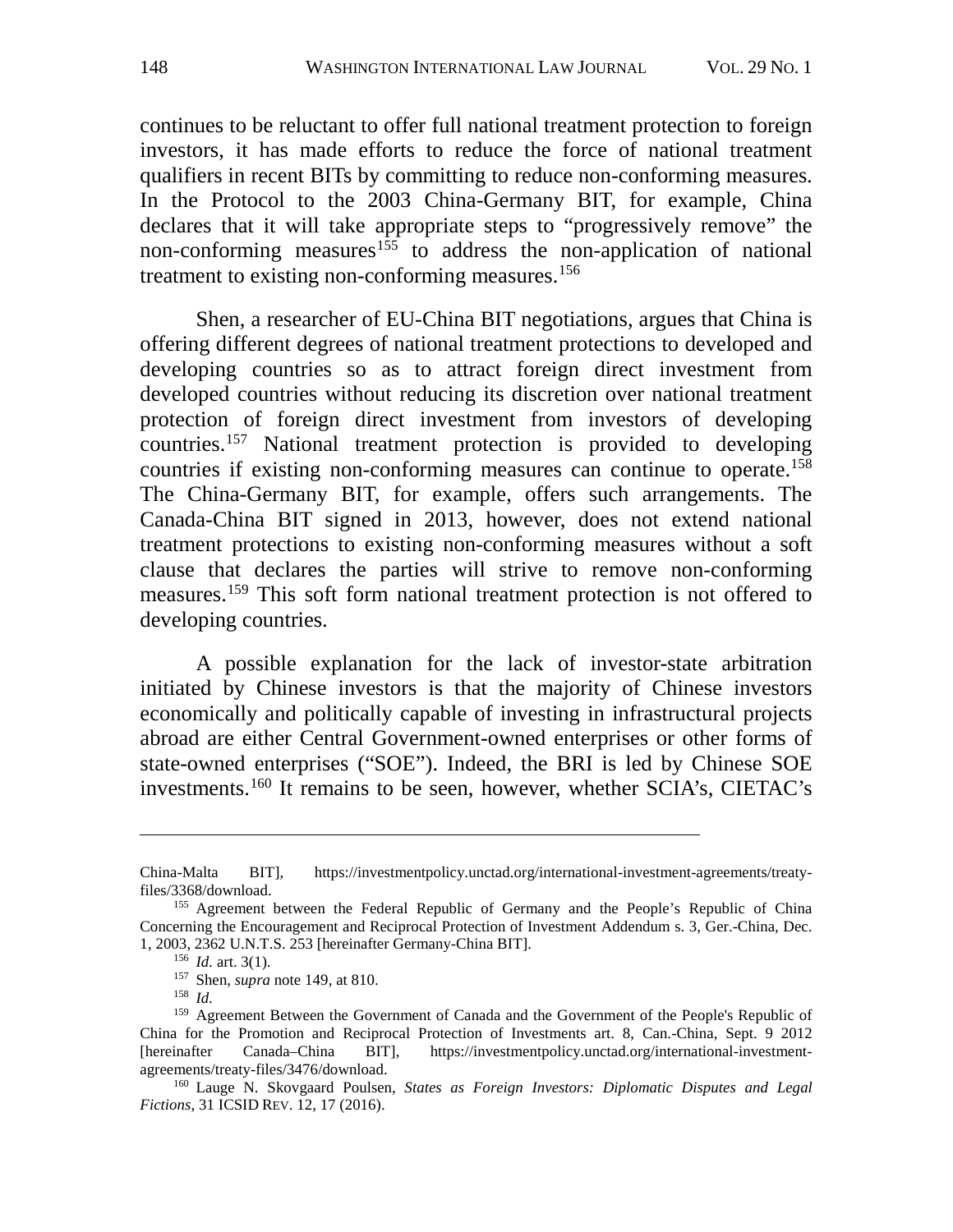and BAC's investment arbitration rules will become popular among Chinese investors, and whether foreign host states will be more receptive to Chinese investment arbitration rules than the delocalized ICSID arbitration or ad-hoc investment arbitration administered under the UNCITRAL Rules. For these reasons, the effectiveness of arb-med has not been tested in the area of investor-state arbitration in China.

In contrast, while weak due process safeguards in arb-med are a pervasive problem, the popularity of Chinese arbitration institutions among Chinese arbitration parties is not suffering. International users embrace more outward-facing institutions, and many non-mainland Chinese practitioners and scholars are involved in the administration of these institutions. The reasons are two-fold.

First, due process protection is mostly dependent on standards and not safeguards. Larger institutions such as CIETAC, SCIA and BAC are motivated to conduct impartial arbitration not by laws and regulations but by market pressures, both internal and external. As long as market pressures continue to propel leading institutions to align the Chinese sense of mediation with international standards, due process should not pose an issue for Chinese arbitration. It remains to be seen whether foreign enterprises and investors would prefer a seat of arbitration with greater due process safeguards in the region (such as Hong Kong and Singapore) given the increased competition in dispute resolution brought about by China's BRI development.

Second, whether Chinese institutions can attract foreign parties depends on whether China can shape dispute resolution norms within the BRI. Unlike China's attempts to amend its laws so that local standards meet international standards, norm shaping under the BRI entails the shaping of international arbitration expectations to meet Chinese expectations—so that potential parties are more receptive to the concept of Chinese arb-med. Indeed, these two approaches are not mutually exclusive. When making assessments on what China should do to promote arb-med under the BRI context, however, regard should be had for China's economic and cultural role in the region, as well as its motivations for supporting the BRI.

In conclusion, for investment arbitration, Chinese and foreign investors are still reluctant to use formal investor-state arbitration in China to assert their interests. As such, to the author's knowledge, there is no published doctrinal or empirical study of arb-med in the investor-state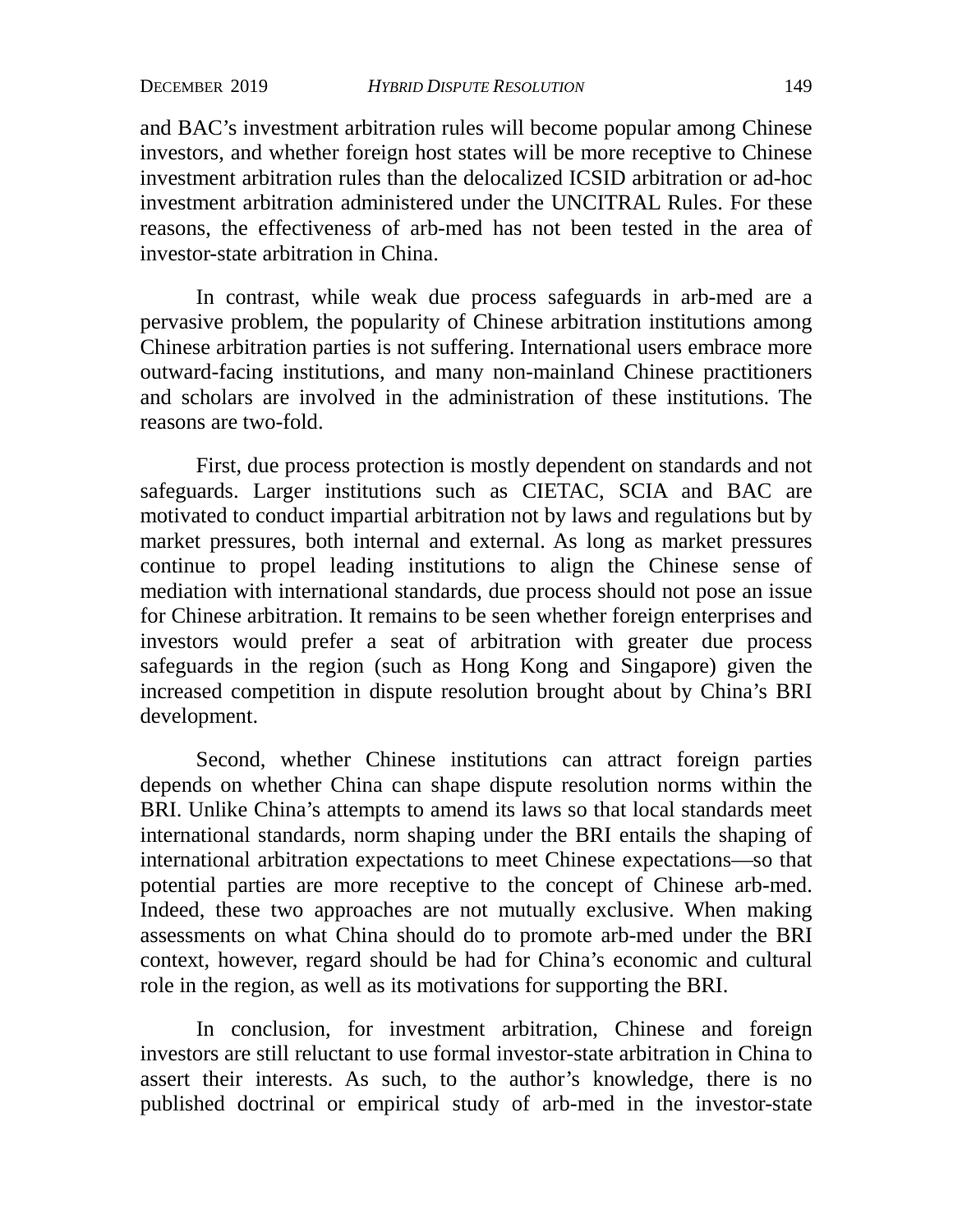arbitration field. Informal channels of dispute resolution through diplomacy and negotiation may continue to yield better results in China-related investment disputes.

## *B. Recent Judicial Policy*

The Chinese government has always encouraged arb-med, whether in domestic or cross-border arbitration. Requiring arbitration institutions to provide a mediation procedure in the Chinese Arbitration Law shows legislative support for this position. But what about the present judicial attitude toward the hybrid procedure?

For domestic arbitration, since 2018, the SPC has made it more difficult for lower courts to set aside arbitral awards. The "pre-reporting system," which used to be exclusively applied to "foreign-related cases,"<sup>161</sup> is now applied to arbitration conducted within China without foreign elements.<sup>[162](#page-34-1)</sup> According to the new provisions, when first instance courts have provisionally decided to declare a domestic arbitration agreement invalid, by refusing to enforce or by vacating a domestic award, it must first report such a decision to its superior provincial-level High People's Court ("HPC"). Only when the HPC agrees with the lower court's finding can the lower court render its decision. Special rules apply when decisions invalidating arbitral awards are made on public policy grounds. In these circumstances, the HPC must in turn report the case to the SPC. Only when both the SPC and the HPC agree with the lower court's findings can the lower court render its decision to set aside the domestic arbitral award.<sup>[163](#page-34-2)</sup>

This new judicial policy prevents lower courts from being overzealous or becoming subject to local protectionism and corruption against domestic awards obtained from outside the Chinese region. It also allows the SPC and HPC to harmonize standards for setting aside awards nationally, as well as to remove the unequal judicial treatment between domestic awards and awards with a foreign element. For arb-med, due to procedural irregularities of the

<sup>163</sup> *Id.* art. 3(2).

<sup>161</sup> WEIXIA GU, ARBITRATION IN CHINA, *supra* note [39,](#page-11-5) at 14, 31.

<span id="page-34-2"></span><span id="page-34-1"></span><span id="page-34-0"></span><sup>162</sup> Zui gao ren min fa yuan guan yu zhong cai si fa shen cha an jian bao he wen ti de you guan gui ding (fa shi [2017] 21 hao) (最高人民法院关于仲裁司法审查案件报核问题的有关规定) (法释 [2017] 21号) [Relevant Provisions of the Supreme People's Court on Issues Concerning Applications for Verification of Arbitration Cases under Judicial Review] (Interpretation No. 21 of 2017) art. 2(2) (issued by the Sup. People's Ct., Dec. 26, 2017, effective Jan. 1, 2018), CLI.3.307538 (EN) (Lawinfochina).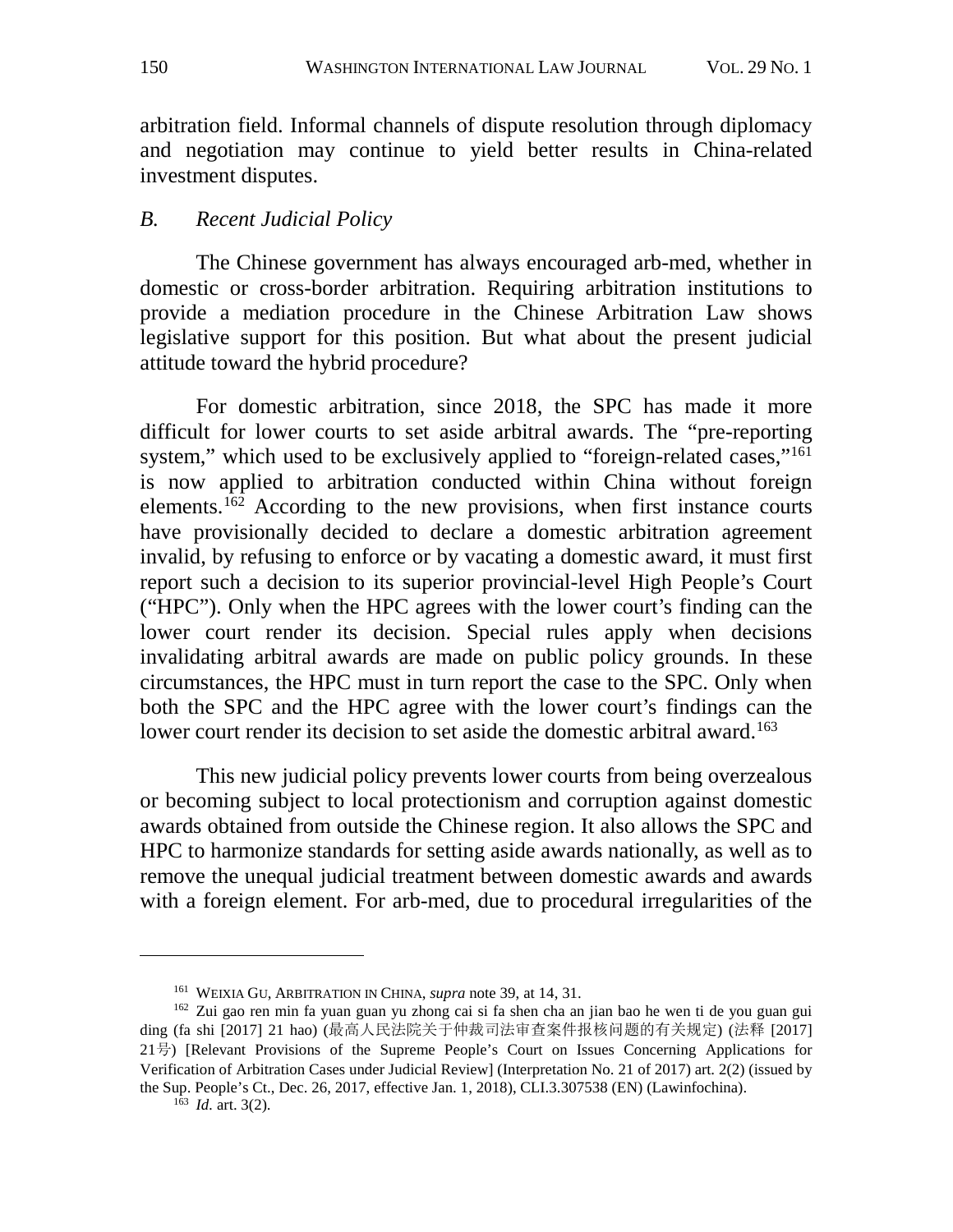Chinese-style arb-med procedures, the pre-reporting system will cause Chinese courts to more reluctantly set aside actually defective awards.

#### VI. GLOBAL EXPERIENCES IN REGULATING ARB-MED

#### *A. East-West Perception Divide on Arb-Med*

This section examines the East-West divide in how the state, practitioners, and parties approach arb-med. Such differences are shaped by the design of dispute resolution institutions, which are in turn the result of how arb-med is perceived by these actors.

Caution is always needed when attempting to divide legal practices into classifications such as the East-West dichotomy. The issue is simply the one discussed above: excessively relying on stereotypes and tropes risks not accounting for nuanced differences within each group and commonalities across groups. The East is usually characterized by the communitarian approach to dispute resolution or by the avoidance of social conflict.<sup>164</sup> Accordingly, parties from the East prefer non-contentious dispute resolution systems like mediation over litigation and arbitration. By contrast, Western parties prefer legal certainty and believe that mediation does not necessarily result in a fair and just outcome. They therefore prefer litigation and arbitration over mediation.

These characterizations might hold some truth in domestic arbitration, but they are increasingly irrelevant and untenable in the context of crossborder arbitration. In China, the drive to standardize arbitration norms between "foreign-related arbitration" and "domestic arbitration" has made the East-West divide less relevant, even for domestic arbitration. Such attempts to standardize norms by the SPC include the abolition (in effect) of the bifurcation between local arbitration commissions and foreign-related arbitration commissions on arbitral jurisdiction and the most recent extension of the "pre-reporting" system to domestic arbitrations.<sup>[165](#page-35-1)</sup> With respect to the "pre-reporting" system, as discussed above, it was applied exclusively to foreign-related arbitrations conducted in China or entirely foreign arbitrations conducted outside China to mitigate Chinese local

<sup>164</sup> Tai-Heng Cheng, *Reflections on Culture in Med-Arb*, *supra* note [9,](#page-5-3) at 424–25.

<span id="page-35-1"></span><span id="page-35-0"></span><sup>165</sup> Relevant Provisions of the Supreme People's Court on Issues Concerning Applications for Verification of Arbitration Cases under Judicial Review, *supra* note 162, art. 2 (prescribing the prereporting system also be applied to judicial review over purely domestic arbitrations).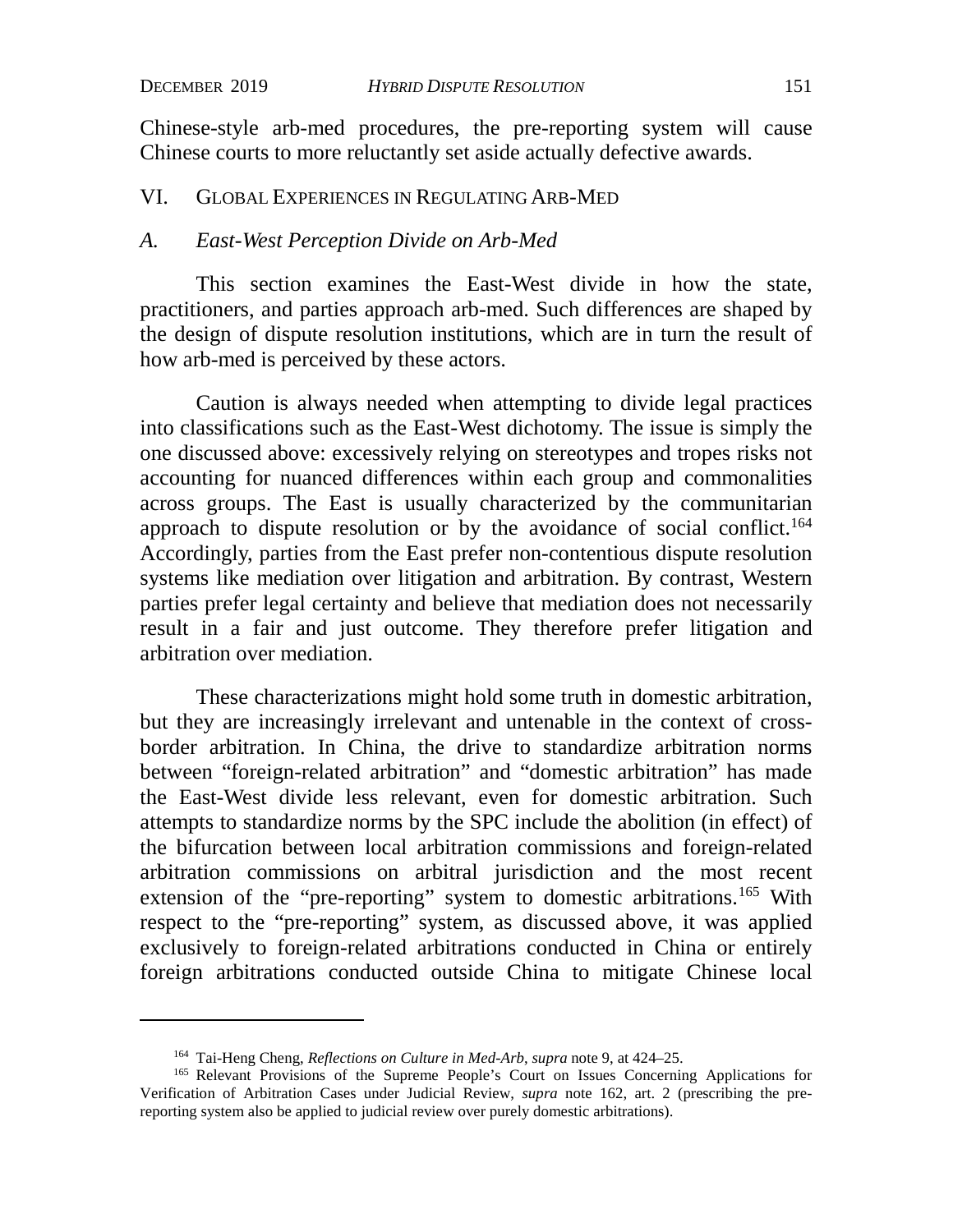protectionism concerns but have now been extended to pure domestic arbitrations.[166](#page-36-0) Chinese parties who might engage in cross-border arbitration do not necessarily use Chinese lawyers or Chinese arbitrators. Hence, how multinational companies choose their desired dispute resolution system may be attributed to multiple legal traditions.

Further, legal practitioners and judges in the West are not as hostile to arb-med as the stereotype suggests. In 2006, questionnaires were sent to a sample of California judges who served in both trial-judge and settlementjudge capacities. The judges responded that, before trial, they would seek the consent of the parties to set up a settlement conference in an attempt to mediate the dispute without litigation. The effect of this procedure is akin to arb-med, since if settlement fails, litigation would commence. 80% of the respondent judges did not find pre-litigation settlement conferences problematic, so long as the parties have consented to the hybrid procedure.[167](#page-36-1) But attempts at setting up regular settlement conferences are not common.[168](#page-36-2) On the specific issue of the judge expressing the merits of the parties' respective cases during the settlement stage in a failed settlement, the respondent judges were divided on whether that should be a cause for concern.<sup>[169](#page-36-3)</sup> In these respects, the Western view is not consistent nor unequivocal.

## *B. Addressing Arb-Med Procedural Defects in the East and the West*

- *1. Asia*
- *a. Common Law Asia*

Certain Asian jurisdictions rely on arbitration legislation to protect against procedural irregularities. Arbitration laws in Hong Kong and Singapore, the most preferred arbitral seats in  $Asia$ ,  $170$  require arb-med to have proper procedural safeguards through provisions exclusively addressing procedural irregularity. This is not so in China, where rules of

<sup>166</sup> *Id*. *See* also WEIXIA GU, ARBITRATION IN CHINA, *supra* note [39,](#page-11-5) at 163-164 and 169.

<sup>167</sup> Stipanowich et al., *supra* note [30,](#page-10-11) at 402.

<sup>168</sup> *Id.*

<sup>169</sup> *Id.*

<span id="page-36-4"></span><span id="page-36-3"></span><span id="page-36-2"></span><span id="page-36-1"></span><span id="page-36-0"></span><sup>&</sup>lt;sup>170</sup> SCH. OF INT'L ARB. AT QUEEN MARY UNIV. OF LONDON & WHITE & CASE LLP, 2018 INTERNATIONAL ARBITRATION SURVEY: THE EVOLUTION OF INTERNATIONAL ARBITRATION 9 (2018), http://www.arbitration.qmul.ac.uk/media/arbitration/docs/2018-International-Arbitration-Survey-report.pdf.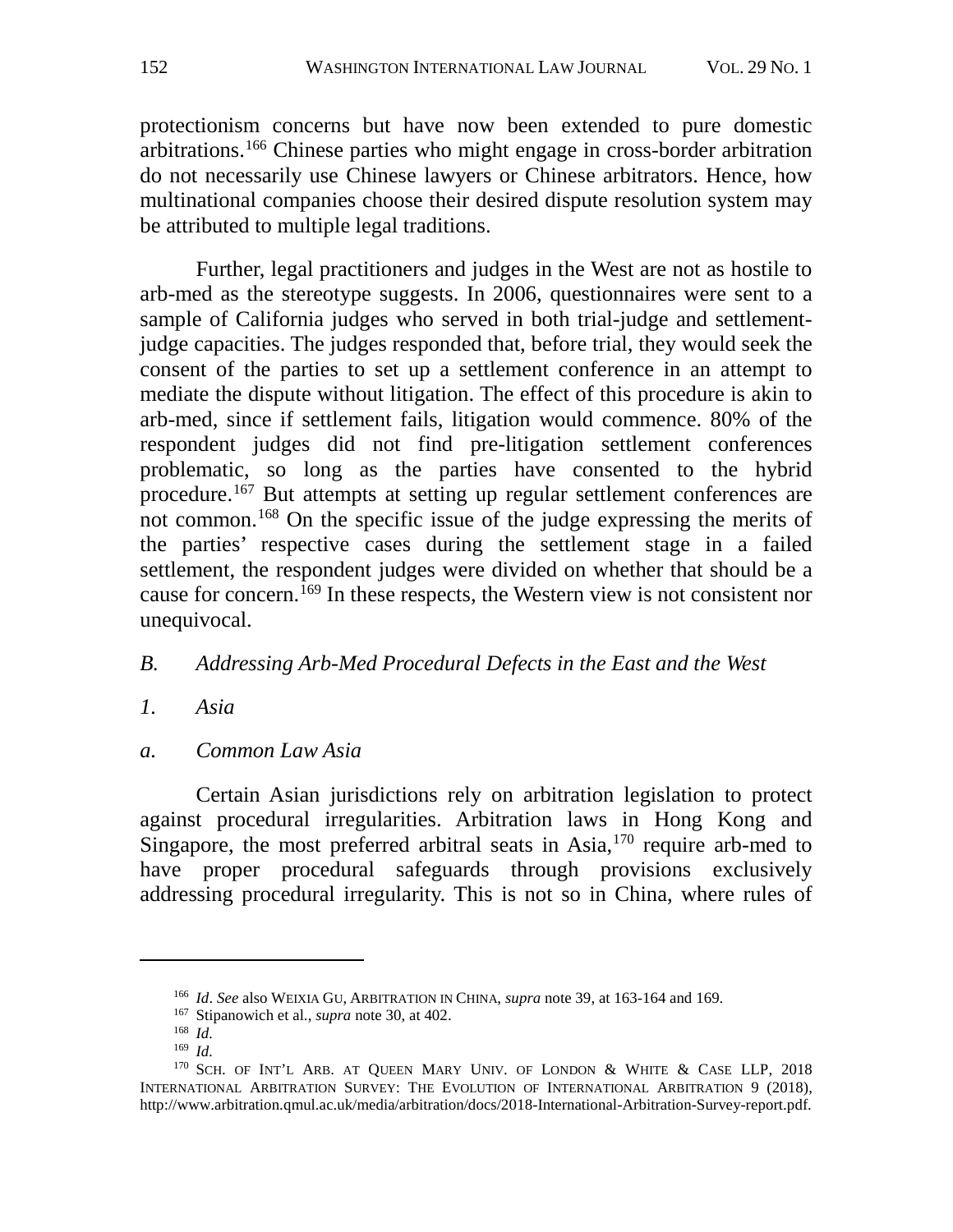individual arbitration institutions are the main instruments regulating arbmed procedures.

Arbitration legislation in Hong Kong and Singapore pays attention to the conflict inherently faced by an arbitrator who later becomes the mediator. Both Hong Kong's Arbitration Ordinance<sup>[171](#page-37-0)</sup> and Singapore's International Arbitration Act ("IAA")<sup>[172](#page-37-1)</sup> allow an arbitrator to act as a mediator if all parties consent in writing and no party has withdrawn its consent in writing.[173](#page-37-2) Caucusing is also addressed by the statutes, which reflects the concern in common law traditions over the confidentiality of information provided to the neutral. Then-deputy president of the Chartered Institute of Arbitrators Jeffery Elkinson, commenting on the Keeneye case, argues that allowing the arbitrator to meet parties separately to try to reach a settlement violates due process.<sup>[174](#page-37-3)</sup> When the mediation stage of arb-med fails, the Hong Kong Arbitration Ordinance forces the neutral to disclose, before arbitration resumes, any confidential information that is material to the case given to her by a party during mediation.<sup>175</sup> Singapore's IAA requires the same, in nearly identical language.[176](#page-37-5)

#### *b. Civil Law Asia*

Legislation on arb-med procedure is also found in civil law jurisdictions in Asia. Like China, Japan is well known to be litigationadverse and Japanese prefer more amicable means of resolving disputes. Japanese international commercial arbitration has not led to a vibrant market of arbitration institutions as seen in China,  $177$  but where arbitration is used, arb-med plays a significant role. The Japan Commercial Arbitration Association ("JCAA") studied its arbitration cases from 1999 to 2008 and found that in 40% of the cases the tribunal had attempted arb-med, $178$  out of

<sup>171</sup> Arbitration Ordinance, (2019) Cap. 609 § 33(1) (H.K.).

<sup>172</sup> Sing. Int'l Arbitration Act (Cap 143A, 2002 Rev Ed) s 17(1).

<span id="page-37-2"></span><span id="page-37-1"></span><span id="page-37-0"></span><sup>173</sup> Arbitration Ordinance, (2019) Cap. 609, 4-22–4-24, § 33(1) (H.K.); Sing. Int'l Arbitration Act (Cap 143A, 2002 Rev Ed) s 17(1).

<span id="page-37-4"></span><span id="page-37-3"></span><sup>174</sup> Mark Goodrich, *Arb-Med: Ideal Solution or Dangerous Heresy*, 15 INT'L. ARB. L. REV. 12, 14 (2012).

<sup>175</sup> Arbitration Ordinance, (2019) Cap. 609, 4-22–4-24, § 33(4) (H.K.)

<sup>176</sup> Sing. Int'l Arbitration Act (Cap 143A, 2002 Rev Ed) s 17(3).

<span id="page-37-6"></span><span id="page-37-5"></span><sup>&</sup>lt;sup>177</sup> THOMAS E. CARBONNEAU & WILLIAM E. BUTLER, INTERNATIONAL LITIGATION AND ARBITRATION: CASES AND MATERIALS 592 (2d ed. 2013).

<span id="page-37-7"></span><sup>178</sup> Tatsuya Nakamura, *Brief Empirical Study on Arb-Med in the JCAA Arbitration*, JCAA NEWSL. (Japan Commercial Arbitration Ass'n, Tokyo, Japan), Jun. 2009, at 10, http://www.jcaa.or.jp/e/arbitration/docs/news22.pdf.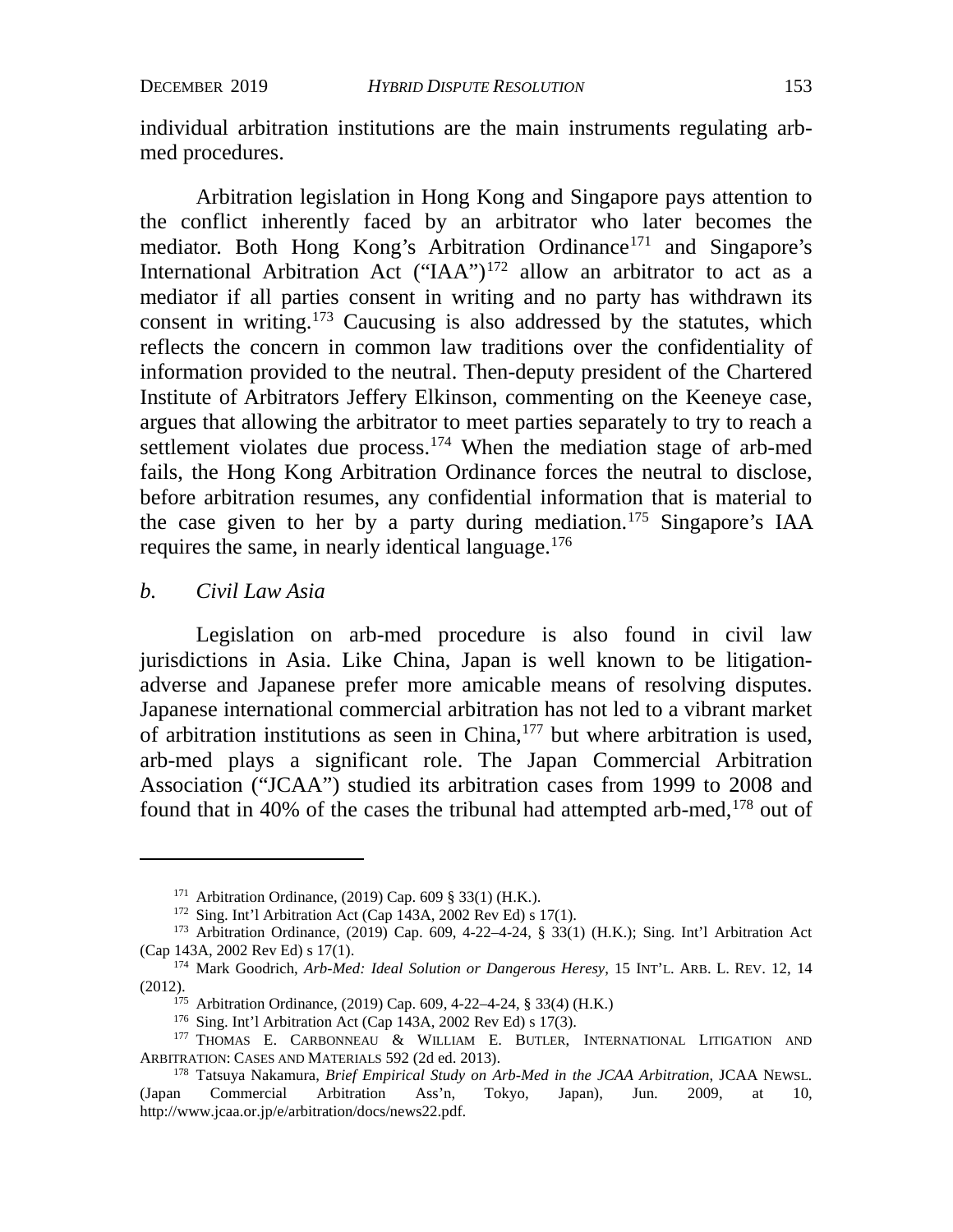which 52% of those cases were concluded by settlement, i.e., the successful rate of arb-med attempts or those leading to consent awards could be as high as 20.8%. Moreover, no party challenged the neutral on grounds of partiality after arbitration had resumed in cases where mediation attempts failed.<sup>[179](#page-38-0)</sup>

Japan's Arbitration Law requires arbitrators to obtain consent from the parties for mediation to take place.<sup>[180](#page-38-1)</sup> On top of that, the parties must consent separately in writing in order for the arbitrator to attempt to mediate the dispute[.181](#page-38-2) This regulatory approach might be described as a "doubleconsent" mechanism for arb-med to take place by the same person in Japan. Such consent can be withdrawn at any stage of the arbitration. Unlike statutes in Hong Kong and Singapore, Japan's Arbitration Law does not have much to say on the conduct of the arb-med neutral. Instead, institutional rules have taken the initiative to set out the due process standards for arbmed. Japan's Arbitration Law does not, for example, govern the confidentiality of information given to the neutral during mediation. Provisions governing this are found in the JCAA arbitration rules, which forbid the neutral from caucusing without written consent from the parties and impose a duty on the neutral to disclose at each instance that an *ex parte* communication has occurred. [182](#page-38-3)

As mentioned above, the Chinese Arbitration Law has remained largely stagnant since its enactment in 1994.<sup>[183](#page-38-4)</sup> Due process safeguards, such as a requirement of separate consent allowing the same neutral to arbitrate and mediate a dispute, are absent from China's statute. Several leading Chinese arbitration institutions are picking up these safeguard procedures, albeit any indication whether such procedures will be adopted into law or followed by other Chinese arbitration institutions remains absent.

<sup>179</sup> *Id.* at 10.

<span id="page-38-1"></span><span id="page-38-0"></span><sup>180</sup> Chūsaihō [Arbitration Law], Law No. 138 of 2003, art. 38(1) (Japan), translated at https://japan.kantei.go.jp/policy/sihou/arbitrationlaw.pdf.

<sup>181</sup> *Id.*, art. 38(4).

<span id="page-38-3"></span><span id="page-38-2"></span><sup>&</sup>lt;sup>182</sup> Japan Commercial Arbitration Ass'n (JCAA) Commercial Arbitration Rules 59(2) [hereinafter 2019 JCAA Rules], http://www.jcaa.or.jp/e/arbitration/docs/Commercial\_Arbitoration\_Rules.pdf.

<span id="page-38-4"></span> $183$  The Chinese Arbitration Law was amended in 2017 on just one point: to impose the additional requirement of "passing the national unified law exam" on those staff members who have been working in Chinese arbitration institutions for eight or more years.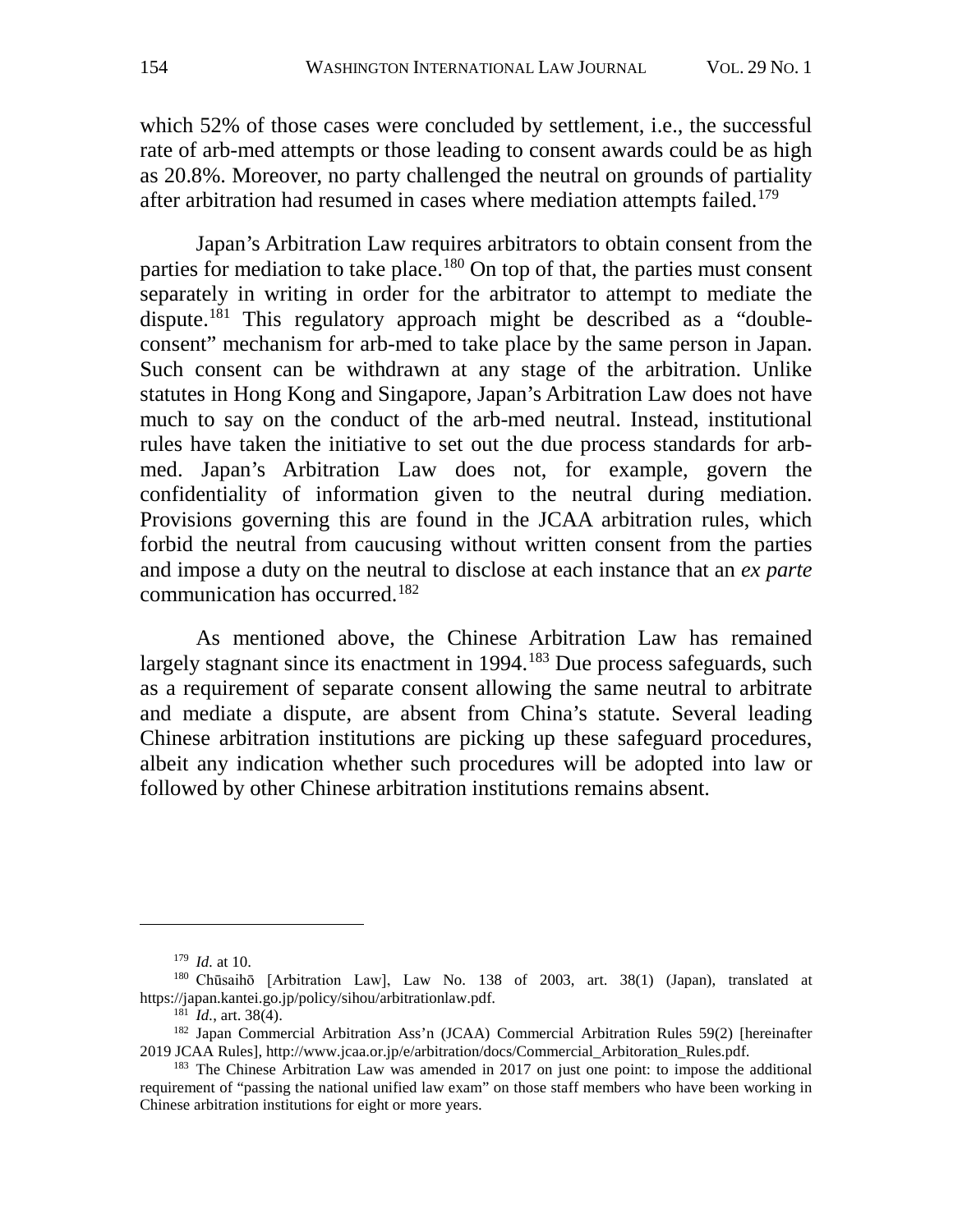## *c. Singapore's Unique Experience: The AMA Protocol*

As previously discussed, even though the 2015 CIETAC Rules and the 2017 CIETAC Investment Arbitration Rules allow parties to choose persons other than the arbitrator to be their mediator for arb-med, this option appears under-utilized by participating parties.

In this respect, the Singapore International Arbitration Centre ("SIAC") instead implements separation of arbitration and mediation by regulatory and institutional design. In 2014, the SIAC and Singapore International Mediation Centre ("SIMC") launched an Arb-Med-Arb Protocol (the "AMA Protocol"), where parties who enter into an arbitration agreement can settle through the combination of arbitration and mediation. Under the AMA Protocol, arbitration commences and is stayed normally for a maximum of eight weeks while SIMC mediation is undertaken. If mediation succeeds, the mediation settlement agreement is considered a SIAC consent award and is enforceable under the New York Convention.<sup>184</sup> If mediation fails, the parties resume arbitration at SIAC.<sup>[185](#page-39-1)</sup> Under the AMA Protocol, arbitration and mediation are conducted independently by two institutions, the SIAC and the SIMC, respectively, using arbitrators and mediators appointed by the two institutions, also respectively.

The institutional partitioning provides parties a chance at amicable settlement without the risk of being subject to the same neutral assuming the conflicting roles of mediator and arbitrator. The drawback of institutional partitioning is the additional expenditure of time, money, and resources. When arb-med is performed under one roof, the time, costs, and resources required to appoint mediators (or rather, turn arbitrators into mediators and back) are less demanding.

Since the AMA Protocol was promulgated in 2014, the SIMC has seen fourteen cases applying the scheme.[186](#page-39-2) Among the fourteen cases, two cases are still pending, two cases settled before mediation began, seven settled

<span id="page-39-0"></span><sup>184</sup> *Arb-Med-Arb,* SING. INT'L MEDIATION CTR., http://simc.com.sg/dispute-resolution/arb-med-arb/ (last visited Oct. 24, 2019).

<sup>185</sup> *Id.*

<span id="page-39-2"></span><span id="page-39-1"></span><sup>&</sup>lt;sup>186</sup> Statistics quoted by Eunice Chua (Assistant Professor of Law at Singapore Management University and formerly first Deputy Chief Executive Officer of the SIMC), who obtained the numbers in a meeting with SIMC CEO Aloysius Goh in April 2019 (on file with the author).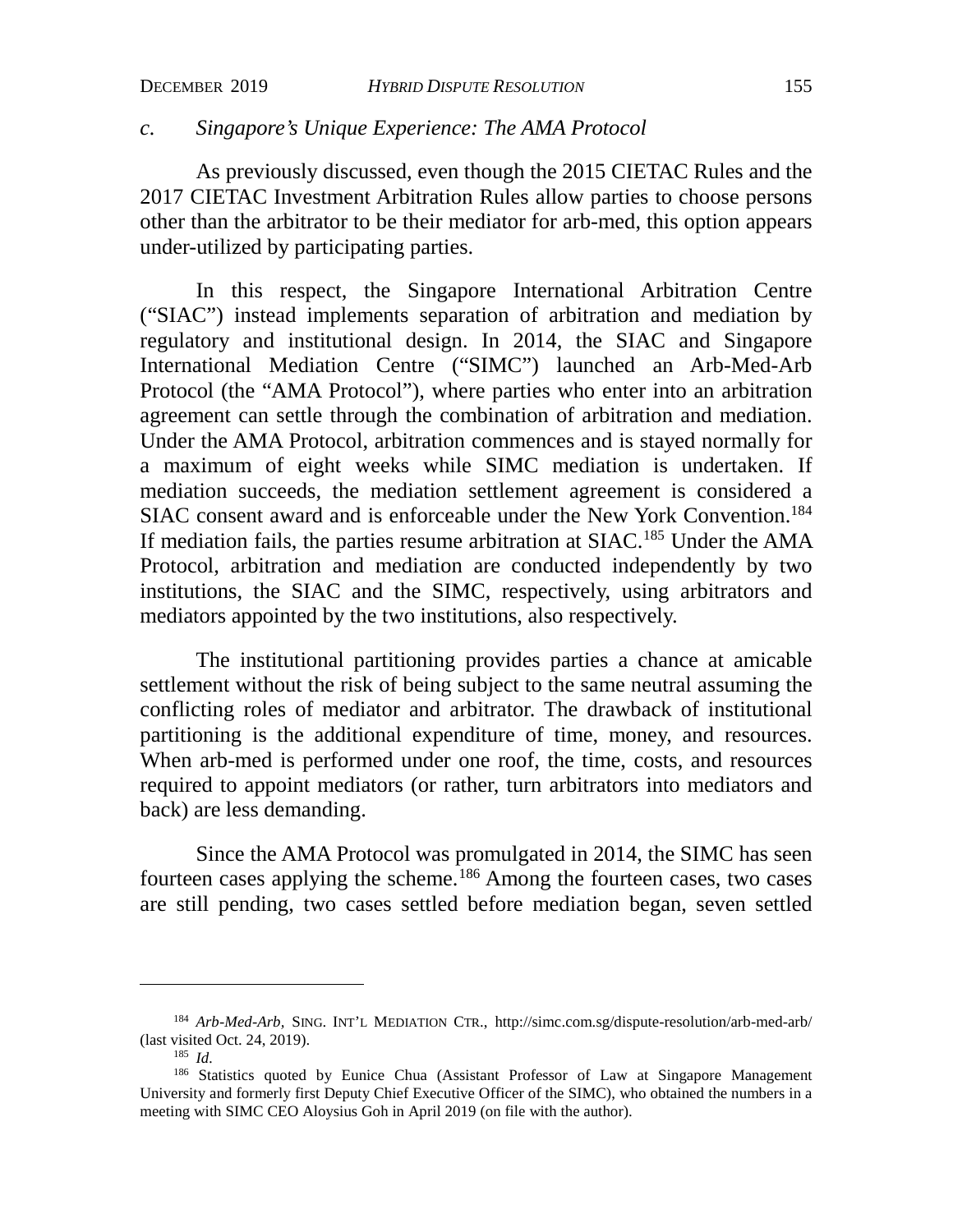during mediation, and two progressed to arbitration.<sup>[187](#page-40-0)</sup> As of October 2018, about one-fifth of SIMC's caseload utilized the AMA Protocol, and as of 2017, the settlement rate was  $85\%$ .<sup>188</sup>

Singapore's AMA approach is quite unique but appropriate in rejecting the integrated approach to arb-med, which, as demonstrated by how arb-med is conducted in China, has serious defects and due process concerns. But the question remains whether Chinese parties, who account for most of the caseloads of Chinese arbitration institutions, are receptive to such an institutional arrangement akin to Singapore's. Another question is whether Chinese parties are aware of the due process standards required internationally and the due process concerns involved when seeking overseas enforcement of consent awards. The *Keeneye* case may have given Chinese arbitrators and parties a false sense of security.[189](#page-40-2)

#### *2. Continental Europe*

Regulation of arb-med at the national level is scant in Continental Europe, despite the popularity of arb-med in France, Switzerland, and Germany.<sup>[190](#page-40-3)</sup> Civil procedure legislation tends to address mediation during litigation, but not arb-med. The arbitration provisions of the French Code of Civil Procedure<sup>[191](#page-40-4)</sup> do not mention mediation in combination with arbitration but do arrange for mediation during litigation.<sup>[192](#page-40-5)</sup> Likewise, the Swiss Federal Civil Procedure Code only regulates mediation during litigation, but not arb-med.[193](#page-40-6)

Germany's Code of Civil Procedure, however, does mention arb-med. Under Germany's code, if parties settle a dispute via a mediation process during arbitration, the arbitration proceedings end. If the parties so request,

<sup>187</sup> *Id.*

<span id="page-40-1"></span><span id="page-40-0"></span><sup>188</sup> Aziah Hussin, Claudia Kuck, & Nadja Alexander, *SIAC-SIMC's Arb-Med-Arb Protocol*, 11 N.Y. DISP. RESOL. LAW. 85 (2018), available at SSRN: https://ssrn.com/abstract=3329785.

<span id="page-40-2"></span><sup>189</sup> Weixia Gu, *The Delicate Art of Med-Arb and Its Future Institutionalisation in China*, *UCLA Pacific Basin Law Journal* (2014), at 109.

<span id="page-40-3"></span><sup>&</sup>lt;sup>190</sup> Renate Dendorfer, Mediation in Germany: Structure, Status Quo and Special Issues, presented at Civil Mediation Council Fifth National Conference (Civil Mediation Council Manchester).

<sup>&</sup>lt;sup>191</sup> CODE CIVIL [C. CIV.] [CIVIL CODE] arts.  $1442-1507$  (Fr.).

<span id="page-40-5"></span><span id="page-40-4"></span><sup>&</sup>lt;sup>192</sup> *See* CODE CIVIL [C. CIV.] [CIVIL CODE] arts. 131-1-131-15 (Fr.) (regulating the use of mediation in litigation).

<span id="page-40-6"></span><sup>&</sup>lt;sup>193</sup> SCHWEIZERISCHE ZIVILPROZESSORDNUNG [ZPO] [SWISS CIVIL PROCEDURE CODE] Dec. 19, 2008, SR 272, art. 214 (Switz.).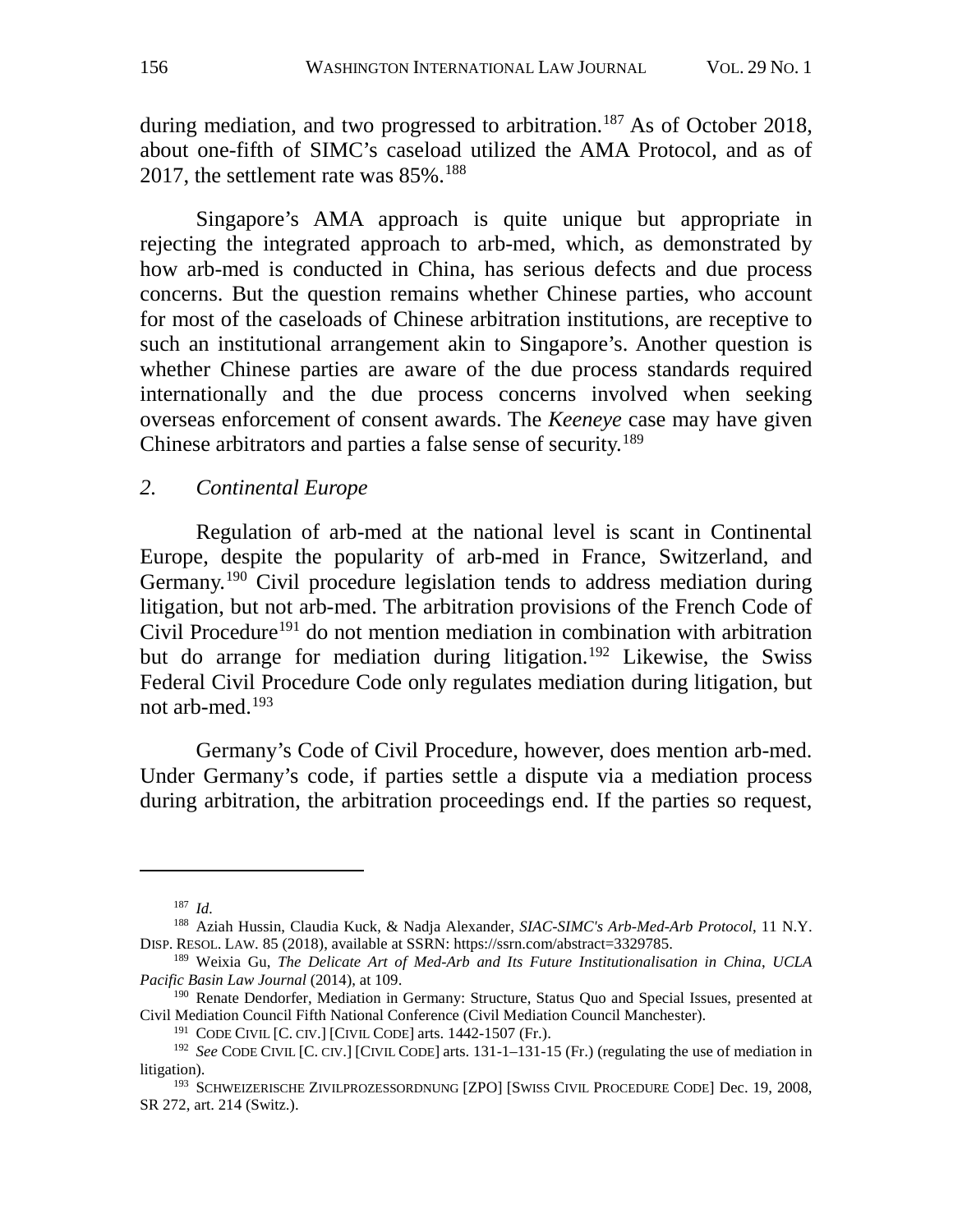<span id="page-41-8"></span>the arbitral tribunal "shall record the settlement in the form of an arbitral award.["194](#page-41-0) An empirical study by Bühring-Uhle, a German scholar of hybrid dispute resolution used in international business, shows that German practitioners support using the same neutral to conduct both stages of mediation and arbitration.<sup>[195](#page-41-1)</sup> The empirical study found that 86% of respondents thought that facilitating a consensual solution is one of the functions of the arbitral process.<sup>196</sup> Most arb-med cases involving German practitioners see members of the arbitral tribunal (often the chairperson) playing the dual role of mediator.<sup>197</sup> Such practice is consistent with German court procedures, where judges may also act as mediators.<sup>[198](#page-41-4)</sup> As such, this practice stemming from a combination of litigation and mediation has made German practitioners comfortable with the neutral being both the arbitrator and the mediator.<sup>[199](#page-41-5)</sup>

The German experience shows that judicial practices can affect the willingness of practitioners to accept arb-med. The German judiciary's mediatory role is part of the court's duty to settle disputes.<sup>[200](#page-41-6)</sup> It is therefore not uncommon for an adjudicative neutral to subsequently "switch hats" and take on a more conciliatory role. Further in line with common practices in German courts, Bühring-Uhle's survey participants were quite familiar with this type of process and had very few objections to the involvement of the arbitrator as mediator (and only 25% of German respondents thought this was not appropriate). This stands in stark contrast to common-lawjurisdiction-based respondents who rarely encounter this practice (28 out of 31 have "practically never" seen it) and by a two-thirds majority regard it as inappropriate. $201$ 

<span id="page-41-0"></span><sup>194</sup> ZIVILPROZESSORDNUNG [ZPO] [CODE OF CIVIL PROCEDURE], as amended, § 1053, *translation at* [https://www.gesetze-im-internet.de/englisch\\_zpo/englisch\\_zpo.html](https://www.gesetze-im-internet.de/englisch_zpo/englisch_zpo.html) (Ger.).

<span id="page-41-3"></span><span id="page-41-2"></span><span id="page-41-1"></span> $^{195}$  CHRISTIAN BÜHRING-UHLE ET AL., ARBITRATION AND MEDIATION IN INTERNATIONAL BUSINESS 110 (2d ed. 2006).

<sup>196</sup> *Id.* 197 *Id.* at 161. 198 *Id.* 

<sup>199</sup> *Id.*

<span id="page-41-7"></span><span id="page-41-6"></span><span id="page-41-5"></span><span id="page-41-4"></span><sup>200</sup> *See* Kaufmann-Kohler, *supra* note [76,](#page-20-8) at 190 (German courts will hold a pre-hearing settlement session when possible with the parties during which they make inquiries and assess the merits of the case. Such settlement sessions can be held after the proceedings have commenced and even at the appellate stage. The court may also refer the parties to another judge to conciliate or to out-of-court alternative dispute resolution).

<sup>201</sup> BÜHRING-UHLE ET AL., *supra* note 195, at 122.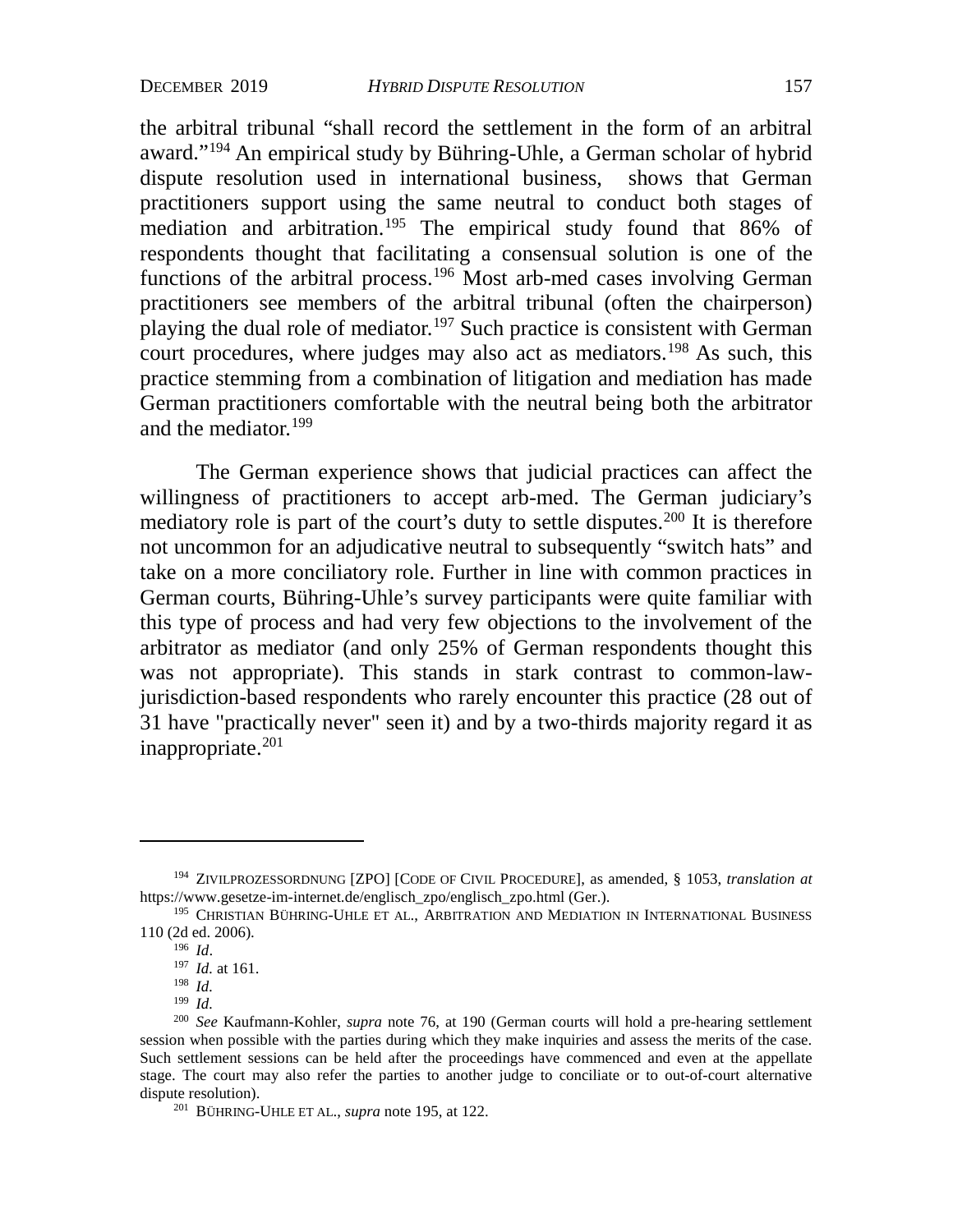On the contrary, arbitrators in France rarely become mediators in the same dispute, even though the French Code of Civil Procedure does not expressly bar such practice.<sup>[202](#page-42-0)</sup> Although French courts are empowered to conduct mediation, $2^{03}$  judges rarely mediate a case themselves. $2^{04}$ 

Applying the case study in Germany to China reveals that the prevalence of judicial mediation could also be a factor contributing toward the wide acceptance of arb-med in China. Judges regularly perform judicial mediation as part of their duties. Arb-med would be considered even less problematic compared to Germany due to China's evaluative style of mediation, which narrows the gap between the role the neutral plays in arbitration and mediation.

## *3. Common Law Jurisdictions in the "West"*

Turning to common law jurisdictions, in the United States legislation has not been keeping up with the rise in popularity of arb-med.<sup>[205](#page-42-3)</sup> U.S. case law is dismissive of an option to conduct hybrid arbitration and mediation. In *Advanced Bodycare Solutions v. Thione International*, the Court of Appeals for the 11th Circuit held that a dispute resolution provision in a commercial contract allowing parties the option to either mediate or arbitrate was not "an agreement to settle by arbitration a controversy."<sup>[206](#page-42-4)</sup> The clause, therefore, was not enforceable under the Federal Arbitration Act.<sup>[207](#page-42-5)</sup>

In a similar vein, arb-med is not addressed in the English Arbitration Act of 1996, which regulates arbitration in England and Wales and Northern Ireland.<sup>[208](#page-42-6)</sup> But English courts have considered issues of procedural irregularity that might arise from having the same neutral assume arbitral and mediatory roles in a dispute. In *Glencot Development & Design v. Ben Barrett & Son*,<sup>[209](#page-42-7)</sup> the court held that the test to apply when assessing whether the neutral had been biased was whether the "circumstances would lead a

<sup>202</sup> *Id.*

<sup>&</sup>lt;sup>203</sup> CODE CIVIL [C. CIV.] [CIVIL CODE] art.  $1460$  (Fr.).

<sup>204</sup> Kaufmann-Kohler, *supra* note [76,](#page-20-8) at 190.

<sup>205</sup> BÜHRING-UHLE ET AL., *supra* note [196,](#page-41-8) at 122.

<sup>206</sup> Advanced Bodycare Solutions v. Thione Int'l*,* 524 F.3d 1235, 1238 (11th Cir. 2008).

<span id="page-42-7"></span><span id="page-42-6"></span><span id="page-42-5"></span><span id="page-42-4"></span><span id="page-42-3"></span><span id="page-42-2"></span><span id="page-42-1"></span><span id="page-42-0"></span><sup>207</sup> *Id.* at 1240 (The Federal Arbitration Act postulates that arbitration will produce a resolution "independent of the parties' acquiescence[,]" which differs from the voluntary agreement mediation aims to achieve).

<sup>208</sup> *See* Arbitration Act 1996, c. 23, § 2(1) (U.K.). 209 [2001] All ER (D) 384 (UK).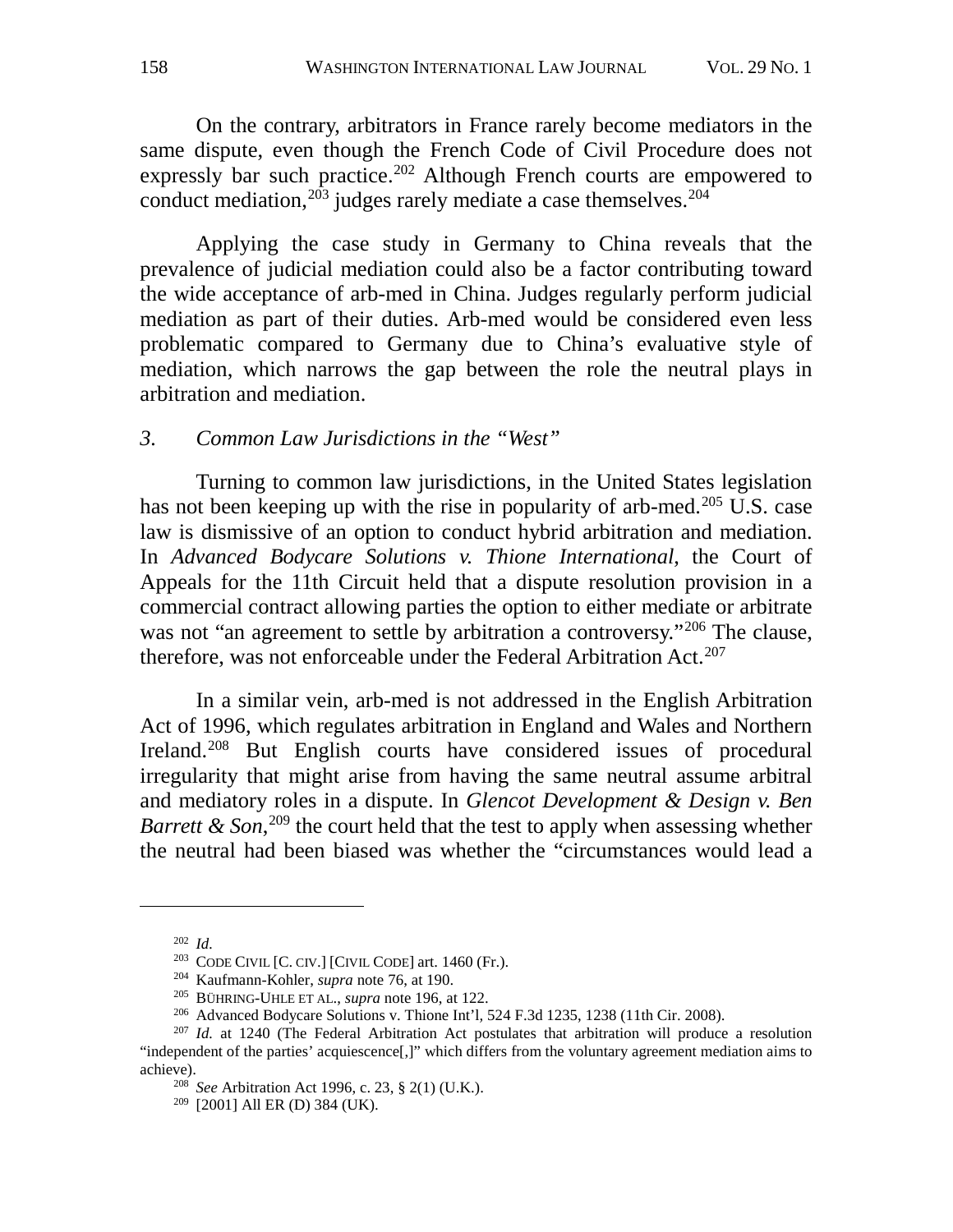fair-minded and informed observer to conclude that there was a real possibility, or a real danger  $\dots$  that the tribunal was biased."<sup>[210](#page-43-0)</sup> The decision in Glencot was ultimately held to be unenforceable, as the mere act of caucusing in the mediation phase had compromised the neutral's impartiality and tainted his decision with apparent bias.

Among Western common law jurisdictions, Australia has considered potential procedural pitfalls in its piecemeal reform of arbitration legislation beginning as early as 2010. On the domestic arbitration front, Australian states and territories have one by one adopted the Commercial Arbitration Act ("CAA") Model Bill of Australia.<sup>[211](#page-43-1)</sup> The CAA Model Bill sets out that arbitrators can only be a mediator if the governing arbitration agreement allows for this arrangement or if every party has consented to the neutral switching hats.<sup>[212](#page-43-2)</sup> Moreover, party consent is also required for caucusing. In addition, the neutral must treat as confidential any information obtained from a party during caucusing, and, unless otherwise allowed by the governing arbitration agreement, receive the disclosing party's consent before releasing information to the other party.

Perhaps most important is that the CAA Model Bill does not allow an arbitrator-turned-mediator to act as an arbitrator again after a failed mediation without first obtaining both parties' written consent.<sup>213</sup> This arrangement is unique to the CAA Model Bill and not found in other UNCITRAL Model Law jurisdictions like Hong Kong and Singapore. This arb-med provision of the Australian Model Bill was tested in *Ku-ring-gai Council v. Ichor Constructions Pty Ltd* most recently before the New South Wales Supreme Court,  $2^{14}$  where implied consent from both parties was ruled to be insufficient to meet the statute's requirement that the neutral must seek written consent before resuming arbitration after a failed mediation or where mediation efforts are futile.<sup>215</sup>

<sup>210</sup> *Id.* para. 86.

<span id="page-43-2"></span><span id="page-43-1"></span><span id="page-43-0"></span><sup>211</sup> *See, e.g.*, *Commercial Arbitration (National Uniform Law) Act 2011* (NT) (Austl.); *Commercial Arbitration Act 2010* (NSW) (Austl.); *Commercial Arbitration Act 2011* (SA) (Austl.); *Commercial Arbitration Act 2011* (Vic) (Austl.); *Commercial Arbitration Act 2011* (Tas) (Austl.); *Commercial Arbitration Act 2012* (WA) (Austl.); *Commercial Arbitration Act 2013* (Qld) (Austl.); *Commercial Arbitration Act 2017* (ACT) (Austl.).<br><sup>212</sup> Commercial Arbitration Bill 2010 (Cth) pt V div 27(D) sub-div 1 (Austl.).

<span id="page-43-4"></span>

<span id="page-43-3"></span><sup>&</sup>lt;sup>213</sup> Commercial Arbitration Bill 2010 (Cth) pt V div 27(D) sub-div 4 (Austl.).<br><sup>214</sup> *Ku-ring-gai Council v Ichor Constructions Pty Ltd* (2018) NSWLR 610 (Austl.).

<span id="page-43-5"></span><sup>215</sup> *Id.*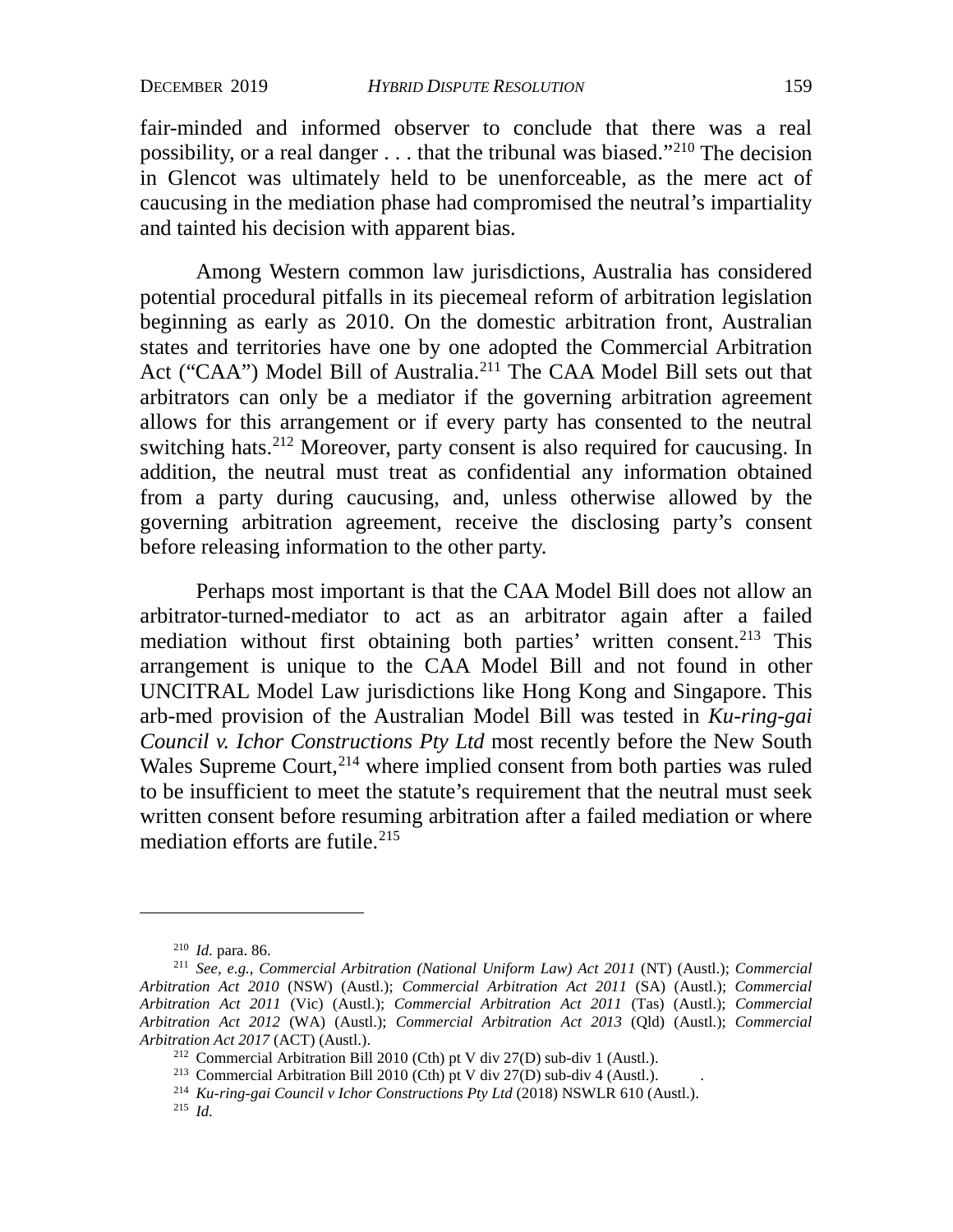Such an arb-med regulation regime is, however, not included in the international arbitration regime in Australia. The Australian International Arbitration Act ("IAA")<sup>[216](#page-44-0)</sup> governs international commercial arbitration in Australia. The 2010 amendments to the IAA, whose main objective was to incorporate the 2006 amendments to the UNCITRAL Model Law into the Australian law, did not include an arb-med regime because there were concerns that foreign courts would be reluctant to enforce an Australian award concluded by arb-med.<sup>[217](#page-44-1)</sup> However, as we have seen in the experiences of China and other jurisdictions, arb-med awards are being enforced by foreign courts. Furthermore, it is precisely for the reason that a comprehensive statutory regime guiding international commercial arb-med requires impartiality that awards may be enforced overseas.

VII. PROMOTING ARB-MED UNDER THE BELT AND ROAD INITIATIVE

## *A. The Popularity and Credibility of Cross-Border Arb-Med*

Before asking how China can promote arb-med under the BRI context, we need to consider what the most valuable and least desirable features of cross-border arb-med are to arbitration users. Then the question is: what China could do to mitigate the shortcomings of arb-med and, in the meantime, amplify its advantages as perceived by potential parties, not only Chinese, but also those foreign parties alongside the BRI roadmap?

A recent survey conducted by Queen Mary University of London, surveying mainly European private practitioners, in-house counsels, and arbitrators, participants chose the costs involved as the least valuable characteristic of cross-border arbitration.[218](#page-44-2) Only 3% of 922 respondents regarded it as one of the "three most valuable characteristics of international arbitration" while 67% regarded it as one of the "three worst characteristics of international arbitration."[219](#page-44-3) "Confidentiality and privacy" (36%) and "neutrality" (25%) stood in the middle, while the "enforceability of awards"

<sup>216</sup> *International Arbitration Act 1974* (Cth) pt I div 2D (Austl.).

<span id="page-44-3"></span><span id="page-44-2"></span><span id="page-44-1"></span><span id="page-44-0"></span><sup>217</sup> Richard Garnett, *Australia's International and Domestic Arbitration Framework*, *in* ARBITRATION AND DISPUTE RESOLUTION IN THE RESOURCES SECTOR: AN AUSTRALIAN PERSPECTIVE 21 (Gabriël A. Moens & Philip Evans eds., 2015).

<sup>218</sup> SCH. OF INT'L ARB., *supra* note 170, at 7.

<sup>219</sup> *Id.* at 7–8.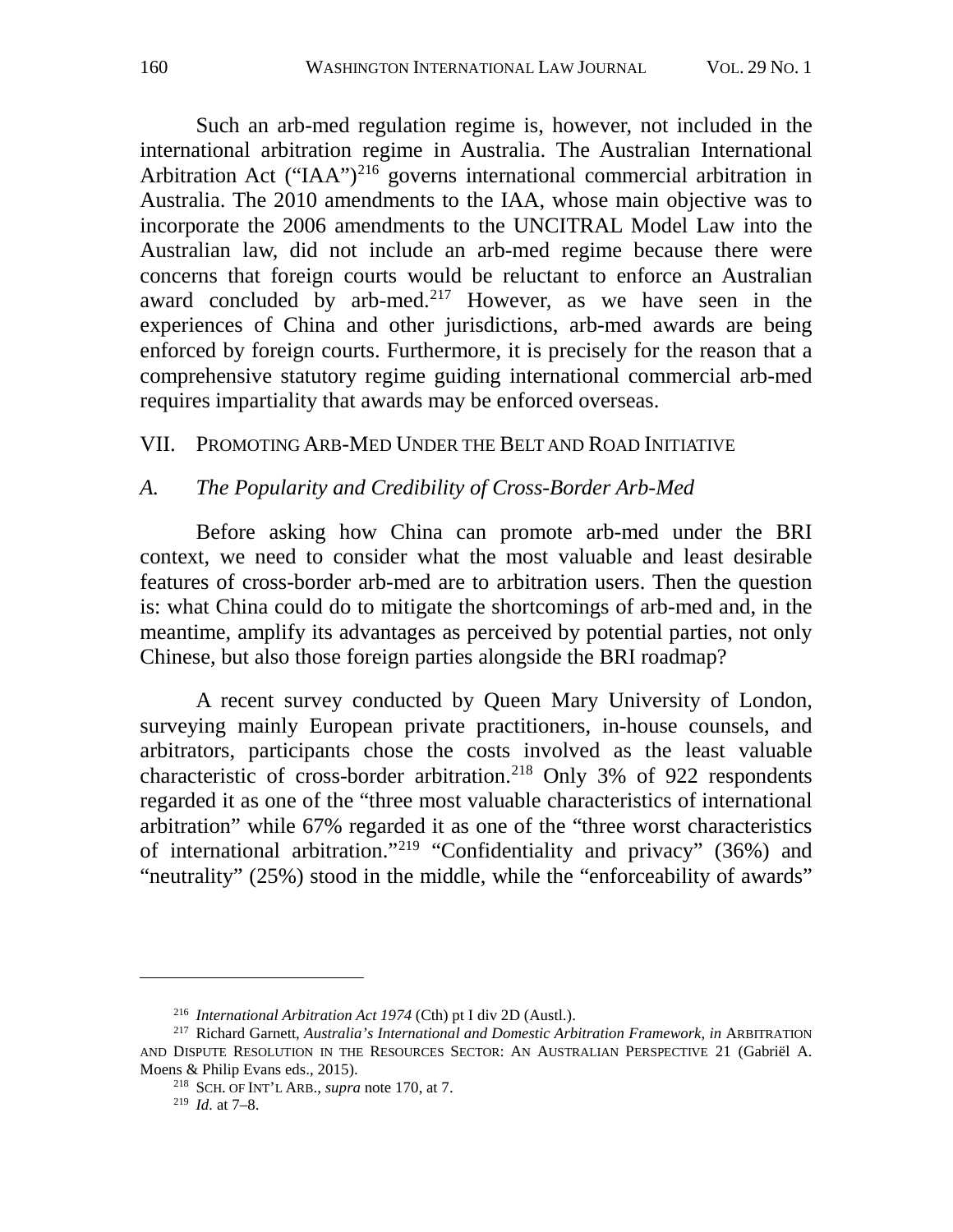(64%) and "avoiding specific legal systems/national courts" (60%) were chosen as the most valued characteristics.<sup>[220](#page-45-0)</sup>

The survey also asked respondents about the factors they contemplate when choosing a seat of arbitration. The "general reputation and recognition of the seat" is considered the most important factor, followed by "neutrality and impartiality of the local legal system," "national arbitration law[,]" and "track record of enforcing agreements to arbitrate and arbitral awards.["221](#page-45-1) Despite being considered one of the worst qualities of cross-border arbitration, cost was only regarded by about 5% of the respondents as one of top four factors in choosing a seat.<sup>[222](#page-45-2)</sup>

Compared to other leading arbitral seats and arbitration institutions in the Asian region (i.e., the Hong Kong International Arbitration Centre ("HKIAC") in Hong Kong and SIAC in Singapore), leading Chinese arbitration institutions such as CIETAC, BAC and SCIA are likely less attractive to foreign parties than HKIAC and SIAC. As the results of the Queen Mary survey reveal, Chinese arbitration institutions should improve the neutrality and impartiality of their arb-med procedures and the enforceability of their arb-med-produced consent awards. Although the outcome of the *Keeneye* case may be an isolated one, a similar fact pattern has not been tested in courts outside of Hong Kong. BRI jurisdictions may not pay as much deference to a Chinese supervisory court opinion as did the Hong Kong courts.

One suggestion is that Chinese courts may consider adopting stricter standards over the exercise of their supervisory powers for arb-med awards manifesting due process issues. Stricter standards would make arb-med more popular and credible to potential arb-med users and practitioners as a dispute resolution method. While actively supporting deficient arb-med practices and making it more difficult for domestic arb-med awards to be set aside through unanimous application of the "pre-reporting system" benefits China's overall arbitration enforcement record, Chinese courts are not injecting confidence into foreign parties by alleviating Chinese-styled arbmed due process concerns. Arbitration users are still not seeing Chinese courts as competent reviewers of arbitrator partiality when the arbitrator is

<span id="page-45-0"></span><sup>220</sup> *Id.* at 7.

<span id="page-45-1"></span><sup>221</sup> *Id.* at 11.

<span id="page-45-2"></span><sup>222</sup> *Id.*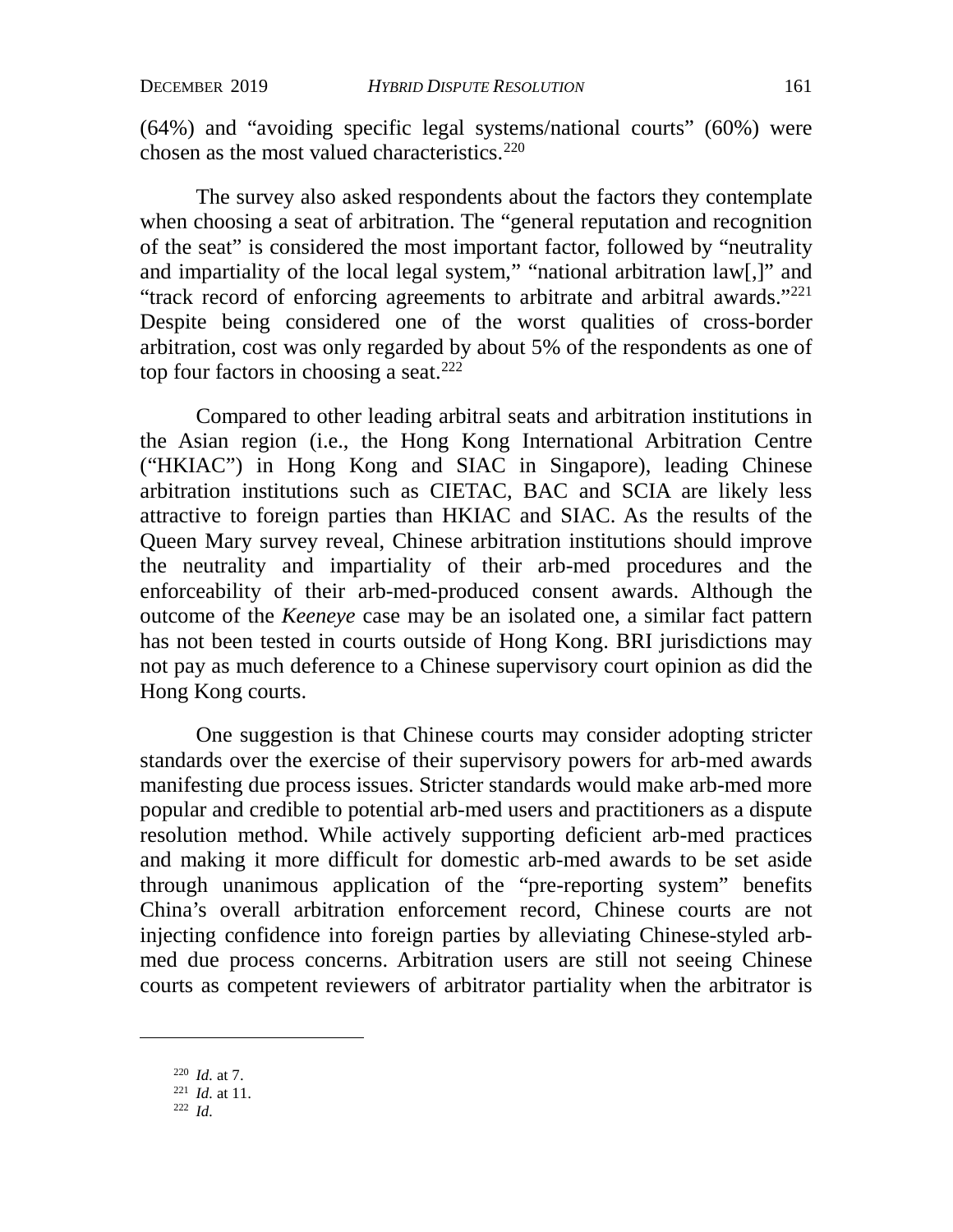also the mediator. Perception is important, as the Queen Mary survey shows that "general reputation and recognition[,]" "neutrality and impartiality of the local legal system[,]" and "national arbitration laws" are the most important factors considered when parties select an arbitration seat, regionally and internationally.[223](#page-46-0) Arbitration users prefer a seat where the formal arbitration legal structure is perceived to be impartial.<sup>[224](#page-46-1)</sup>

## *B. The CICC and the "One-Stop" Hybrid Dispute Resolution Platform*

Most recently, China's Central Government, the State Council, released in late June 2018 the "Opinion Concerning the Establishment of the Belt and Road International Commercial Dispute Resolution Mechanism and Institutions" (the "Mechanism and Institutions Opinion").<sup>[225](#page-46-2)</sup> The Mechanism and Institutions Opinion stresses the need to build dispute resolution mechanisms and institutions that can account for the inconsistencies of law and legal culture across the BRI jurisdictions. The solution suggested is a "diversified" dispute resolution system to satisfy the range of disputes that the BRI will produce. "Diversification" here is taken to mean the use of mediation, arbitration, and litigation to resolve disputes.<sup>[226](#page-46-3)</sup> But studies below show that the diversified dispute resolution mechanism may not necessarily be conducted by the same institution (and same personnel) as in Chinesestyled arb-med practices.

## *1. The Establishment of the CICC*

The SPC established the CICC days after the Mechanism and Institutions Opinion was published. The CICC is governed by the

<sup>223</sup> *Id.* at 10.

<sup>224</sup> *Id.*

<span id="page-46-2"></span><span id="page-46-1"></span><span id="page-46-0"></span><sup>225</sup> Zhong gong zhong yang ban gong ting, guo wu yuan ban gong ting yin fa guan yu jian li "yi dai yi lu" guo ji shang shi zheng duan jie jue ji zhi he ji gou de yi jian (中共中央办公厅、国务院办公厅印发《关于建立"一带一路"国际商事争端解决机制和机构的意见 》) [Opinion Concerning the Establishment of the Belt And Road International Commercial Dispute Resolution Mechanism and Institutions] (issued by the General Office of the Communist Party Central Committee and the General Office of the State Council, June 2018), CLI.5.316324 (EN) (Lawinfochina).

<span id="page-46-3"></span><sup>226</sup> Wen Xin Qiao (乔文心), *Chuang xin ji zhi ji gou gong zheng gao xiao bian li jie jue guo ji shangshi jiu fen — ren min fa yuan fu wu bao zhang "yi dai yi lu" jian she gong zuo zong shu* (创新机制机构 公正高效便利解决国际商事纠纷——人民法院服务保障"一带一路"建设工作综述) [*Innovative Mechanism Institutions Are Fair, Efficient and Convenient to Resolve International Commercial Disputes—A Summary of the Construction of the "Belt and Road" for the Service Guarantee of the People's Court*], CHINA COURT NETWORK (Mar. 5, 2019), https://www.chinacourt.org/article/detail/2019/03/id/3746817.shtml (China).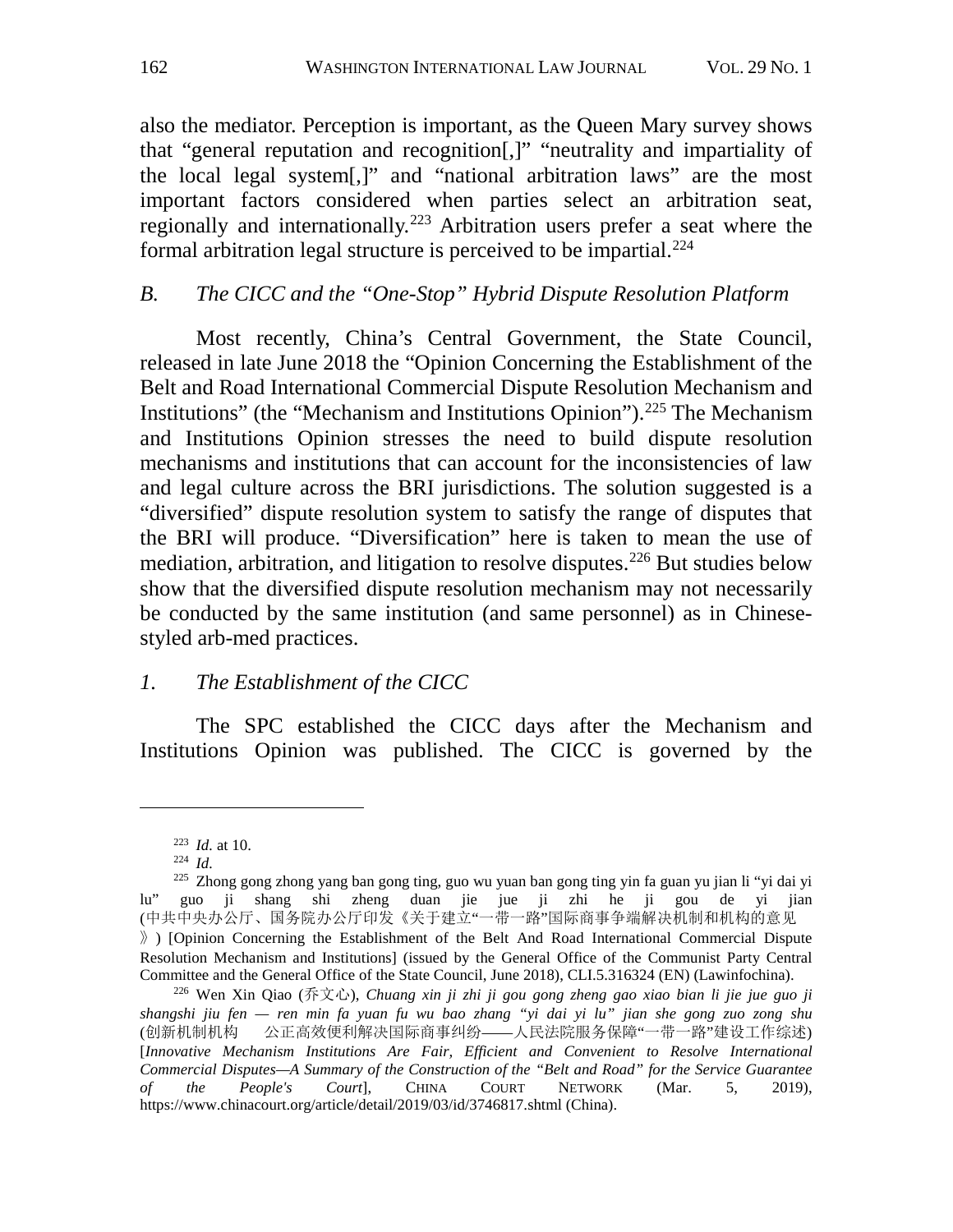"Provisions of the Supreme People's Court on Several Issues Regarding the Establishment of the International Commercial Court" (the "CICC Provisions"). The CICC consists of two courts: the First CICC in Shenzhen, Guangdong Province, for handling BRI-related international commercial disputes arising out of the sea-based Maritime Silk Road (*haishang sichouzhilu* 海上丝绸之路); and the Second CICC in Xi'an, Shaanxi Province, for handling BRI-related international commercial disputes arising out of the land-based Silk Road Economic Belt (*sichouzhilu jingjingdai* 丝绸之路经济带). Shenzhen was chosen for its traditional role as a test bed of new legal and economic policies and for its strategic geo-economic location on the Maritime Silk Road, as well as for being closer to the Guangdong-Hong Kong-Macau Great Bay Area.<sup>[227](#page-47-0)</sup> Xi'an was chosen for its historical position as the starting point of the ancient Silk Road.<sup>[228](#page-47-1)</sup>

Inspired by the SICC's affiliation with the Singapore's Court of Appeal, the two new courts are permanent bodies within the SPC in Beijing.<sup>[229](#page-47-2)</sup> Its judges are selected from senior judges familiar with international laws and norms and proficient in English and Chinese.<sup>[230](#page-47-3)</sup> As of May 2019, all fourteen judges appointed to the CICC are mainland Chinese and hold postgraduate degrees in law—with eight of the judges having either visited or studied at a university outside mainland China.<sup>[231](#page-47-4)</sup>

According to Article 2 of the CICC Provisions, the CICC has jurisdiction over:

(1) international commercial cases with the subject matter worth more than RMB 300 million, where the parties have agreed in writing to choose the International Commercial Court

<span id="page-47-0"></span><sup>227</sup> Xiao Yu (于晓), *Wei shen me zai shen zhen, xi'an she guo ji shang shi fa ting? Zui gao fa hui ying* (为什么在深圳、西安设国际商事法庭?最高法回应) [*Why Establish the China International Commercial Court (CICC) in Shenzhen and Xi'an? Response from the Supreme People's Court*], CHINA NEWS NETWORK (June 28, 2018), http://www.chinanews.com/gn/2018/06-28/8549700.shtml (China). 228 *Id.*

<span id="page-47-2"></span><span id="page-47-1"></span><sup>229</sup> Zui gao ren min fa yuan guan yu she li guo ji shang shi fa ting ruo gan wen ti de gui ding (fa shi [2018] 11 hao) (最高人民法院关于设立国际商事法庭若干问题的规定) (法释 [2018] 11号) [Provisions of the Supreme People's Court on Several Issues Regarding the Establishment of the International Commercial Court] (promulgated by the Sup. People's Ct., June 25, 2018, effective July 1, 2018), art. 1, *available at* http://cicc.court.gov.cn/html/1/219/208/210/817.html (China).

<span id="page-47-4"></span><span id="page-47-3"></span><sup>&</sup>lt;sup>230</sup> *Id.* art. 4.<br><sup>231</sup> *See Judges*, CHINA INT'L COMMERCIAL COURT, http://cicc.court.gov.cn/html/1/219/193/196/index.html (last visited Nov. 2, 2019).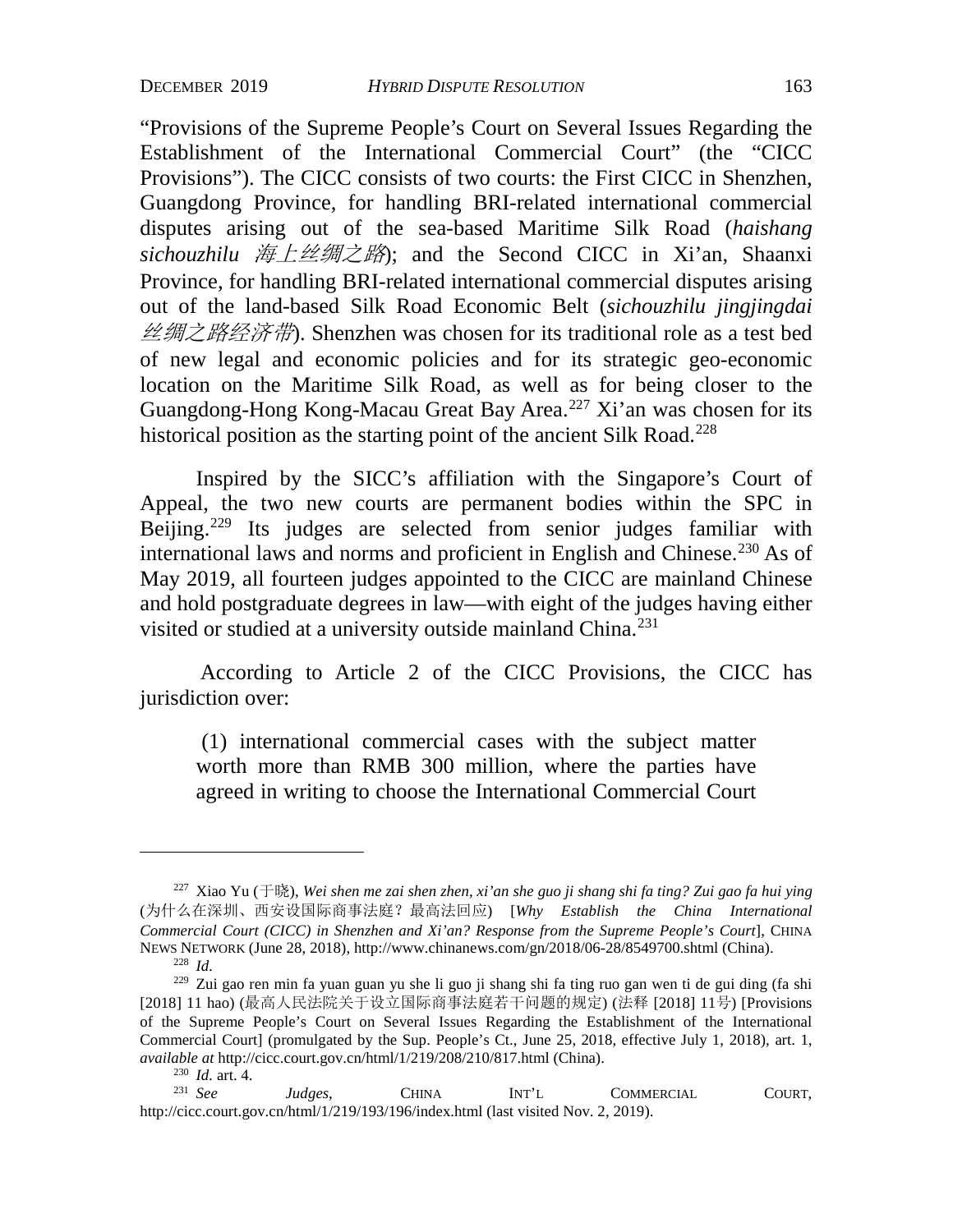for adjudication in accordance with Article 34 of the Chinese Civil Procedure Law (2017);

(2) first instance international commercial cases under the jurisdiction of the Provincial High People's Courts (HPC) that the HPC deems it should be adjudicated by the SPC, and the SPC has so permitted;

(3) first instance international commercial cases of national significance;

(4) applications for arbitration preservation measures under Article 14 of the CICC Provisions and applications to revoke or enforce an award from an international commercial arbitration; and

(5) any other international commercial cases the SPC deems the CICC should have jurisdiction over.<sup>[232](#page-48-0)</sup>

Article 3 then prescribes the scope of "international commercial cases" where:

(1) at least one party has a non-Chinese nationality, has no nationality, is a foreign enterprise or organization;

(2) at least one party habitually reside outside of the People's Republic of China;

(3) the subject matter is outside of the People's Republic of China; or

(4) the legal fact of creation, amendment or extinguishment of the commercial relationship occurred outside the People's Republic of China.[233](#page-48-1)

In short, the CICC handles complex international commercial cases but does not extend its jurisdiction to investor-state investment disputes. This is because of an early SPC interpretation of China's reservation in its accession to the New York Convention in  $1986<sup>234</sup>$  $1986<sup>234</sup>$  $1986<sup>234</sup>$  However, according to

<span id="page-48-0"></span><sup>&</sup>lt;sup>232</sup> Provisions of the Supreme People's Court on Several Issues Regarding the Establishment of the International Commercial Court, *supra* note 229, art. 2.

<sup>233</sup> *Id.* art. 3.

<span id="page-48-2"></span><span id="page-48-1"></span><sup>234</sup> Zui gao ren min fa yuan guan yu zhi xing wo guo jia ru de "cheng ren ji zhi xing wai guo zhong cai cai jue gong yue" de tong zhi (fa (jing) fa [1987] 5 hao)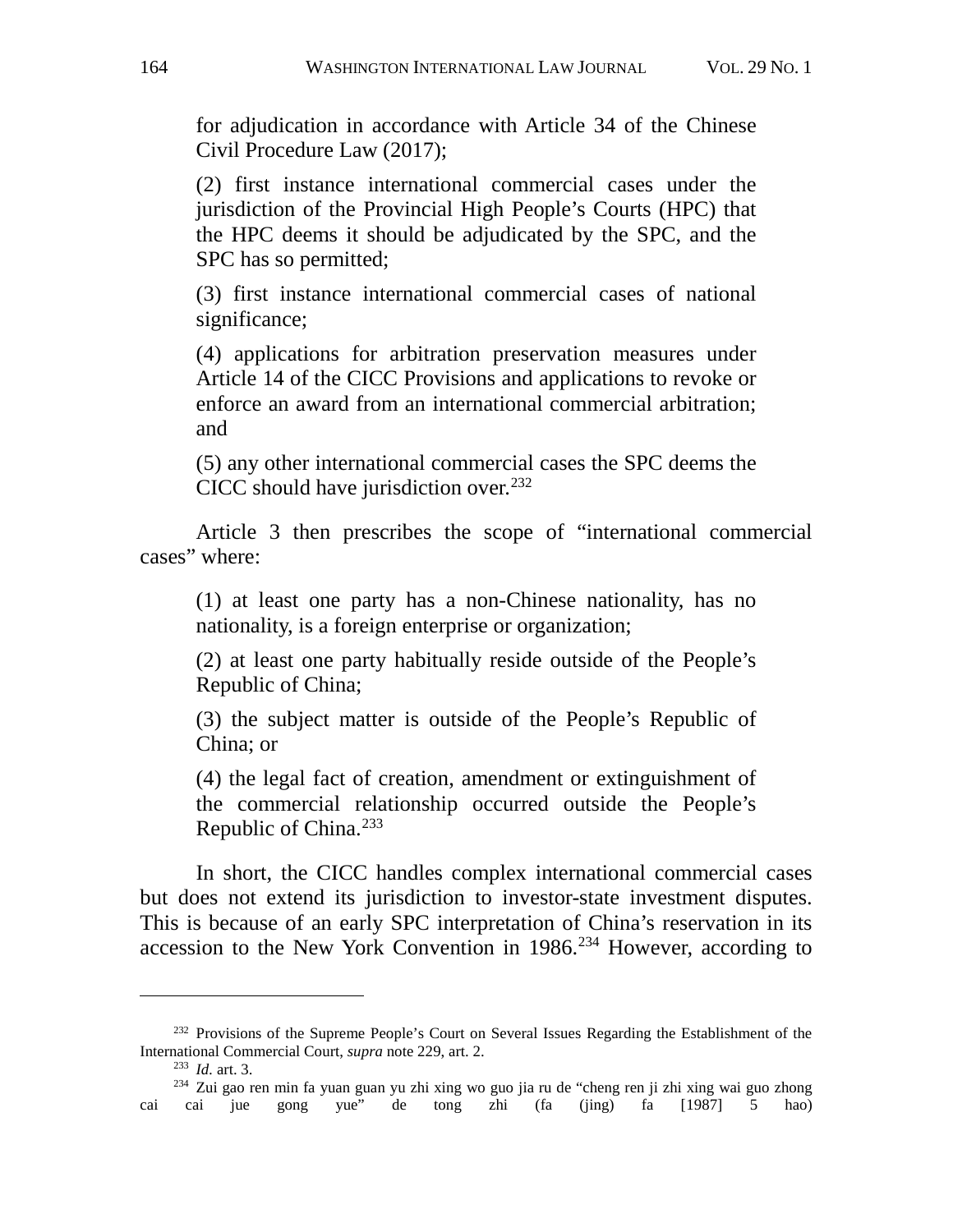CICC Justice Gao Xiaoli, China's reservation may be reconsidered in the future.<sup>235</sup>

## *2. The CICC's "One-Stop" Hybrid Dispute Resolution Platform*

For arb-med, the most important CICC provisions are Articles 11 and 14. Article 11 formulates the establishment of a new "one-stop" international commercial dispute resolution mechanism as follows:

The Supreme People's Court will set up an International Commercial Expert Committee (ICEC) and select qualified international commercial mediation institutions and international commercial arbitration institutions to build up together with the CICC a "one-stop" international commercial dispute resolution platform on which mediation, arbitration, and litigation are efficiently linked.

The International Commercial Court supports parties to settle their international commercial disputes by choosing the approach they consider appropriate through the dispute resolution platform on which mediation, arbitration and litigation are efficiently linked.

Article 14 then links the CICC with international commercial arbitration institutions:

Where parties agree to submit their disputes to arbitration by an international commercial arbitration institution under Article 11 paragraph 1 of the CICC Provisions, they may apply to the CICC for a ruling on the preservation of property, evidence or conduct before or after the arbitration proceeding commences.

Where a party makes an application to the CICC for setting aside or enforcement of an arbitral award rendered by an international commercial arbitration institution under Article 11 paragraph 1 of the CICC Provisions, the CICC shall review the

<span id="page-49-0"></span><sup>(</sup>最高人民法院关于执行我国加入的《承认及执行外国仲裁裁决公约》的通知) (法(经)发 [1987] 5号) [Notice of the Supreme People's Court on Implementing the Convention on the Recognition and Enforcement of Foreign Arbitral Awards Acceded to by China] (issued by the Sup. People's Ct., Apr. 10, 1987, effective Apr. 10, 1987), art. 2, CLI.3.3255 (EN) (Lawinfochina).

<sup>235</sup> He & Yan, *Creating the International Commercial Court*, *supra* note [49.](#page-14-3)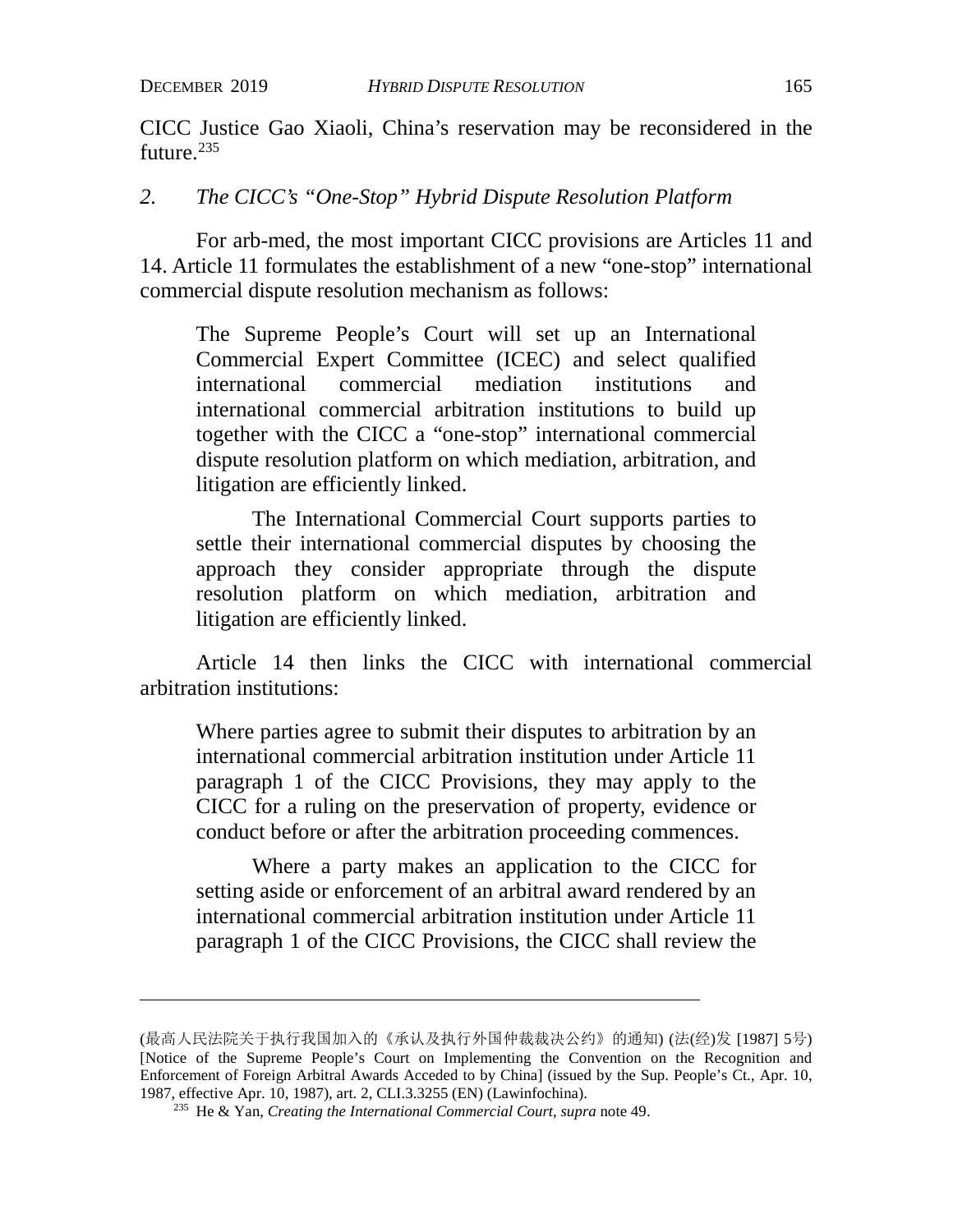application in accordance with provisions of the Chinese Civil Procedure Law and other related legal provisions.<sup>[236](#page-50-0)</sup>

Pursuant to Article 11, CICC now allows international commercial disputes to be mediated and arbitrated through a single, combined set of procedures. The single platform does not imply that mediation and arbitration is to be conducted by the same personnel or institution, as in traditional Chinese-styled arb-med. Rather, by pointing international arbitration and mediation conducted under the CICC to different arbitration institutions and mediation institutions,  $237$  Article 11 seems to suggest that mediation and arbitration in arb-med procedures are to be conducted by separate mediation and arbitration institutions. This creation of an integrated mediation and arbitration platform using separate institutions is an important feature of the CICC, and exhibits China's innovation of providing a "onestop" hybrid dispute resolution platform that aims to alleviate due process concerns in cross-border arb-med in the BRI dispute resolution context.

While detailed implementation rules are still under preparation, as recent as December 2018, the CICC designated five Chinese arbitration institutions and two mediation institutions to be part of its "one-stop" integrated mediation and arbitration platform.[238](#page-50-2)

The five arbitration institutions designated by the CICC are all leading Chinese arbitral institutions: CIETAC, SCIA, BAC, Shanghai International Arbitration Center ("SHIAC"),<sup>[239](#page-50-3)</sup> and China Maritime Arbitration Commission ("CMAC"). $240$  These institutions are considered the most experienced, capable, and credible Chinese arbitration institutions handling

<span id="page-50-0"></span> $^{236}$  Provisions of the Supreme People's Court on Several Issues Regarding the Establishment of the International Commercial Court, *supra* note 229, art. 14.

<span id="page-50-2"></span><span id="page-50-1"></span><sup>&</sup>lt;sup>237</sup> *Id.* <sup>238</sup> The CICC issues its working rules, rules regarding expert committee and designation of Mainland arbitration and mediation institutions at an official press release, http://cicc.court.gov.cn/html/1/218/149/156/1128.html.<br><sup>239</sup> SHIAC is accessible at http://www.shiac.org/SHIAC/arbitrate\_items\_E.aspx.<br><sup>240</sup> CMAC is accessible at http://www.cmac.org.cn/?lang=en; Zui gao ren min fa yuan ba

<span id="page-50-4"></span><span id="page-50-3"></span>guan yu que ding shou pi na ru "yi zhan shi" guo ji shang shi jiu fen duo yuan hua jie jue ji zhi de guo ji shang shi zhong cai ji tiao jie ji gou de tong zhi (fa ban [2018] 212 hao) (最高人民法院办公厅关于确定首批纳入"一站式"国际商事纠纷多元化解决机制的国际商事仲裁及

调解机构的通知) (法办 [2018] 212 号) [Notice of the Supreme People's Court on Inclusion of the First Group of International Commercial Arbitration and Mediation Institutions in the "One-Stop" Diversified International Commercial Dispute Resolution Mechanism], ¶ 2 (issued by the Sup. People's Ct., Nov. 13, 2018, effective Dec. 5, 2018), http://cicc.court.gov.cn/html/1/219/208/210/1144.html.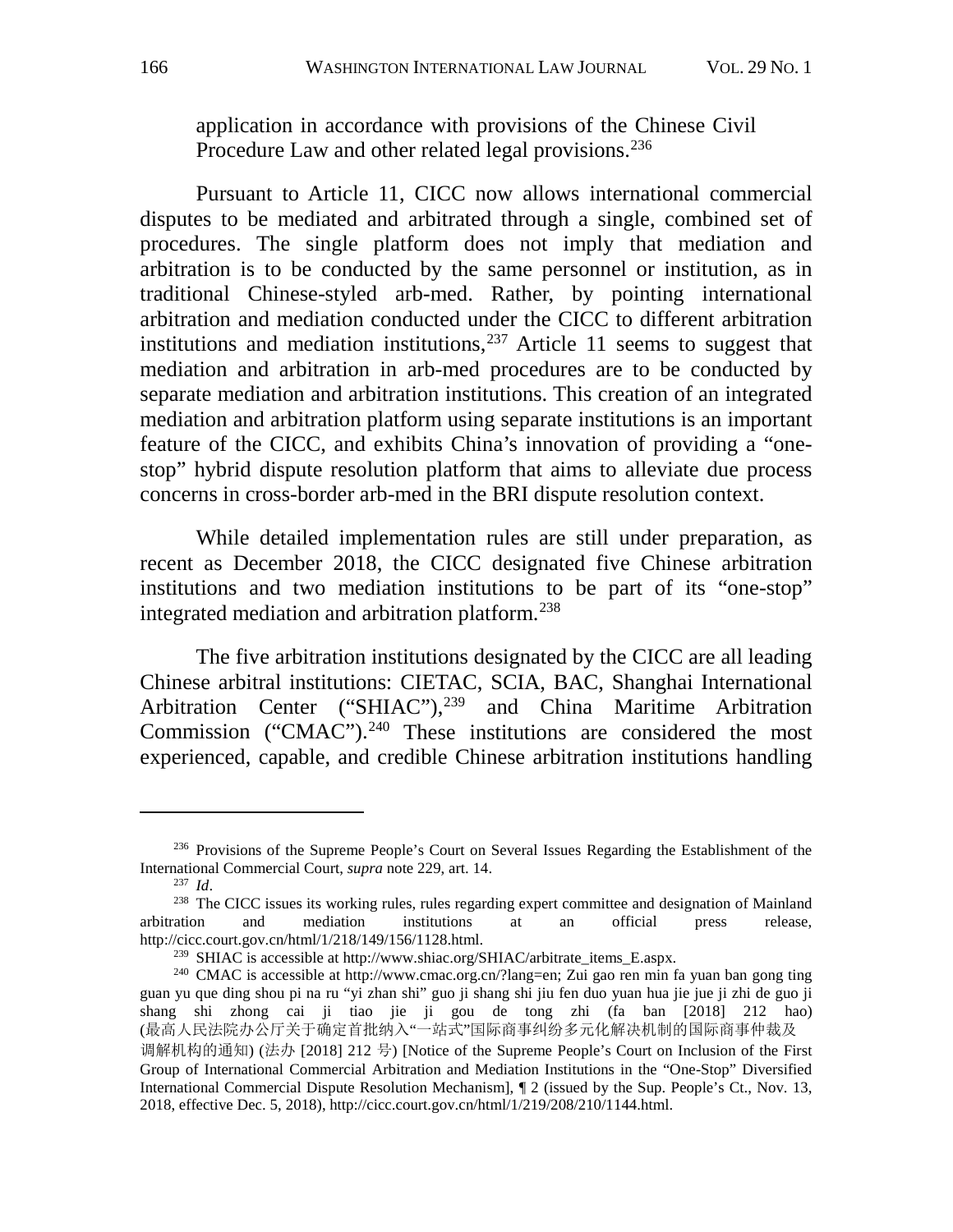cross-border arbitration cases,  $241$  and are expected to be the forefront venues in BRI-related arbitration. Parties to arbitration cases at one of the above designated institutions may apply for recognition and enforcement of arbitral awards directly to the CICC, which is expected to significantly enhance the quality of judicial review of awards from these five arbitral institutions.<sup>242</sup> As the two CICCs are permanent bodies of the SPC, the scheme can be understood as the SPC providing direct support and supervision over BRIrelated arbitration.

Likewise, the CICC has designated two of the most experienced institutional mediation providers in  $China<sup>243</sup>$  $China<sup>243</sup>$  $China<sup>243</sup>$  to work with its "one-stop" hybrid dispute resolution platform.<sup>[244](#page-51-3)</sup> The two mediation institutions are the China Council for the Promotion of International Trade ("CCPIT") Mediation Center<sup>[245](#page-51-4)</sup> and the Shanghai Commercial Mediation Center ("SCMC").[246](#page-51-5) If all the Chinese legislative requirements on mediation are satisfied, mediation settlement agreements reached at the two designated Chinese mediation centers can be converted into CICC judicial settlement agreements, or even judgments issued by the CICC.<sup>[247](#page-51-6)</sup>

## *3. Implications*

The creation of all these new schemes signals a strong attempt by the CICC to move away from conducting arbitration (or litigation) and mediation under one roof and by the same neutral—the practice of which foreign parties are skeptical due to procedural irregularities. The CICC's new efforts bear some resemblance to Singapore's AMA Protocol. This is particularly interesting given the BRI development, because alternative approaches to cross-border disputes, such as mediation combined with arbitration, are expected to rise exponentially where China is expected to

<sup>&</sup>lt;sup>241</sup> The arbitration institutions listed by CICC exclude those of Hong Kong, Macau and Taiwan.

<span id="page-51-1"></span><span id="page-51-0"></span><sup>&</sup>lt;sup>242</sup> Notice of the Supreme People's Court on Inclusion of the First Group of International Commercial Arbitration and Mediation Institutions in the "One-Stop" Diversified International Commercial Dispute Resolution Mechanism, *supra* note 240, at ¶ 4.

<sup>&</sup>lt;sup>243</sup> Again, the mediation institutions listed by CICC exclude those of Hong Kong, Macau and Taiwan.

<span id="page-51-3"></span><span id="page-51-2"></span><sup>&</sup>lt;sup>244</sup> Notice of the Supreme People's Court on Inclusion of the First Group of International Commercial Arbitration and Mediation Institutions in the "One-Stop" Diversified International Commercial Dispute Resolution Mechanism, *supra* note 240, at 12.<br><sup>245</sup> CCPIT Mediation Center is accessible at http://adr.ccpit.org/EN/Index/index.html.

<span id="page-51-6"></span><span id="page-51-5"></span><span id="page-51-4"></span><sup>&</sup>lt;sup>246</sup> SCMC is accessible at http://www.scmc.org.cn/.<br><sup>247</sup> Notice of the Supreme People's Court on Inclusion of the First Group of International Commercial Arbitration and Mediation Institutions in the "One-Stop" Diversified International Commercial Dispute Resolution Mechanism, *supra* note 240, at ¶ 3.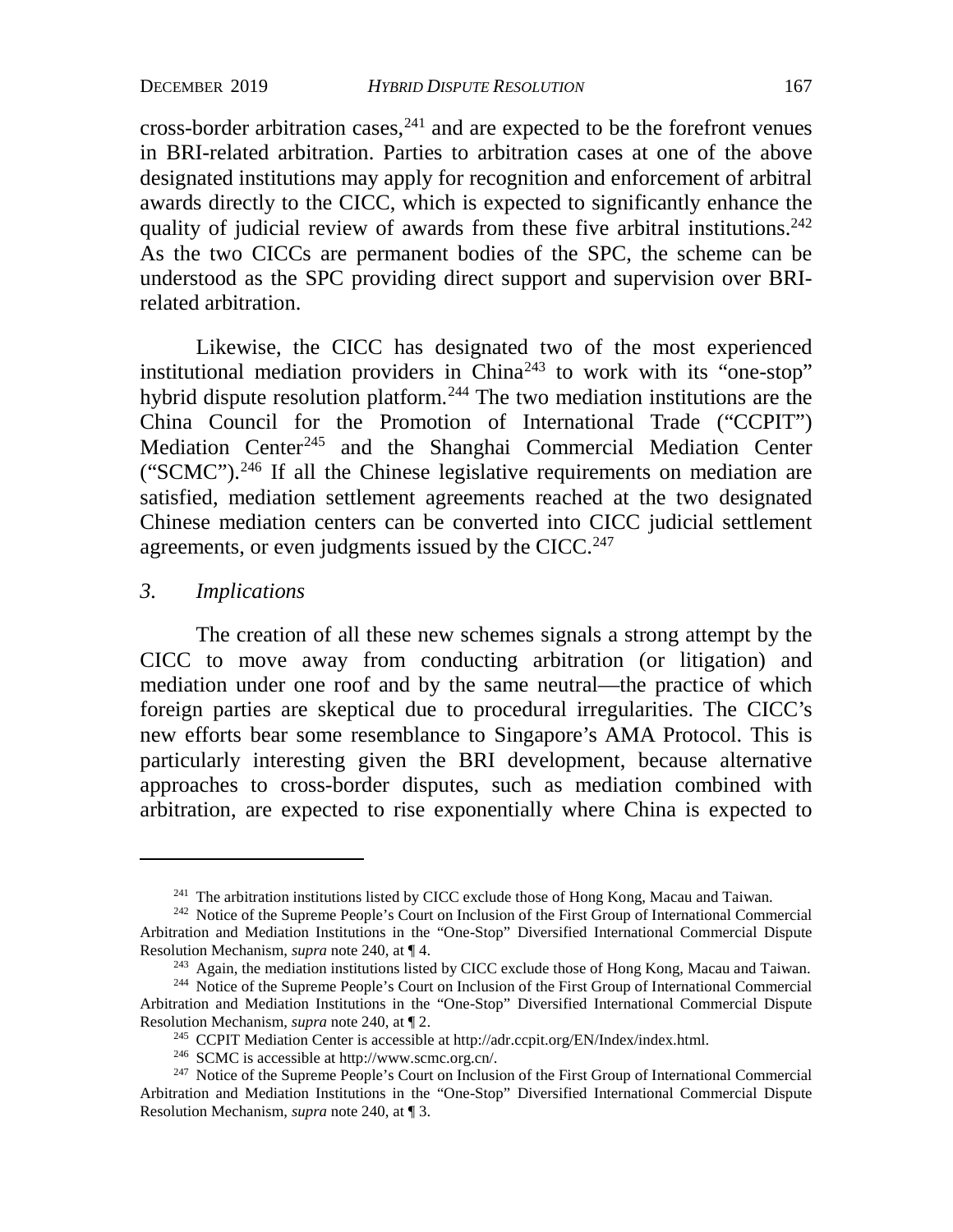take the lead in streamlining BRI-related cross-border dispute resolution processes.

Under the BRI context, China faces competition with two of the most popular seats of arbitration in both the Asia-Pacific and the world: Hong Kong and Singapore.<sup>[248](#page-52-0)</sup> As both the initiator of and the largest economy in the BRI, China is in the unique position to shape future BRI arbitration norms. There are early indications of China's intention to assume a larger role in BRI arbitration. The 18th Central Committee of the Communist Party of China ("CCCPC") passed a key decision in 2014 during its Fourth Plenum on "comprehensively advancing ruling the country in accordance with law,"<sup>[249](#page-52-1)</sup> in line with Xi Jinping's then-new mantra of socialist rule of law with Chinese characteristics. The decision includes a section on "foreign-related legal work," which among other things states that China should "actively participate in the creation of international rules"<sup>250</sup> and should "strengthen [its] voice and influence in international legal affairs, so as to protect [its] sovereignty, security and developmental interests by legal means." $^{251}$  $^{251}$  $^{251}$ 

Therefore, besides the need to attract foreign parties to compete with regional institutions, China also needs to establish regional arbitration norms with respect to the BRI. These needs are the leading factors pushing China to look beyond legal-political factors.

As evidenced by the CICC's most recent efforts, the shift to separate mediation and arbitration into different institutions rather than prescribing arb-med under one roof using the same neutral(s) may indicate that, where disputes are not exclusively Chinese (i.e., cross-border commercial disputes), China is willing to explore due-process-valued hybrid resolution processes. While mediation is an essential part of the Chinese cultural legacy, arb-med may not necessary be at the expense of justice and impartiality. What the CICC's "One-Stop" Platform sacrifices in comparison

<sup>248</sup> SCH. OF INT'L ARB., *supra* note 170, at 10.

<span id="page-52-2"></span><span id="page-52-1"></span><span id="page-52-0"></span><sup>249</sup> Zhong gong zhong yang guan yu quan mian tui jin yi fa zhi guo ruo gan zhong da wen ti de jue ding (中共中央关于全面推进依法治国若干重大问题的决定) [Decision of the CPC Central Committee on Major Issues Pertaining to Comprehensively Promoting the Rule of Law] (promulgated by Cent. Comm. of the Communist Party of China, Oct. 23, 2014, effective Oct. 23, 2014), CLI.5.237344 (EN) (Lawinfochina).

<sup>250</sup> *Id.* art. 7(7).

<span id="page-52-3"></span><sup>251</sup> *Id.*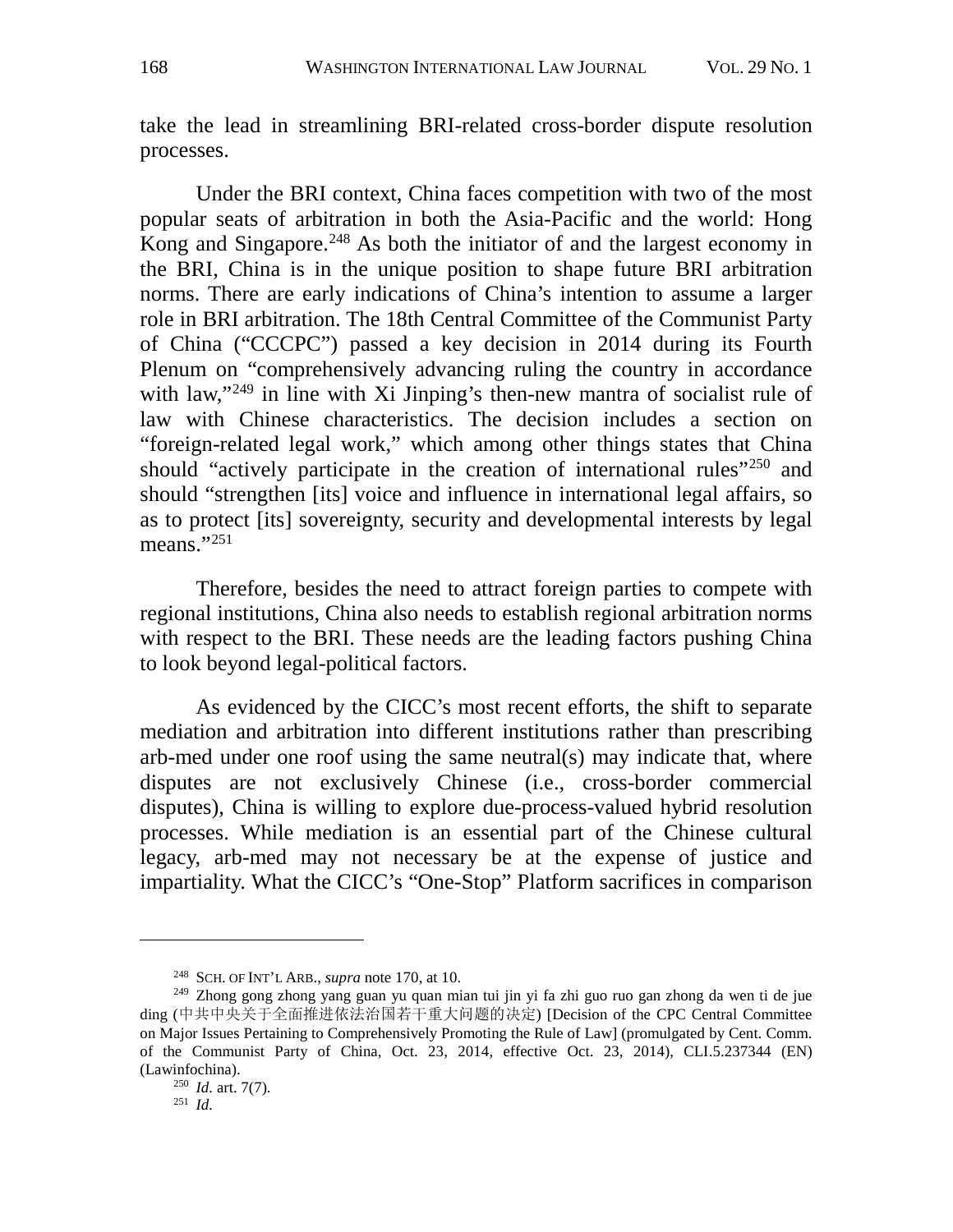DECEMBER 2019 *HYBRID DISPUTE RESOLUTION* 169

to traditional Chinese-styled arb-med, though, is the efficiency and lower costs afforded by using a dual-role neutral. However, foreign parties seem relatively less concerned with the cost of arbitration than Chinese domestic parties. As argued, the need to attract foreign parties in addition to merely Chinese ones and the pressure to compete in the BRI arbitration market might be the primary factors in reducing a Chinese characteristic divide in arb-med practices.

Indeed, the development of arbitration norms in China is bidirectional—it involves both localized globalism and globalized localism.<sup>[252](#page-53-0)</sup> The former direction is well known, for it is frequently highlighted in government documents as taking reference of foreign experiences during arbitral reforms. The latter, where local norms are transformed into international norms, is less known but increasing in regard, especially in the context of BRI dispute resolution that is going to be increasingly shaped by China.

#### VIII. CONCLUSION

While mediation is more culture-laden and jurisdiction-specific, arbitration is more international due to the successful harmonization efforts of the international legal instruments in the field. Arb-med traverses the spheres of local and international norms and practices. With mediation as a local product that may potentially go abroad when combined with arbitration, arb-med encompasses significant international implications. China should regulate arb-med in a way to reconcile local practices (mediation) with international expectations (arbitration) under the BRI dispute resolution context. In doing so, China should reform its arb-med practices; mediation and arbitration procedures should be separated so as to comply with international due process standards.

China's proposed economic bloc, the BRI development, has the potential to promote dispute resolution means with Chinese characteristics such as arb-med. Parties to Chinese-style arb-med, based on cultural harmony, procedural looseness, and outcome-orientation, might find their

<span id="page-53-0"></span><sup>252</sup> *See generally*, Kun Fan, *"Glocalization" of International Arbitration—Rethinking Tradition: Modernity and East-West Binaries through Examples of China and Japan*, 11 U. OF PA. ASIAN L. REV. 243, (2017).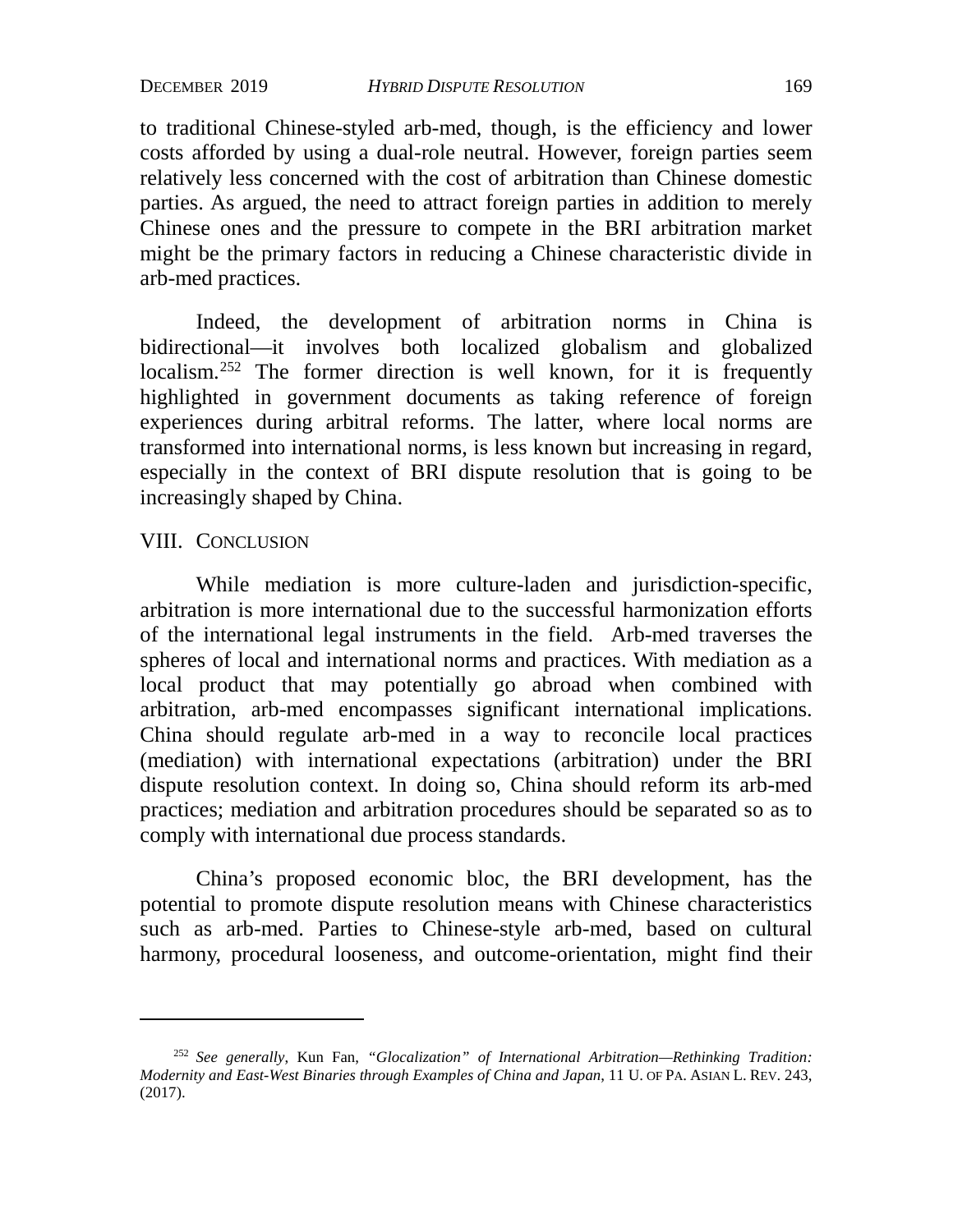arb-med-produced awards will not be recognized nor enforced due to Chinese arb-med's failure to comply with internationally recognized due process standards, like those of New York Convention. As such, in the end, the promotion of a Chinese-styled hybrid commercial dispute resolution system in which arb-med is essential comes down to the following question: how crucial is it to address the due process defects of Chinese-styled arbmed in the eyes of Chinese legislators and regulators, arbitration institutions, and potential parties, both Chinese and foreign?

Interestingly, the development of arb-med in China over the past decade does not seem to indicate that due process issues are so pressing that party familiarity and dispute resolution efficiency are to be subverted for higher standards of impartiality, especially for Chinese domestic parties. It is still too early to make conclusions on whether Chinese-styled arb-med with its due process concerns will impede cross-border dispute resolution processes under the BRI. However, as discussed, judging from the most recent efforts of leading Chinese arbitration institution such as CIETAC, BAC, and SCIA, it is evident that regulation of arb-med detaching the two processes has become the trend when faced with international clients and the need to compete with international arbitration institutions in the BRI dispute resolution market.

Global comparative study of leading arbitration jurisdictions in the East and the West shows a heightened awareness of arb-med due process concerns. Among the jurisdictions surveyed, this article argues that Singapore in Asia, Germany in the European Continent, and Australia in the Pacific have already impacted reforms of arb-med systems by some of the most influential Chinese arbitration institutions. Singapore's AMA Protocol, in particular, has already influenced the CICC's recent "One-Stop" Multi-tier Dispute Resolution Platform.

Both the establishment of the CICC and its publication of the "One-Stop" Platform show an awareness of the procedural justice issues in the hybrid dispute resolution trending globally, as well as a proper shift in the quality of Chinese judicial mentality; both of which signal the acceptance of further arb-med practice in the BRI dispute resolution context that China is expected to spearhead. The CICC's most recent actions show that leading international arbitration norms and attracting foreign parties, in addition to BRI-dispute-resolution-market pressures, are the main factors driving Chinese regulators to look beyond sociopolitical imperatives and cultural